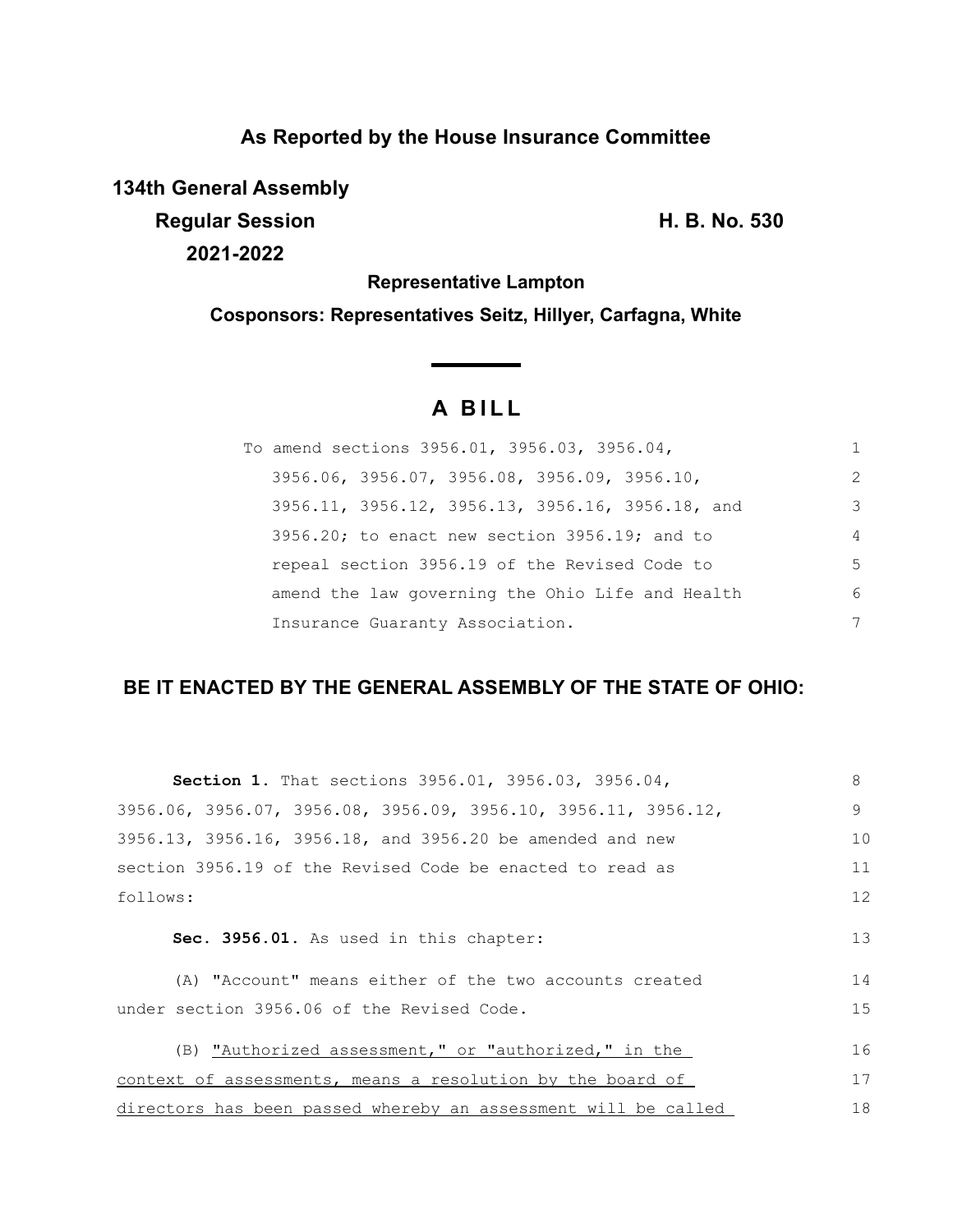| immediately or in the future from member insurers for a               | 19 |
|-----------------------------------------------------------------------|----|
| specified amount. An assessment is authorized when the                | 20 |
| resolution is passed.                                                 | 21 |
| (C) "Called assessment," or "called," in the context of               | 22 |
| assessments, means that a notice has been issued by the               | 23 |
| association to member insurers requiring that an authorized           | 24 |
| assessment be paid within the time frame set forth in the             | 25 |
| notice. An authorized assessment becomes a called assessment          | 26 |
| when notice is mailed, including by electronic means, by the          | 27 |
| association to member insurers.                                       | 28 |
| (D) "Contractual obligation" means any obligation under a             | 29 |
| policy, contract, or certificate under a group policy or              | 30 |
| contract, or portion of the policy or contract, for which             | 31 |
| coverage is provided under section 3956.04 of the Revised Code.       | 32 |
| $\overline{(E) - (E)}$ "Covered policy or contract" means any policy, | 33 |
| contract, or group certificate within the scope of section            | 34 |
| 3956.04 of the Revised Code.                                          | 35 |
| (D)-(F) "Health benefit plan" means any hospital or                   | 36 |
| medical expense policy or certificate, or health insuring             | 37 |
| corporation subscriber policy, contract, certificate, or              | 38 |
| agreement, or any other similar health or sickness and accident       | 39 |
| insurance policy or contract. "Health benefit plan" does not          | 40 |
| include:                                                              | 41 |
| (1) Accident only insurance;                                          | 42 |
| (2) Credit insurance;                                                 | 43 |
| (3) Dental only insurance;                                            | 44 |
| (4) Vision only insurance;                                            | 45 |
| (5) Medicare supplement insurance;                                    | 46 |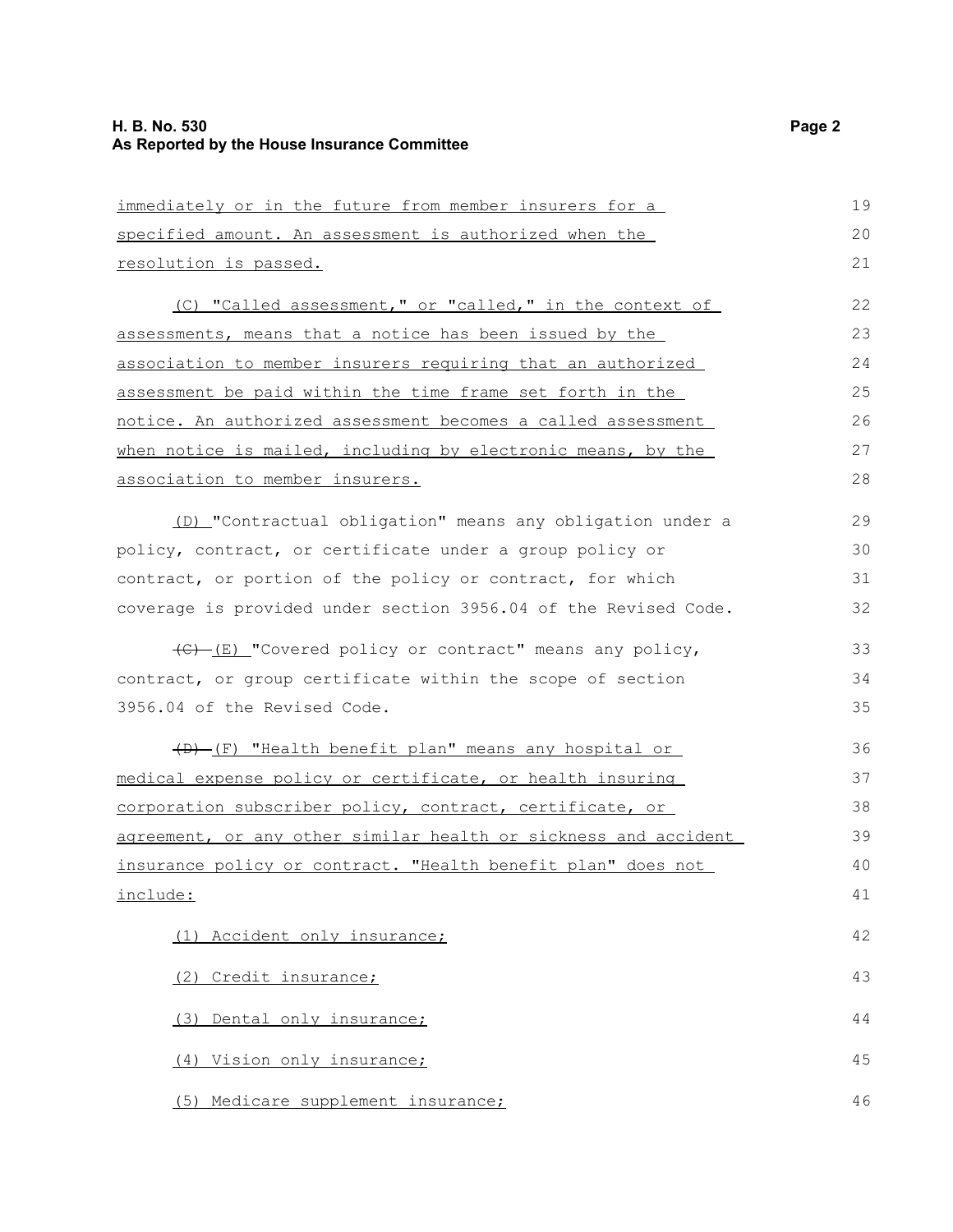### **H. B. No. 530 Page 3 As Reported by the House Insurance Committee**

| (6) Benefits for long-term care, home health care,                 | 47 |
|--------------------------------------------------------------------|----|
| community-based care, or any combination thereof;                  | 48 |
| (7) Disability income insurance;                                   | 49 |
| (8) Coverage for on-site medical clinics;                          | 50 |
| (9) Specified disease, hospital confinement indemnity, or          | 51 |
| limited benefit health insurance if the types of coverage do not   | 52 |
| provide coordination of benefits and are provided under separate   | 53 |
| policies or certificates.                                          | 54 |
| (G) "Impaired insurer" means a member insurer that, after          | 55 |
| November 20, 1989, is not an insolvent insurer and is placed       | 56 |
| under an order of rehabilitation or conservation by a court of     | 57 |
| competent jurisdiction.                                            | 58 |
| $\frac{E}{E}$ (H) "Insolvent insurer" means a member insurer that, | 59 |
| after November 20, 1989, is placed under an order of liquidation   | 60 |
| by a court of competent jurisdiction with a finding of             | 61 |
| insolvency.                                                        | 62 |
| (F)(1)-(I)(1)_"Member insurer" means any insurer_or health_        | 63 |
| insuring corporation that holds a certificate of authority or is   | 64 |
| licensed to transact in this state any kind of insurance or        | 65 |
| health insuring corporation business for which coverage is         | 66 |
| provided under section 3956.04 of the Revised Code, and includes   | 67 |
| any insurer_or health insuring corporation whose certificate of    | 68 |
| authority or license in this state may have been suspended,        | 69 |
| revoked, not renewed, or voluntarily withdrawn after November      | 70 |
| 20, 1989.                                                          | 71 |
| (2) "Member insurer" does not include any of the                   | 72 |
| following:                                                         | 73 |
| (a) A health insuring corporation;                                 | 74 |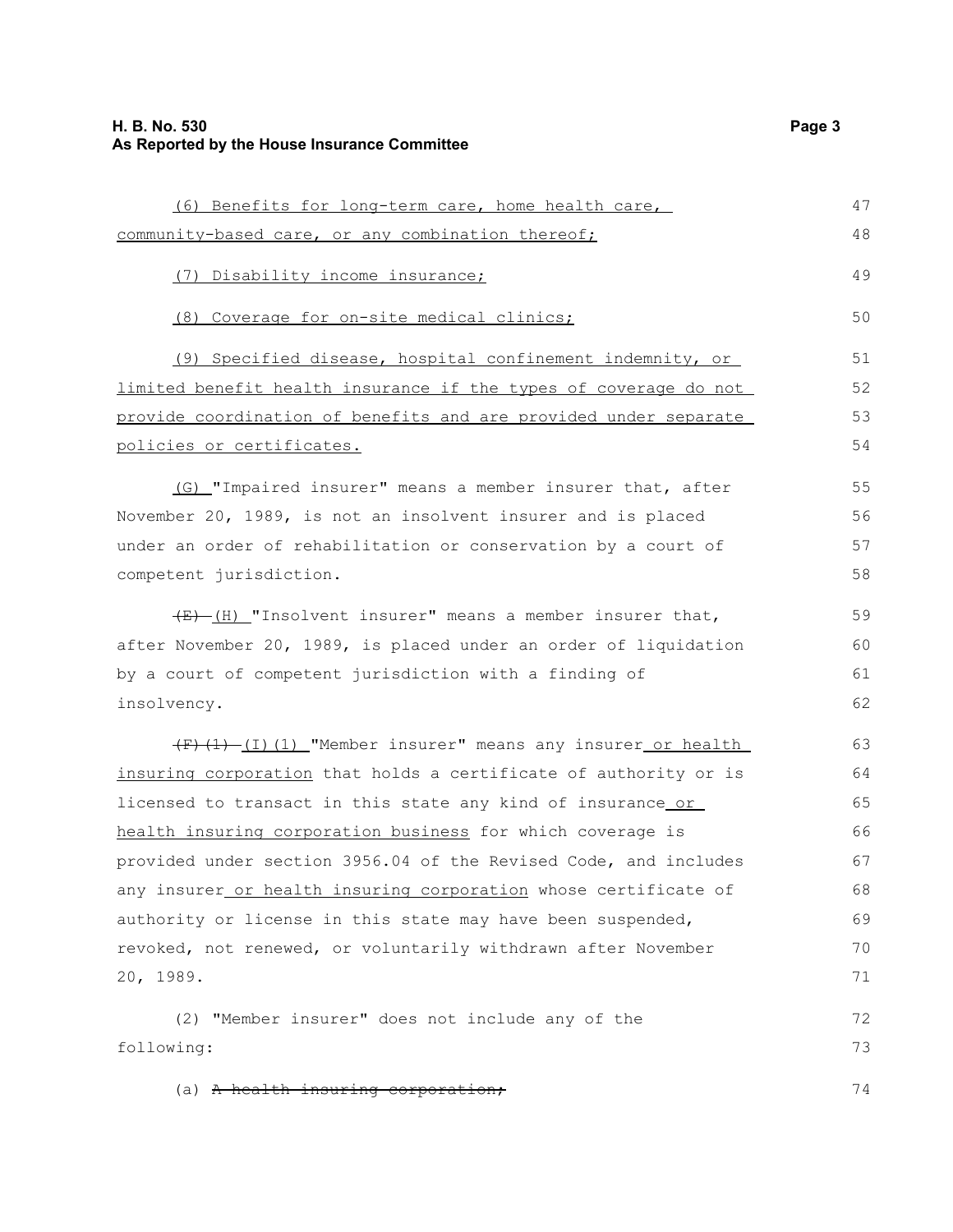(b) A fraternal benefit society; (c) (b) A self-insurance or joint self-insurance pool or plan of the state or any political subdivision of the state;  $(d)$  (c) A mutual protective association; (e) (d) An insurance exchange;  $(f)$  (e) Any person who qualifies as a "member insurer" under section 3955.01 of the Revised Code and who does not receive premiums on covered policies or contracts;  $\left( \frac{f(x)}{g(x)} \right)$  (f) Any entity similar to any of those described in divisions  $(F)(2)(a)$  (I)(2)(a) to  $(f)-(e)$  of this section. (3) "Member insurer" includes any insurer or health insuring corporation that operates any of the entities described in division  $\left(\frac{F}{F}\right)\left(\frac{2}{F}\right)$  (I)(2) of this section as a line of business, and not as a separate, affiliated legal entity, and otherwise qualifies as a member insurer. (G) (J) "Owner of a policy or contract," "policyholder," "policy owner," "contract owner," and "contract holder" mean the person who is identified as the legal owner under the terms of the policy or contract or who is otherwise vested with legal title to the policy or contract through a valid assignment completed in accordance with the terms of the policy or contract and properly recorded as the owner on the books of the member insurer. "Owner of a policy or contract," "policyholder," "policy owner," "contract owner," and "contract holder" do not include persons with a mere beneficial interest in a policy or contract. (K) "Premiums" means amounts received on covered policies 75 76 77 78 79 80 81 82 83 84 85 86 87 88 89 90 91 92 93 94 95 96 97 98 99 100 101

or contracts, less premiums, considerations, and deposits 102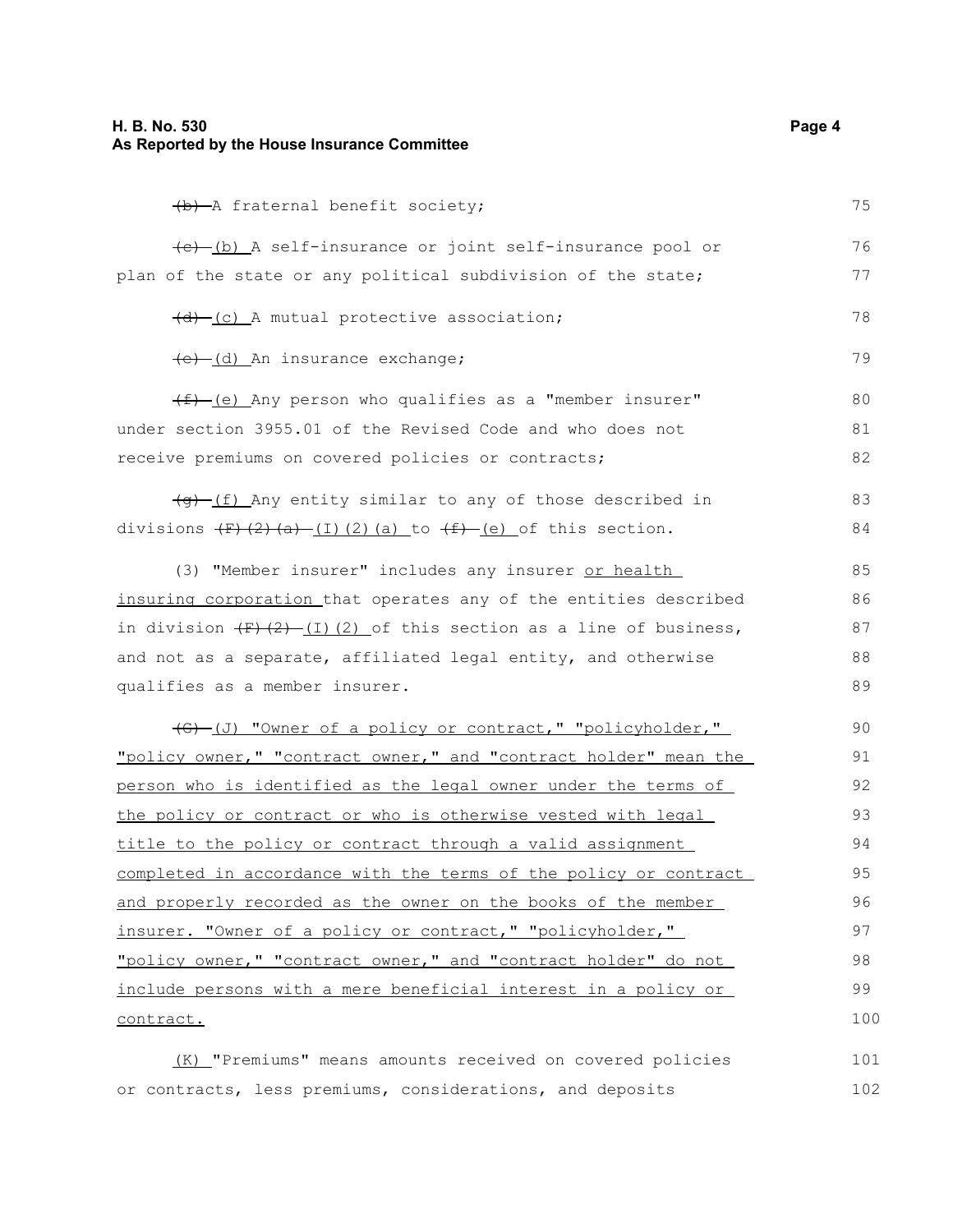### **H. B. No. 530 Page 5 As Reported by the House Insurance Committee**

returned on the policies or contracts, and less dividends and experience credits on the policies and contracts. "Premiums" does not include either any of the following: 103 104 105

(1) Any amounts in excess of  $one$ -five million dollars received on any unallocated annuity contract not issued under a governmental retirement plan established under Section 401, 403(b), or 457 of the "Internal Revenue Code of 1986," 100 Stat. 2085, 26 U.S.C.A. 1, as amended; 106 107 108 109 110

(2) Any amounts received for any policies or contracts or for the portions of any policies or contracts for which coverage is not provided under section 3956.04 of the Revised Code. Division (G)(2) of this section shall not be construed to require the exclusion, from assessable premiums, of premiums paid for coverages in excess, except that assessable premium shall not be reduced on account of the division  $(C)$   $(2)$   $(c)$  of section 3956.04 of the Revised Code relating to interest limitations specified in division (B)(2)(c) of section 3956.04 of the Revised Code or of premiums paid for coverages in excess of the limitations with respect to any one individual, any one participant, or any one contract holder specified in division (C)(2) of section 3956.04 of the Revised Codeor division (D)(2) of section 3956.04 of the Revised Code relating to limitations with respect to one individual, one participant, and one policy or contract owner; 111 112 113 114 115 116 117 118 119 120 121 122 123 124 125 126

(3) With respect to multiple nongroup policies of life insurance owned by one owner, whether the policy or contract owner is an individual, firm, corporation, or other person, and whether the persons insured are officers, managers, employees, or other persons, premiums in excess of five million dollars with respect to these policies or contracts, regardless of the 127 128 129 130 131 132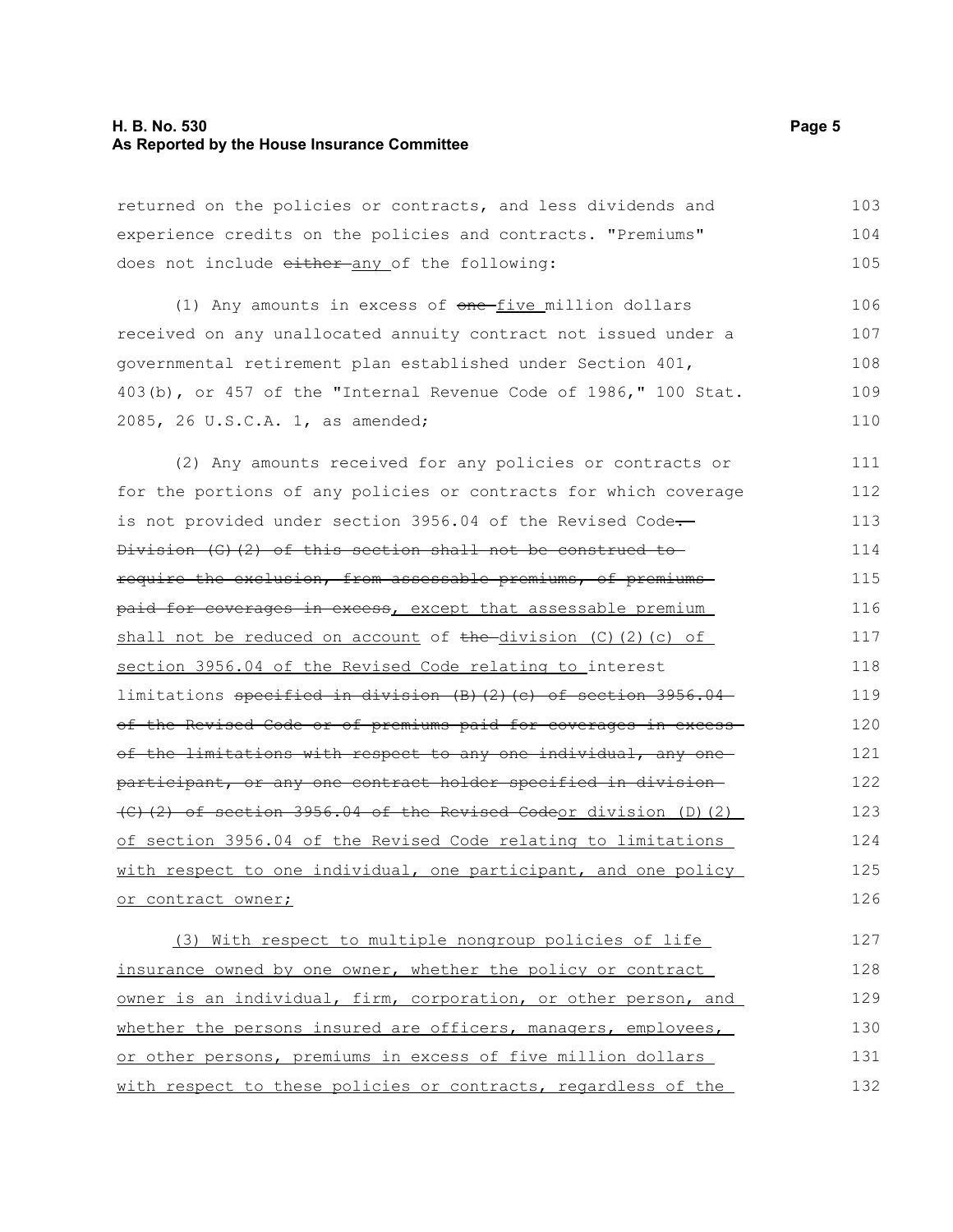### **H. B. No. 530 Page 6 As Reported by the House Insurance Committee**

#### number of policies or contracts held by the owner.

(H) (L) "Resident" means any person who resides in this state at the time a member insurer is determined to be an impaired or insolvent insurer and to whom a contractual obligation is owed. A person may be a resident of only one state, which, in the case of a person other than a natural person, shall be its principal place of business. Citizens of the United States who are either residents of a foreign country or residents of a United States possession, territory, or protectorate that does not have an association similar to the association created by this chapter shall be considered residents of the state of domicile of the insurer that issued the policy or contract. 134 135 136 137 138 139 140 141 142 143 144 145

 $(H)$  (M) "Structured settlement annuity" means an annuity purchased in order to fund periodic payments for a plaintiff or other claimant in payment for or with respect to personal injury suffered by the plaintiff or other claimant. 146 147 148 149

(J) (N) "Subaccount" means any of the three subaccounts created under division (A) of section 3956.06 of the Revised Code. 150 151 152

(K) (O) "Supplemental contract" means any agreement entered into for the distribution of policy or contract proceeds. 153 154 155

 $(H)$  (P) "Unallocated annuity contract" means any annuity contract or group annuity certificate that is not issued to and owned by an individual, except to the extent of any annuity benefits guaranteed to an individual by an insurer under that contract or certificate. 156 157 158 159 160

**Sec. 3956.03.** The purpose of this chapter is to protect, 161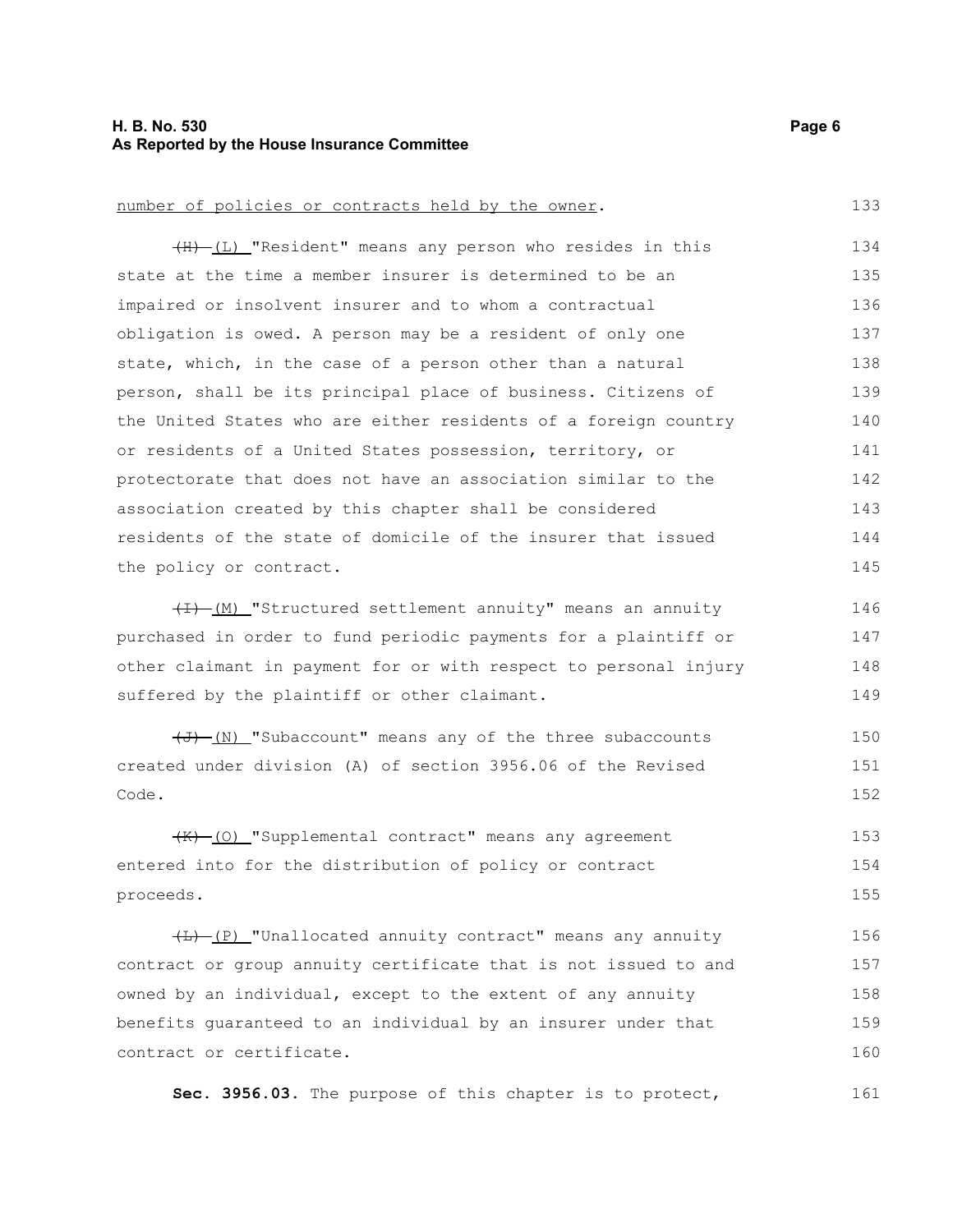### **H. B. No. 530 Page 7 As Reported by the House Insurance Committee**

subject to certain limitations, the persons specified in division (A) of section 3956.04 of the Revised Code against failure in the performance of contractual obligations under life and, health insurance policies, and annuity policies, plans, or contracts specified in division  $\overline{(B) - (C)}$  of section 3956.04 of the Revised Code, due to the impairment or insolvency of the member insurer that issued the policies, plans, or contracts. To provide this protection, the Ohio life and health insurance guaranty association, an association of member insurers, is created to pay benefits and to continue coverages, as limited in this chapter. Members of the association are subject to assessment to provide funds to carry out the purpose of this chapter. 162 163 164 165 166 167 168 169 170 171 172 173 174

**Sec. 3956.04.** (A) This chapter provides coverage, by the Ohio life and health insurance guaranty association, for the policies and contracts specified in division  $\overline{(B) - (C)}$  of this section to all of the following persons: 175 176 177 178

(1) Persons, regardless of where they reside, except for nonresident certificate holders or enrollees under group policies or contracts, who are the beneficiaries, assignees, or payees, including health care providers rendering services covered under health insurance policies or certificates, of the persons covered under division (A)(2) of this section $\tau$ regardless of where they reside, except for nonresident certificate holders under group policies or contracts; 179 180 181 182 183 184 185 186

(2) Persons who are owners of or certificate holders or enrollees under the policies or contracts other than structured settlement annuities, or, in the case of and unallocated annuity contracts, the persons who are the contract holders, if either of the following applies: 187 188 189 190 191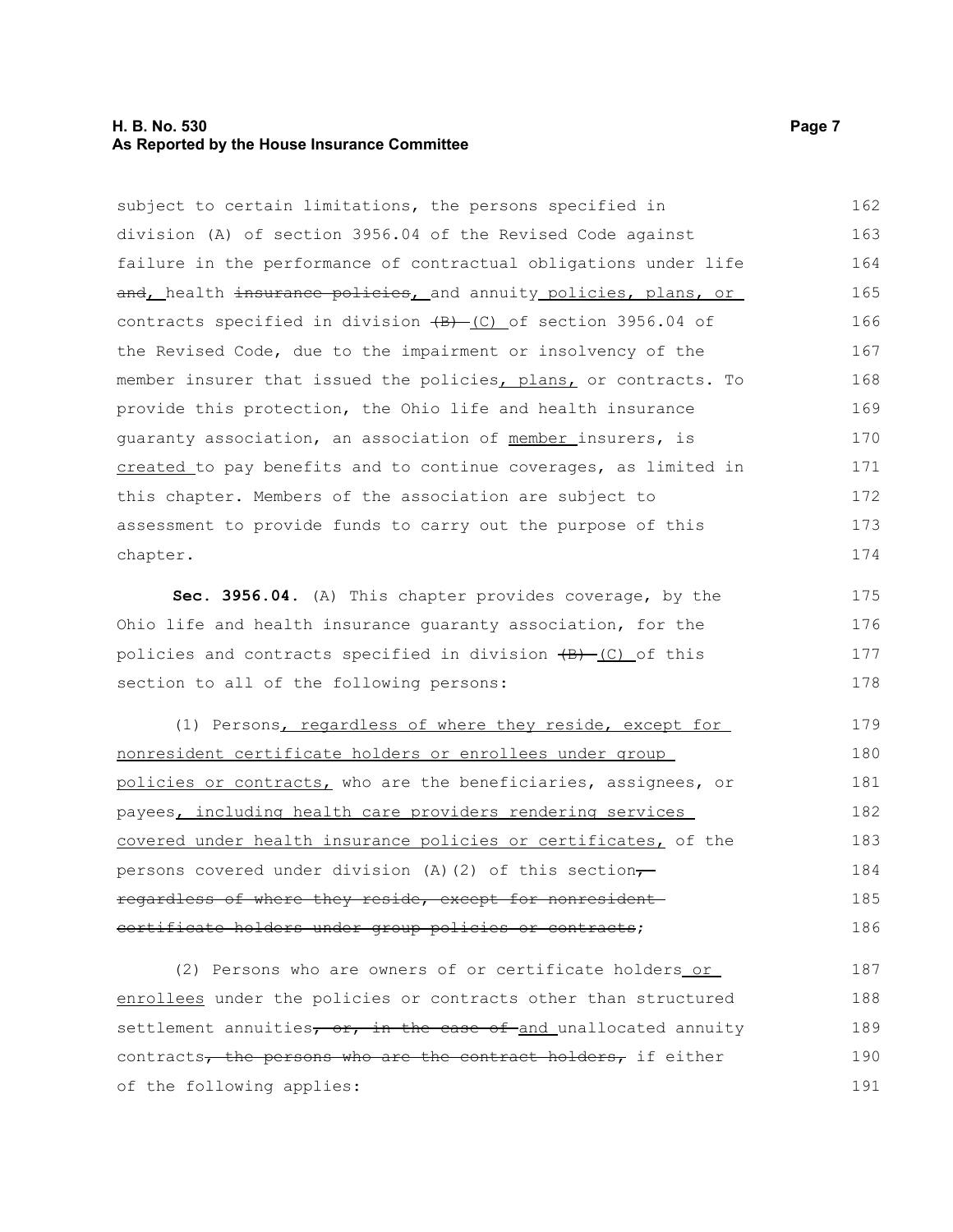### **H. B. No. 530 Page 8 As Reported by the House Insurance Committee**

| (a) The persons are residents of this state+.                        | 192 |
|----------------------------------------------------------------------|-----|
| (b) The persons are not residents of this state and all of           | 193 |
| the following conditions apply:                                      | 194 |
| (i) The insurers member insurer that issued the policies             | 195 |
| or contracts are is domiciled in this state,.                        | 196 |
| (ii) At the time the policies or contracts were issued,              | 197 |
| The persons are not eligible for coverage by an association in       | 198 |
| <u>any other state due to the fact that the insurers-insurer or </u> | 199 |
| health insuring corporation did not hold a license or                | 200 |
| certificate of authority in the states in which the persons          | 201 |
| reside <sub>t</sub> at the time specified in the state's quaranty    | 202 |
| association laws.                                                    | 203 |
| (iii) The states have associations similar to the                    | 204 |
| association created by section 3956.06 of the Revised Code+          | 205 |
| (iv) The persons are not eligible for coverage by those              | 206 |
| associations.                                                        | 207 |
| (3) Persons who are the owners of unallocated annuity                | 208 |
| contracts specified in division (C) of this section when those       | 209 |
| contracts meet either of the following criteria:                     | 210 |
| (a) The contracts are issued to or in connection with a              | 211 |
| specific benefit plan whose plan sponsor has its principal place     | 212 |
| of business in this state.                                           | 213 |
| (b) The contracts are issued to or in connection with                | 214 |
| government lotteries if the owners are residents of this state.      | 215 |
| (4) Persons who are payees, or the beneficiary of a payee            | 216 |
| if the payee is deceased, under a structured settlement annuity      | 217 |
| if the payee is a resident of this state, regardless of where        | 218 |
| the contract owner resides;                                          | 219 |
|                                                                      |     |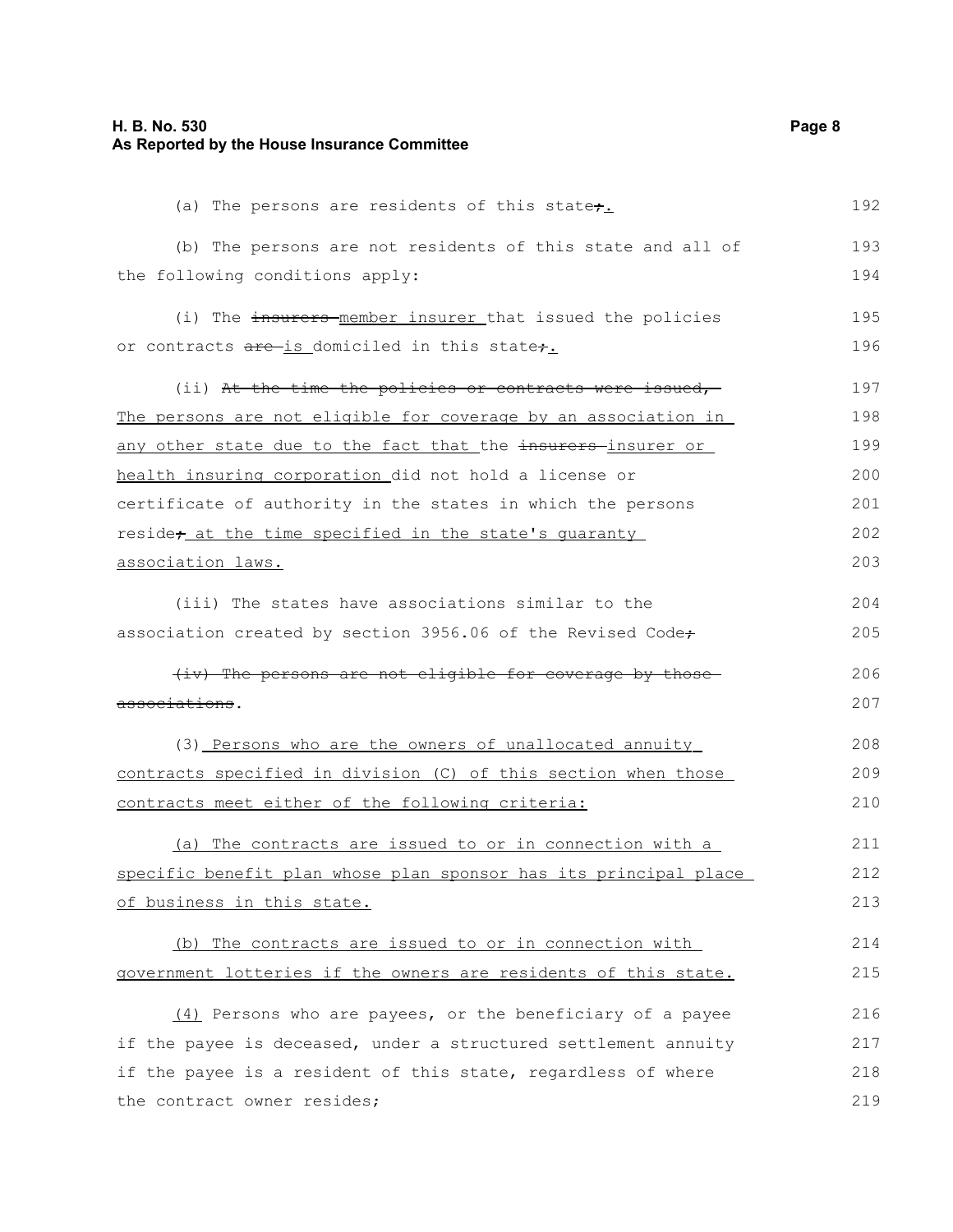### **H. B. No. 530 Page 9 As Reported by the House Insurance Committee**

 $(4)$  (5) Persons who are payees, or the beneficiary of a payee if the payee is deceased, under a structured settlement annuity if the payee is not a resident of this state, but both of the following are true: 220 221 222 223

(a) The contract owner of the structured settlement annuity is a resident of this state or, if the contract owner of the structured settlement annuity is not a resident of this state, the insurer that issued the structured settlement annuity is domiciled in this state and the state in which the contract owner resides has an association similar to the association created by this chapter. 224 225 226 227 228 229 230

(b) The payee, the beneficiary, and the contract owner are not eligible for coverage by the association of the state in which the payee or contract owner resides.

(5) Persons who are payees or beneficiaries of a contract owner resident of this state to the extent coverage is provided under division (A)(4) of this section, unless the payee or beneficiary is afforded any coverage by the association of another state.

This chapter is intended to provide coverage to a person who is a resident of this state and, in special circumstances, to a nonresident. To avoid duplicate coverage, if a person who would otherwise receive coverage under this chapter receives coverage under the laws of another state, the person shall not be provided coverage under this chapter. In determining the application of the provisions of this chapter in situations in which a person could be covered by the association of more than one state, whether as an owner, payee, enrollee, beneficiary, or assignee, this chapter shall be construed in conjunction with other state laws to result in coverage by only one association. 239 240 241 242 243 244 245 246 247 248 249

231 232 233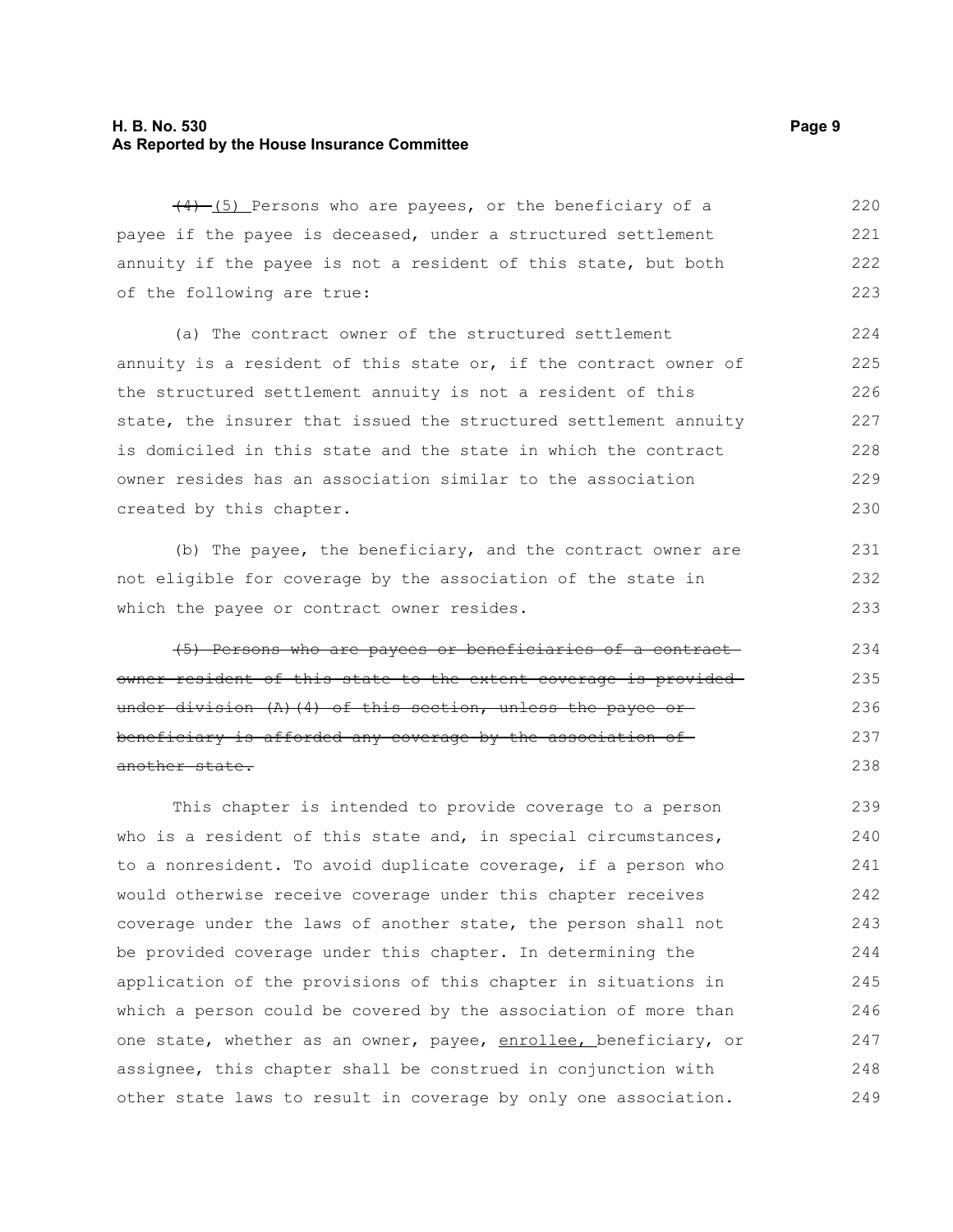| (B) (1) -(B) This chapter shall not provide coverage to any      | 250 |
|------------------------------------------------------------------|-----|
| of the following:                                                | 251 |
| (1) A person who is a payee, or beneficiary, of a contract       | 252 |
| owner resident of this state, if the payee or beneficiary is     | 253 |
| afforded any coverage by the association of another state;       | 254 |
| (2) A person covered under division (A) (3) of this              | 255 |
| section, if any coverage is provided by the association of       | 256 |
| another state to the person;                                     | 257 |
| (3) A person who acquires rights to receive payments             | 258 |
| through a structured settlement factoring transaction as defined | 259 |
| in 26 U.S.C. 5891(c) (3) (A), regardless of whether the          | 260 |
| transaction occurred before or after such section became         | 261 |
| effective.                                                       | 262 |
| (C) (1) This chapter provides coverage to the persons            | 263 |
| specified in division (A) of this section for direct, nongroup   | 264 |
| life_insurance, health_insurance, which for the purposes of this | 265 |
| chapter includes sickness and accident insurance policies and    | 266 |
| contracts, and health insuring corporation subscriber policies,  | 267 |
| contracts, certificates, and agreements, or annuity policies or- | 268 |
| contractsannuities, for certificates under direct group policies | 269 |
| and contracts, for supplemental contracts to any of the          | 270 |
| preceding, and for unallocated annuity contracts, in each case   | 271 |
| issued by member insurers, except as otherwise limited in this   | 272 |
| chapter. Annuity contracts and certificates under group annuity  | 273 |
| contracts include, but are not limited to, quaranteed investment | 274 |
| contracts, deposit administration contracts, unallocated funding | 275 |
| agreements, allocated funding agreements, structured settlement  | 276 |
| annuities, annuities issued to or in connection with government  | 277 |
| lotteries, and any immediate or deferred annuity contracts.      | 278 |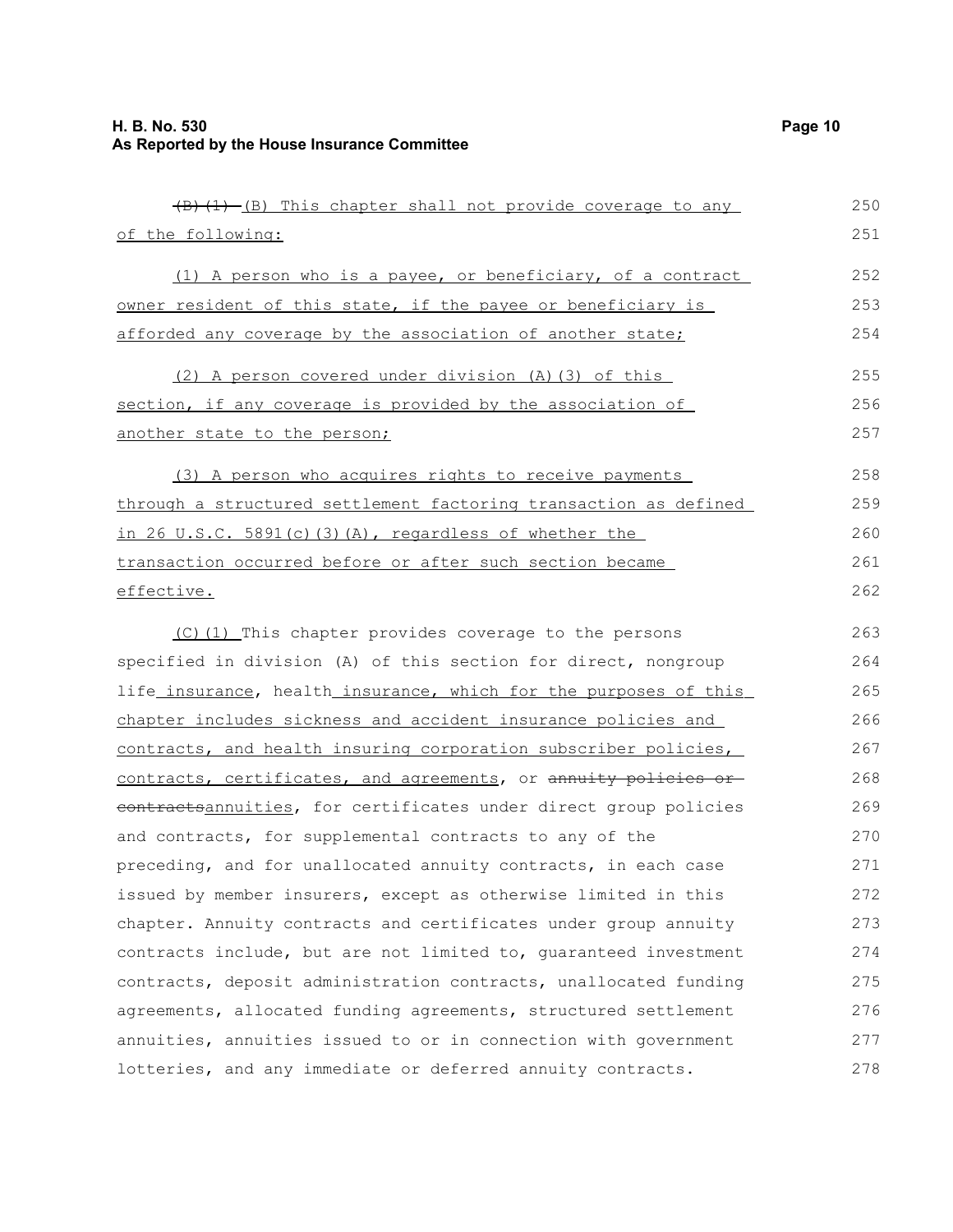| (2) This Except as provided in division (C) (3) of this             | 279 |
|---------------------------------------------------------------------|-----|
| section, this chapter does not provide coverage for any of the      | 280 |
| following:                                                          | 281 |
| (a) Any portion of a policy or contract not quaranteed by           | 282 |
| the member insurer, or under which the risk is borne by the         | 283 |
| policy or contract holder;                                          | 284 |
| (b) Any policy or contract of reinsurance, unless                   | 285 |
| assumption certificates have been issued_pursuant to the_           | 286 |
| reinsurance policy or contract;                                     | 287 |
| (c) Any portion of a policy or contract to the extent that          | 288 |
| the rate of interest on which it is based, or the interest rate,    | 289 |
| crediting rate, or similar factor determined by use of an index     | 290 |
| <u>or other external reference stated in the policy or contract</u> | 291 |
| employed in calculating returns or changes in value:                | 292 |
| (i) Averaged over the period of four years prior to the             | 293 |
| date on which the association becomes obligated with respect to     | 294 |
| the policy or contract or if the policy or contract has been        | 295 |
| issued for a lesser period averaged over that period, exceeds       | 296 |
| the rate of interest determined by subtracting two percentage       | 297 |
| points from the monthly average-corporates as published by          | 298 |
| Moody's investors service, inc., or any successor to that           | 299 |
| service, averaged for the same period;                              | 300 |
| (ii) On and after the date on which the association                 | 301 |
| becomes obligated with respect to the policy or contract,           | 302 |
| exceeds the rate of interest determined by subtracting three        | 303 |
| percentage points from the monthly average-corporates as            | 304 |
| published by Moody's investors service, inc., or any successor      | 305 |

If the monthly average-corporates is no longer published, 307

to that service, as most recently available.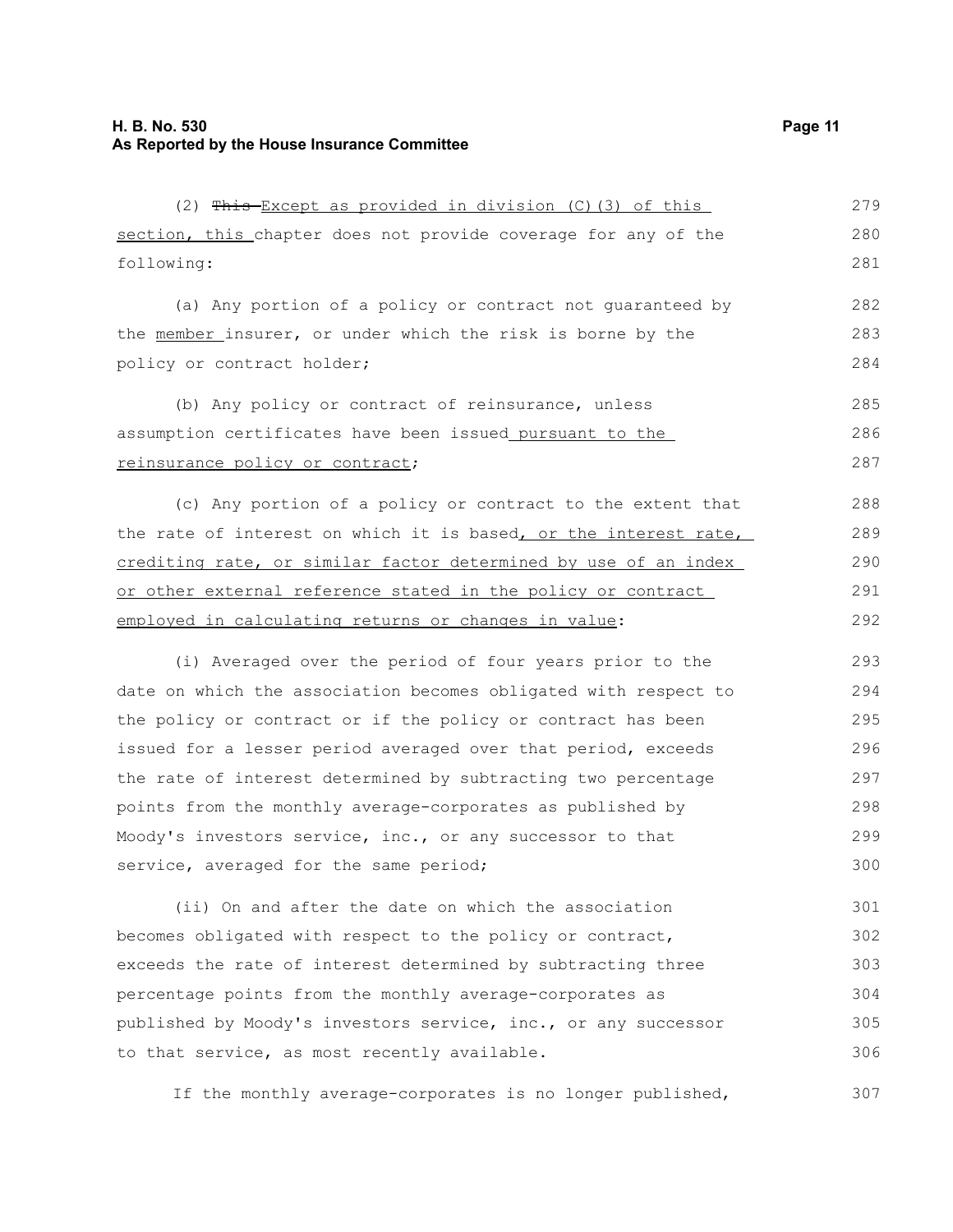### **H. B. No. 530 Page 12 As Reported by the House Insurance Committee**

| the superintendent, by rule, shall establish a substantially     | 308 |
|------------------------------------------------------------------|-----|
| similar average.                                                 | 309 |
| (d) Any plan or program of an employer, association, or          | 310 |
| similar entity to provide life, health, or annuity benefits to   | 311 |
| its employees or members to the extent that the plan or program  | 312 |
| is self-funded or uninsured, including but not limited to        | 313 |
| benefits payable by an employer, association, or similar entity  | 314 |
| under any of the following:                                      | 315 |
| (i) A multiple employer welfare arrangement as defined in        | 316 |
| section 3(40) of the "Employee Retirement Income Security Act of | 317 |
| 1974, " 88 Stat. 833, 29 U.S.C.A. 1002 (40), as amended;         | 318 |
| (ii) A minimum premium group insurance plan;                     | 319 |
| (iii) A stop-loss group insurance plan;                          | 320 |
| (iv) An administrative services only contract.                   | 321 |
| (e) Any portion of a policy or contract to the extent that       | 322 |
| it provides dividends, voting rights, or experience rating       | 323 |
| credits, or provides that any fees or allowances be paid to any  | 324 |
| person, including the policy or contract holder, in connection   | 325 |
| with the service to or administration of the policy or contract; | 326 |
| (f) Any policy or contract issued in this state by a             | 327 |
| member insurer at a time when it was not licensed or did not     | 328 |
| have a certificate of authority to issue the policy or contract  | 329 |
| in this state;                                                   | 330 |
| (g) Any unallocated annuity contract issued to an employee       | 331 |
| benefit plan protected under the federal pension benefit         | 332 |
| guaranty corporation, regardless of whether the federal pension  | 333 |
| benefit quaranty corporation has yet become liable to make any   | 334 |
| payments with respect to the benefit plan;                       | 335 |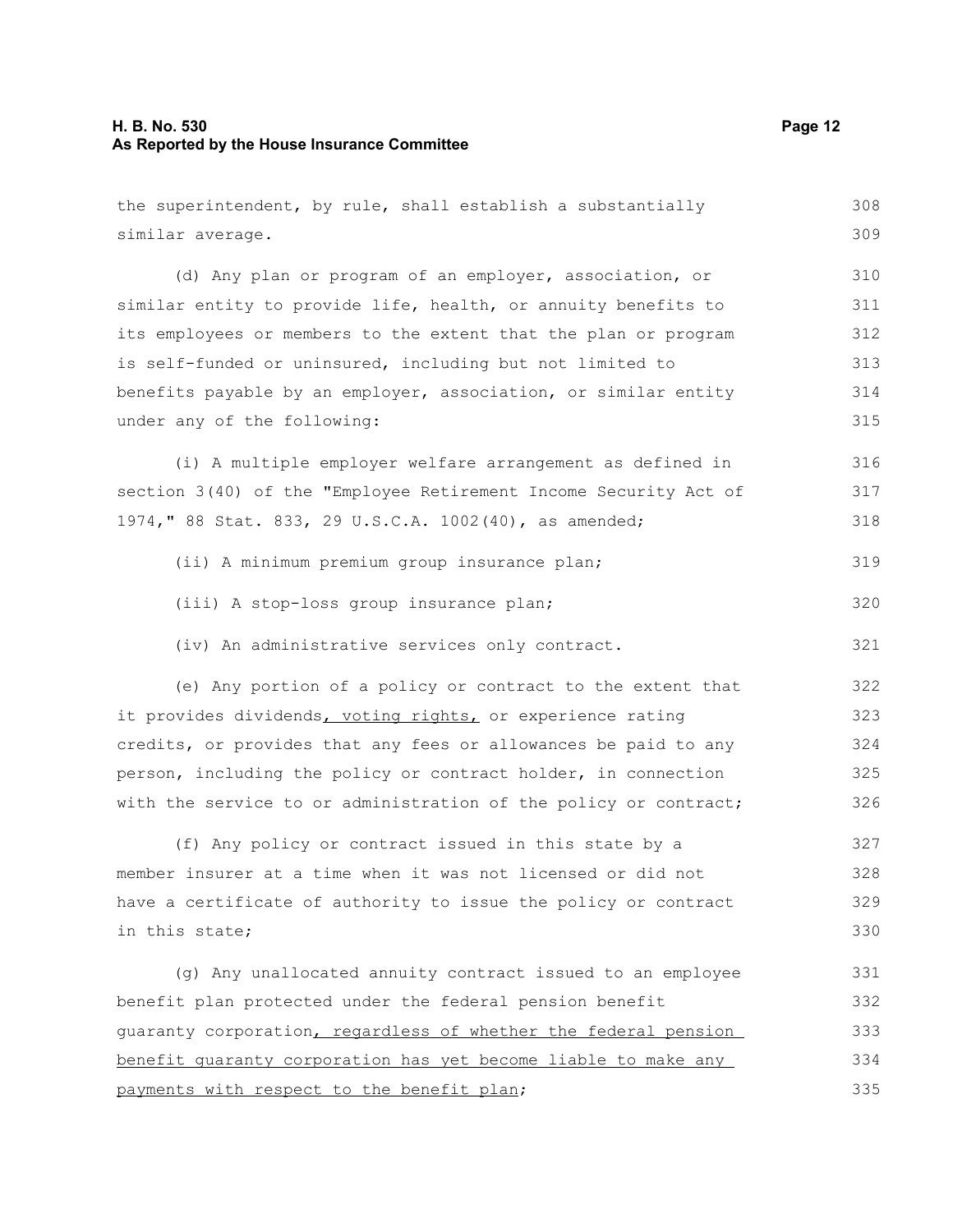### **H. B. No. 530 Page 13 As Reported by the House Insurance Committee**

(h) Any portion of any unallocated annuity contract that is not issued to or in connection with a governmental lottery or a benefit plan of a specific employee, union, or association of natural persons; 336 337 338 339

(i) Any policy or contract issued to or for the benefit ofa past or present director or officer within one year of the filing of the successful complaint that the insurer was impaired or insolventAny portion of a policy or contract to the extent that the assessments required by section 3956.09 of the Revised Code with respect to the policy or contract are preempted by federal or state law; 340 341 342 343 344 345 346

(j) Any policy or contract issued by any entity described in division (F)(2) of section 3956.01 of the Revised CodeAny obligation that does not arise under the express written terms of the policy or contract issued by the member insurer to the enrollee, certificate holder, contract owner, or policy owner, including all of the following: 347 348 349 350 351 352

(i) Claims based on marketing materials;

(ii) Claims based on side letters, riders, or other documents that were issued by the member insurer without meeting applicable policy or contract form filing or approval requirements;

(iii) Misrepresentations of or regarding policy or contract benefits;

(iv) Extra-contractual claims;

(v) A claim for penalties or consequential or incidental damages. 361 362

 $(k)$  -Any policy or contract issued by a member insurer if 363

353

358 359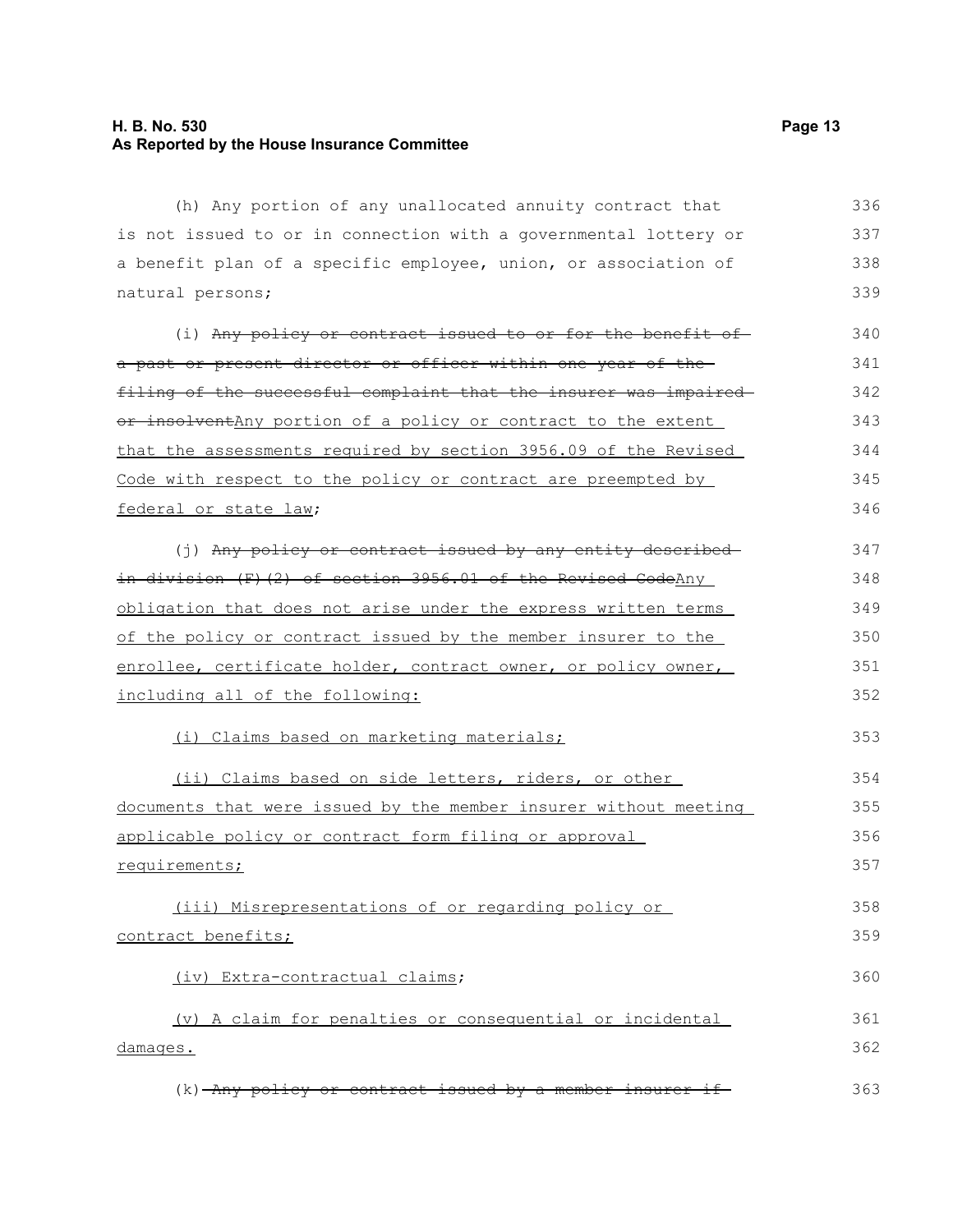### **H. B. No. 530 Page 14 As Reported by the House Insurance Committee**

| the member insurer is carrying on as a line of business, and not | 364 |
|------------------------------------------------------------------|-----|
| as a separate legal entity, the activities of any entity         | 365 |
| described in division (F) (2) of section 3956.01 of the Revised  | 366 |
| Code, and the policy or contract is issued as a product of those | 367 |
| activities A contractual agreement that establishes the member   | 368 |
| insurer's obligations to provide a book value accounting         | 369 |
| quaranty for defined contribution benefit plan participants by   | 370 |
| reference to a portfolio of assets that is owned by the benefit  | 371 |
| plan or its trustee, which in each case is not an affiliate of   | 372 |
| the member insurer;                                              | 373 |
| (1) Any policy or contract providing hospital, medical,          | 374 |
| prescription drug, or other health care benefits pursuant to 42  | 375 |
| U.S.C. Chapter 7, Title XVIII, Parts C and D or 42 U.S.C.        | 376 |
| Chapter 7, Title XIX and any corresponding regulations;          | 377 |
| (m) Structured settlement annuity benefits to which a            | 378 |
| payee or the beneficiary of a payee, if the payee is deceased,   | 379 |
| has transferred his or her rights in a structured settlement     | 380 |
| factoring transaction as defined in 26 U.S.C. 5891(c) (3) (A),   | 381 |
| regardless of whether the transaction occurred before or after   | 382 |
| such section became effective;                                   | 383 |
| (n) (i) A portion of a policy or contract to the extent it       | 384 |
| provides for interest or other changes in value to be determined | 385 |
| by the use of an index or other external reference stated in the | 386 |
| policy or contract, but which have not been credited to the      | 387 |
| policy or contract, or as to which the policy or contract        | 388 |
| owner's rights are subject to forfeiture, as of the date the     | 389 |
| member insurer becomes an impaired or insolvent insurer under    | 390 |
| this chapter, whichever is earlier.                              | 391 |
| (ii) If a policy's or contract's interest or changes in          | 392 |
| value are credited less frequently than annually, then for       | 393 |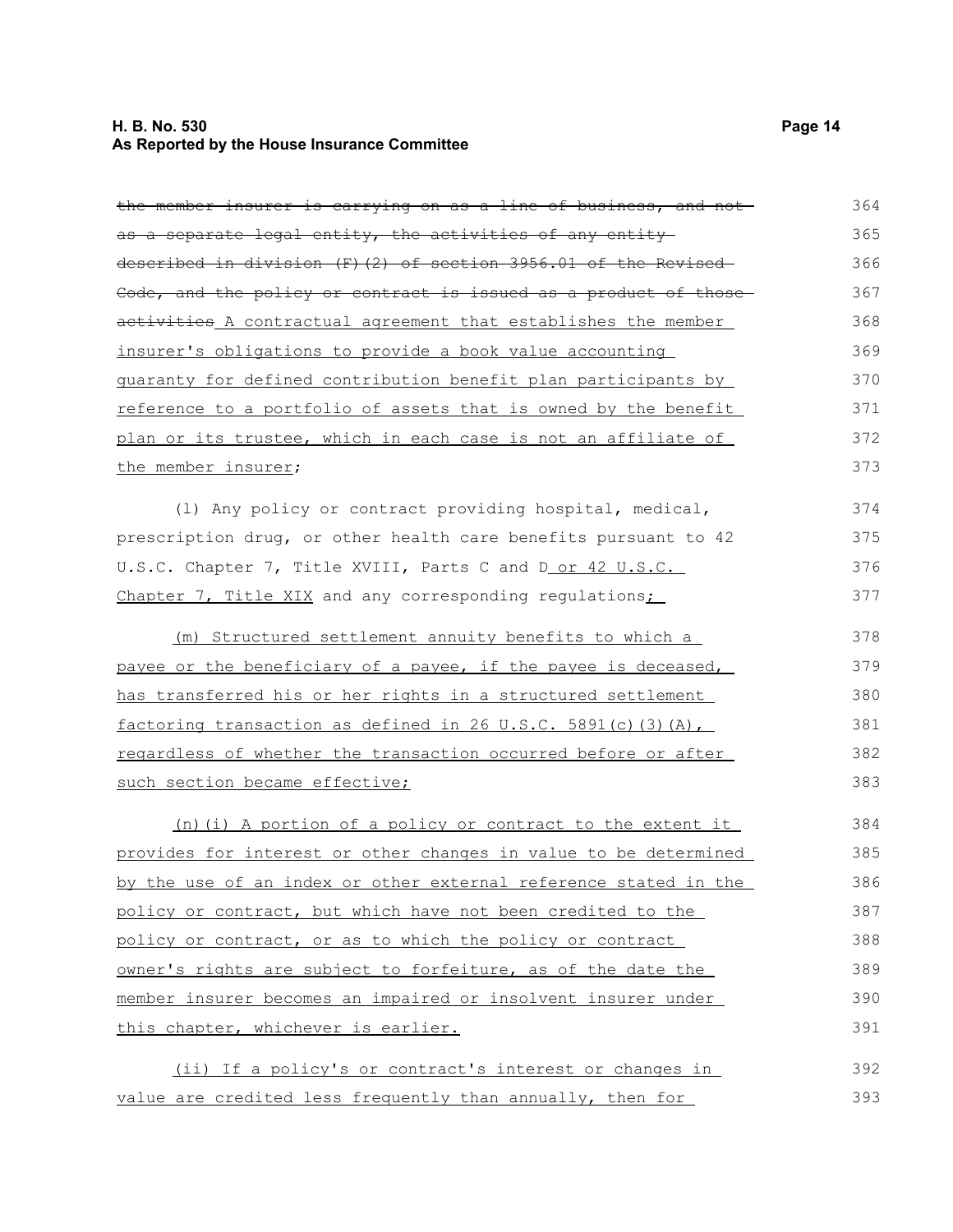### **H. B. No. 530 Page 15 As Reported by the House Insurance Committee**

| purposes of determining the values that have been credited and                          | 394 |
|-----------------------------------------------------------------------------------------|-----|
| <u>are not subject to forfeiture under division (C)(2)(n) of this</u>                   | 395 |
| section, the interest or change in value determined by using the                        | 396 |
| <u>procedures defined in the policy or contract will be credited as </u>                | 397 |
| if the contractual date of crediting interest or changing values                        | 398 |
| <u>was the date of impairment or insolvency, whichever is earlier, </u>                 | 399 |
| and will not be subject to forfeiture.                                                  | 400 |
| (3) The exclusion from coverage referenced in division (C)                              | 401 |
| (2) (c) of this section shall not apply to any portion of a                             | 402 |
| <u>policy or contract, including a rider, that provides long-term </u>                  | 403 |
| care or any other health insurance benefits.                                            | 404 |
| $\left(\frac{f(x)-f(0)}{f(0)}\right)$ The benefits for which the association may become | 405 |
| liable shall not exceed the lesser of either of the following:                          | 406 |
| (1) The contractual obligations for which the member                                    | 407 |
| insurer is liable or would have been liable if it were not an                           | 408 |
| impaired or insolvent insurer;                                                          | 409 |
| (2) (a) With respect to any one life, regardless of the                                 | 410 |
| number of policies or contracts:                                                        | 411 |
| (i) Three hundred thousand dollars in for life insurance                                | 412 |
| death benefits, but not more than one hundred thousand dollars                          | 413 |
| in net cash surrender and net cash withdrawal values for life                           | 414 |
| insurance;                                                                              | 415 |
| (ii) One hundred thousand dollars in-for health insurance                               | 416 |
| benefits other than <del>basic hospital, medical, and surgical</del>                    | 417 |
| insurance, major medical insurance, health benefit plan                                 | 418 |
| coverage, disability income insurance, or long-term care                                | 419 |
| insurance, including any net cash surrender and net cash                                | 420 |
| withdrawal values;                                                                      | 421 |
| (iii) Three hundred thousand dollars in-for disability                                  | 422 |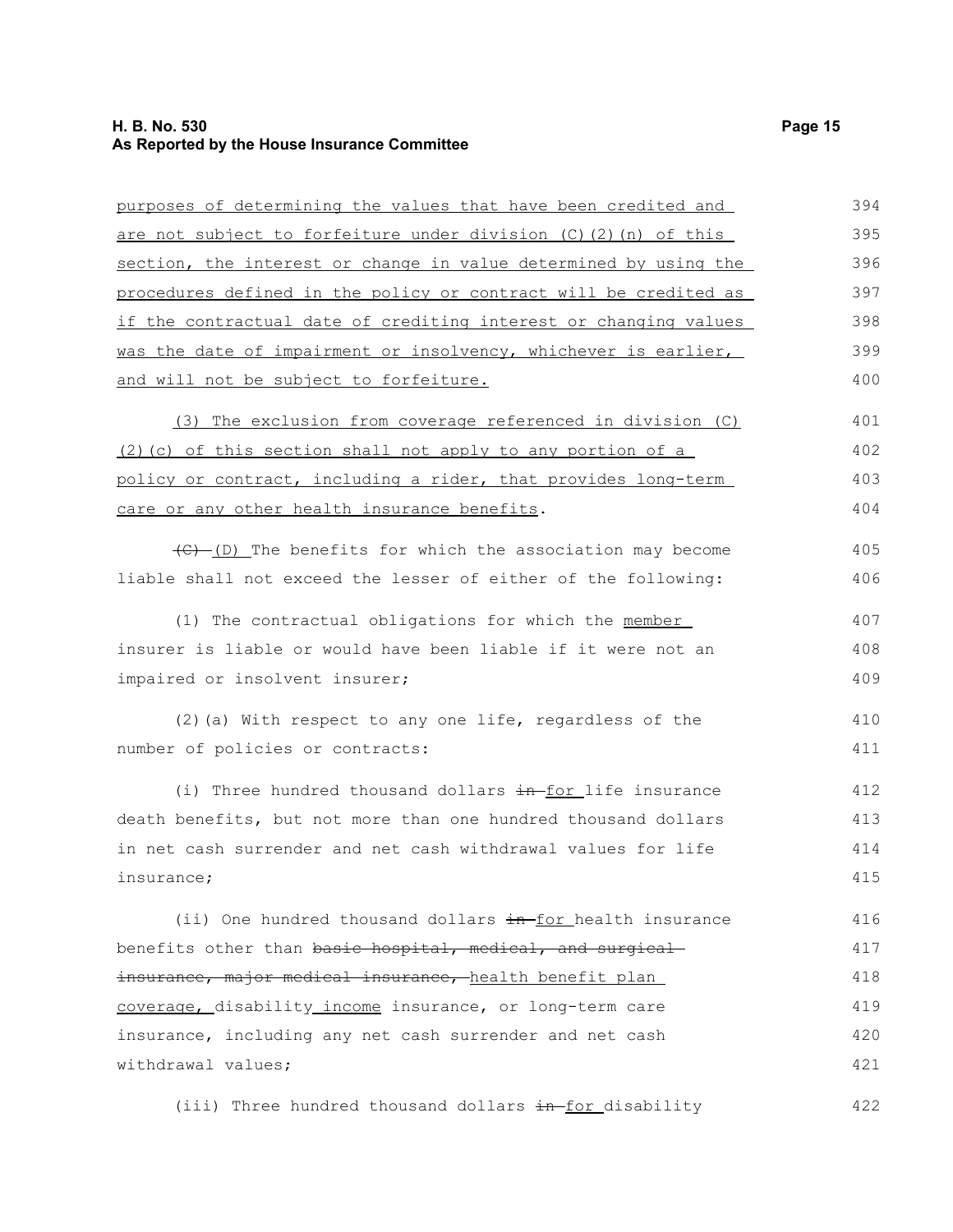### **H. B. No. 530 Page 16 As Reported by the House Insurance Committee**

| income_insurance;                                                                                                                                             | 423 |
|---------------------------------------------------------------------------------------------------------------------------------------------------------------|-----|
| (iv) Three hundred thousand dollars in-for long-term care                                                                                                     | 424 |
| insurance;                                                                                                                                                    | 425 |
| (v) Five hundred thousand dollars in basic hospital,-                                                                                                         | 426 |
| medical, and surgical insurance or major medical insurancefor                                                                                                 | 427 |
| health benefit plan coverage;                                                                                                                                 | 428 |
| (vi) Two hundred fifty thousand dollars in for the present                                                                                                    | 429 |
| value of annuity benefits, including net cash surrender and net                                                                                               | 430 |
| cash withdrawal values.                                                                                                                                       | 431 |
| (b) With respect to each individual participating in a                                                                                                        | 432 |
| governmental retirement plan established under section 401,                                                                                                   | 433 |
| 403(b), or 457 of the "Internal Revenue Code of 1986," 100 Stat.                                                                                              | 434 |
| 2085, 26 U.S.C.A. 1, as amended, and covered by an unallocated                                                                                                | 435 |
| annuity contract, or the beneficiaries of each such individual                                                                                                | 436 |
| if deceased, in the aggregate, two hundred fifty thousand                                                                                                     | 437 |
| dollars in present value annuity benefits, including net cash                                                                                                 | 438 |
| surrender and net cash withdrawal values.                                                                                                                     | 439 |
| The association is not liable to expend more than three                                                                                                       | 440 |
| hundred thousand dollars in the aggregate with respect to any                                                                                                 | 441 |
| one individual under divisions $\overline{(C)}$ $\overline{(2)}$ $\overline{(a)}$ $\overline{(2)}$ $\overline{(a)}$ , $\overline{(b)}$ , and $\overline{(d)}$ | 442 |
| of this section combined, except with respect to benefits for                                                                                                 | 443 |
| basic hospital, medical, and surgical insurance and major-                                                                                                    | 444 |
| me <del>dical insurance h</del> ealth benefit plan coverage under division                                                                                    | 445 |
| $(C)$ (2) (a) (v) $(D)$ (2) (a) (v) of this section, in which case the                                                                                        | 446 |
| aggregate liability of the association shall not exceed five                                                                                                  | 447 |
| hundred thousand dollars with respect to any one individual.                                                                                                  | 448 |
|                                                                                                                                                               |     |

(c) With respect to any one contract holder, covered by any unallocated annuity contract not included in division  $\left\{ \left. \mathsf{C}\right\} \right.$  (2)  $(b)$  (D)(2)(b) of this section, one five million dollars in 449 450 451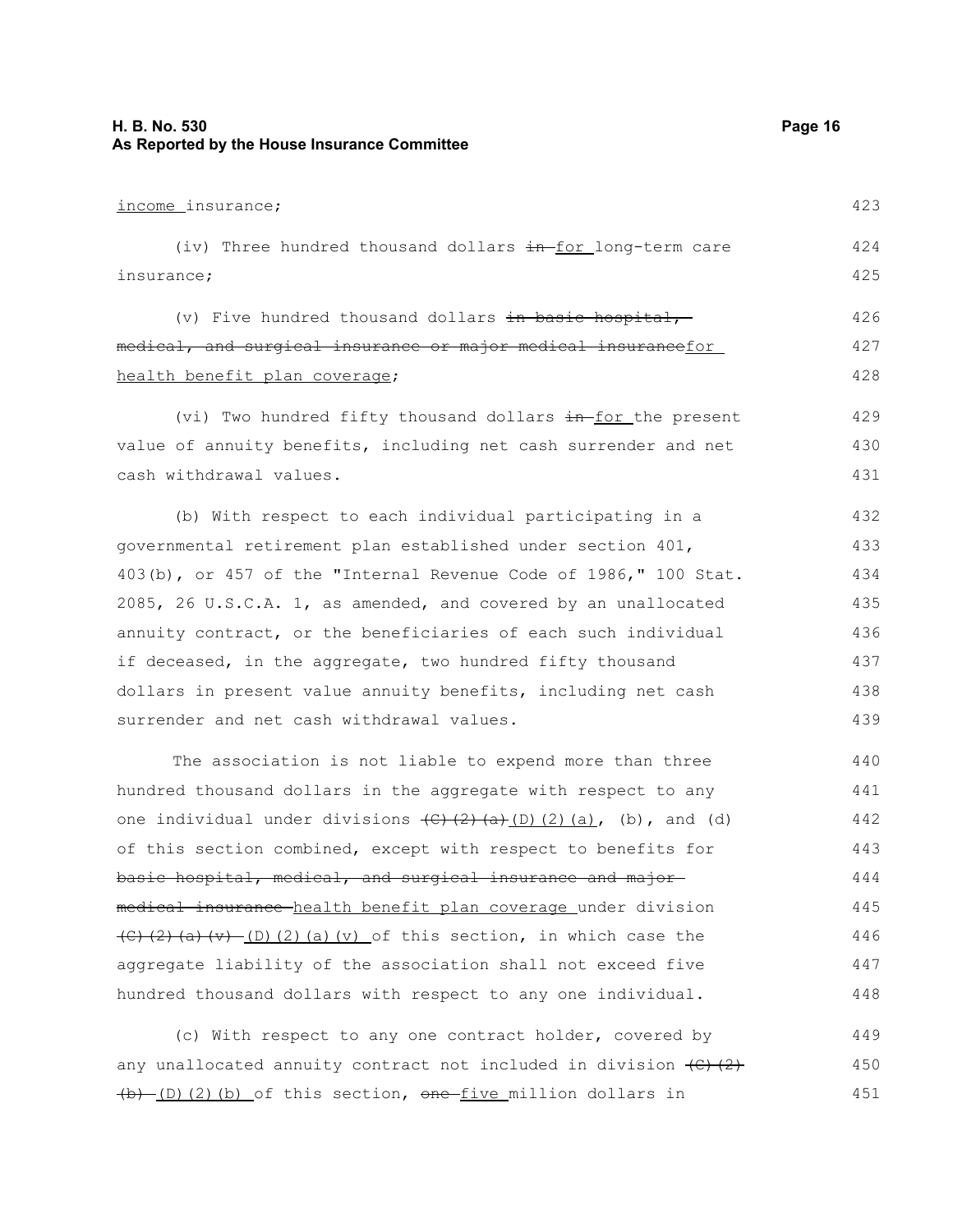### **H. B. No. 530 Page 17 As Reported by the House Insurance Committee**

#### benefits, irrespective of the number of those-contracts held by that contract holder. (d) With respect to each payee of a structured settlement annuity, or the beneficiary or beneficiaries of the payee if the payee is deceased, two hundred fifty thousand dollars in present value of annuity benefits, in the aggregate, including net cash surrender and net cash withdrawal values, if any; (e)(i) The limitations set forth in this division are limitations on the benefits for which the association is obligated before taking into account either its subrogation and assignment rights or the extent to which those benefits could be provided out of the assets of the impaired or insolvent insurer attributable to covered policies. (ii) The costs of the association's obligations under this chapter may be met by the use of assets attributable to covered policies or reimbursed to the association pursuant to its subrogation and assignment rights.  $(D)$  (E) The liability of the association is limited strictly by the express terms of the policies or contracts and by this chapter, and is not affected by the contents of any brochures, illustrations, advertisements in the print or electronic media, or other advertising material used in connection with the sale of the policies or contracts, or by oral statements made by agents or other sales representatives in connection with the sale of the policies or contracts. The association is not liable for extra-contractual damages, punitive damages, attorney's fees, or interest other than as provided for by the terms of the policies or contracts as limited by this chapter, that might be awarded by any court or governmental agency in connection with the policies or 452 453 454 455 456 457 458 459 460 461 462 463 464 465 466 467 468 469 470 471 472 473 474 475 476 477 478 479 480 481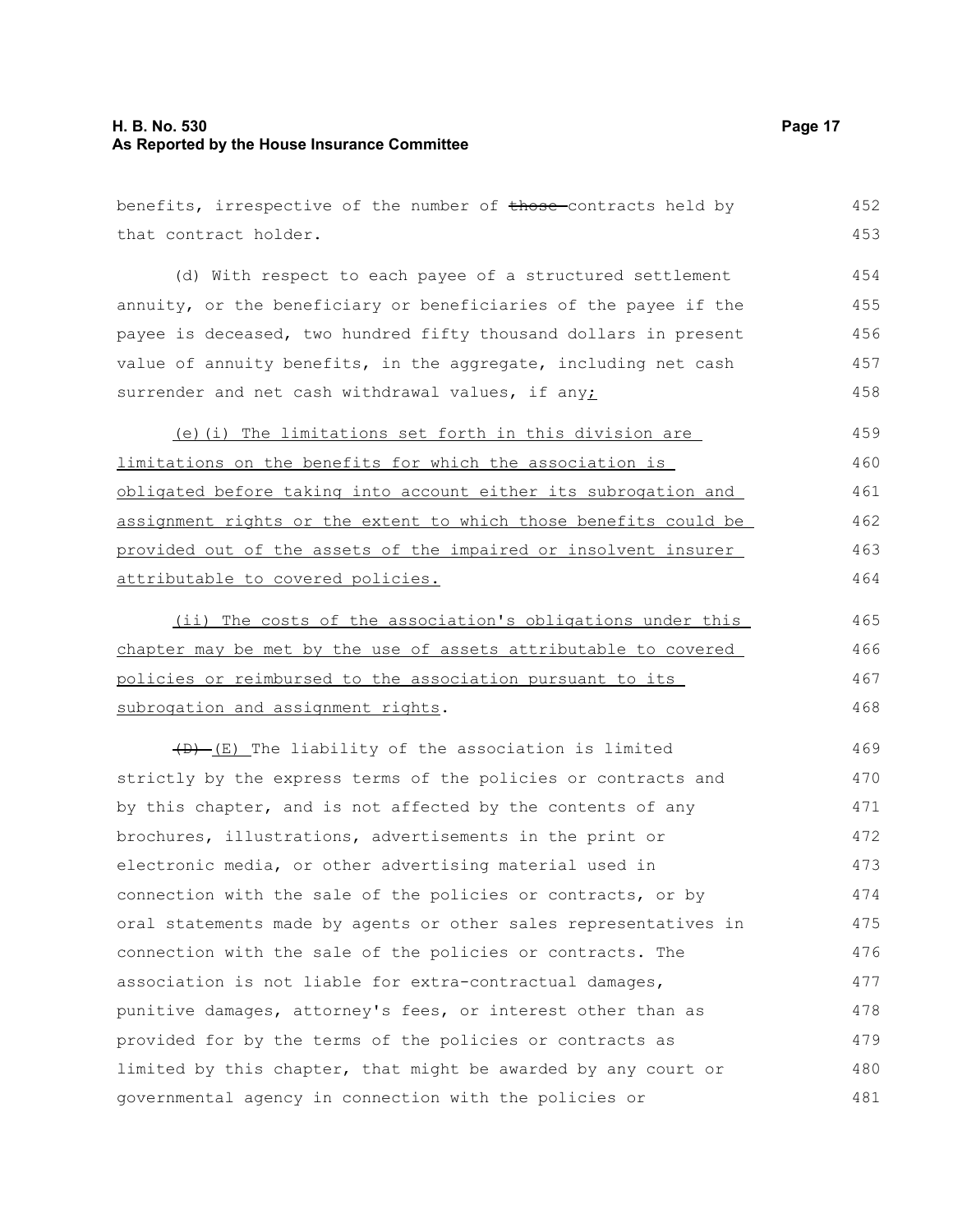### **H. B. No. 530 Page 18 As Reported by the House Insurance Committee**

482

 $(E)$  (F) The protection provided by this chapter does not apply where any guaranty protection is provided to residents of this state by the laws of the domiciliary state or jurisdiction of the impaired or insolvent insurer other than this state. 483 484 485 486

(G) For purposes of this chapter, benefits provided by a long-term care rider to a life insurance policy or annuity contract shall be considered the same type of benefits as the base life insurance policy or annuity contract to which it relates. 487 488 489 490 491

(H) In performing its obligations to provide coverage under section 3956.08 of the Revised Code, the association shall not be required to guarantee, assume, reinsure, reissue, or perform, or cause to be quaranteed, assumed, reinsured, reissued, or performed, the contractual obligations of the insolvent or impaired insurer under a covered policy that do not materially affect the economic values or economic benefits of the covered policy. 492 493 494 495 496 497 498 499

**Sec. 3956.06.** (A) There is hereby created an unincorporated nonprofit association to be known as the Ohio life and health insurance guaranty association. All member insurers shall be and remain members of the association as a condition of their *license or authority* to transact the business of insurance or health insuring corporation business in this state. The association shall perform its functions under the plan of operation established and approved under section 3956.10 of the Revised Code and shall exercise its powers through a board of directors established under section 3956.07 of the Revised Code. For purposes of administration and assessment, the association shall maintain the following two accounts: 500 501 502 503 504 505 506 507 508 509 510 511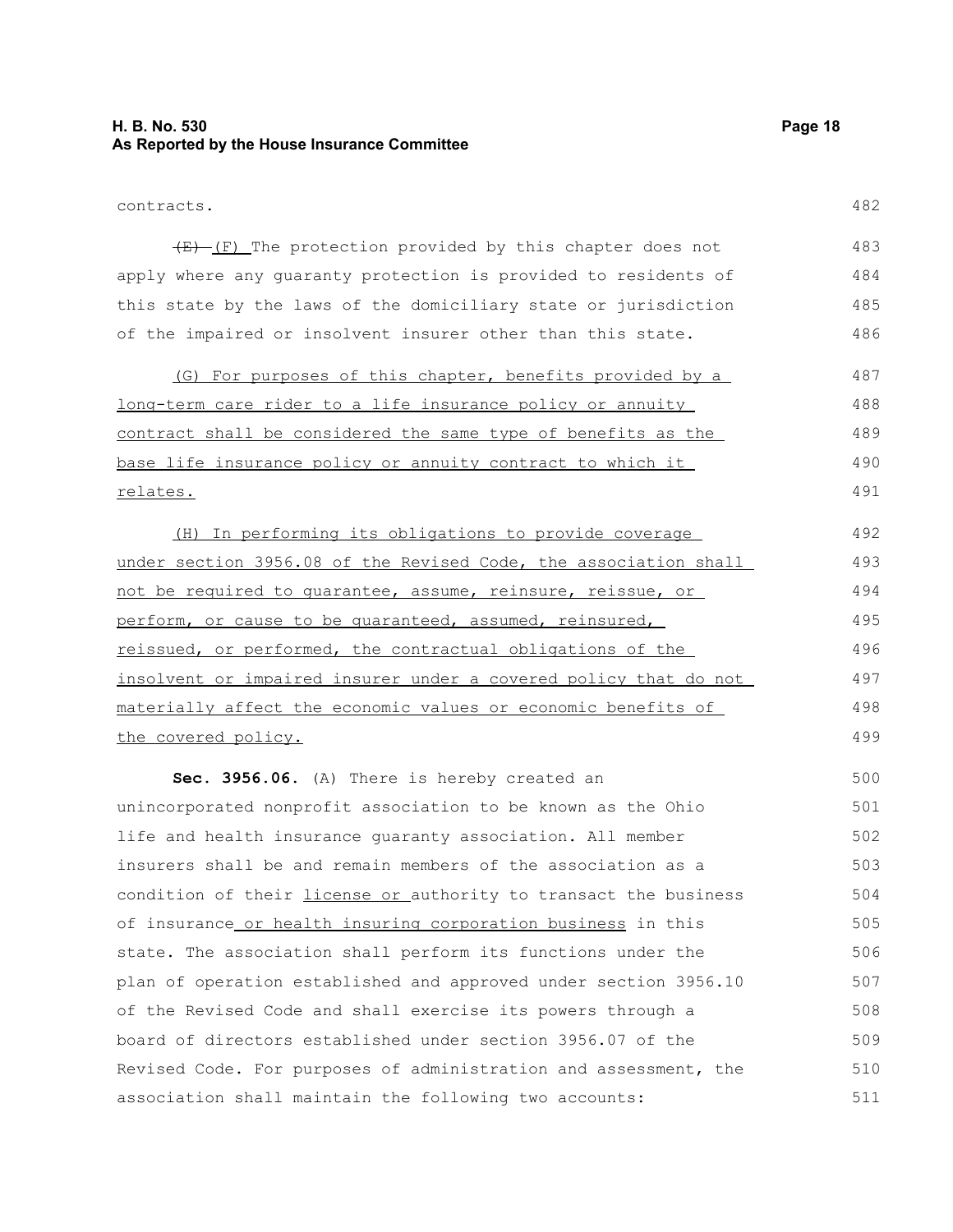520

521 522 523

(1) The life insurance and annuity account that includes the following subaccounts: (a) Life insurance subaccount; (b) Annuity subaccount; (c) Unallocated annuity subaccount that also includes all annuity contracts meeting the requirements of section 403(b) of the "Internal Revenue Code of 1986," 100 Stat. 2085, 26 U.S.C.A. 1, as amended. 512 513 514 515 516 517 518 519

(2) The health insurance account.

(B) The association is subject to the supervision of the superintendent of insurance and to the applicable insurance laws of this state.

**Sec. 3956.07.** (A) The board of directors of the Ohio life and health insurance guaranty association shall consist of not less than nine nor more than eleven member insurers serving terms as established in the plan of operation. A majority of the members of the board shall be representatives of member insurers domiciled in this state. Three of the members of the board shall be representatives of the three member insurers that are consolidated corporations as defined in division (A)(1) ofsection 3923.39 of the Revised Code and that write the largest premium volumes of health insurance in this state, three of the members of the board shall be representatives of domestic life insurers, and three of the members of the board shall be representatives of foreign member insurers. The members of the board shall be selected by member insurers, subject to the approval of the superintendent of insurance. Vacancies on the board shall be filled for the remaining period of the term by a majority vote of the remaining board members, subject to the 524 525 526 527 528 529 530 531 532 533 534 535 536 537 538 539 540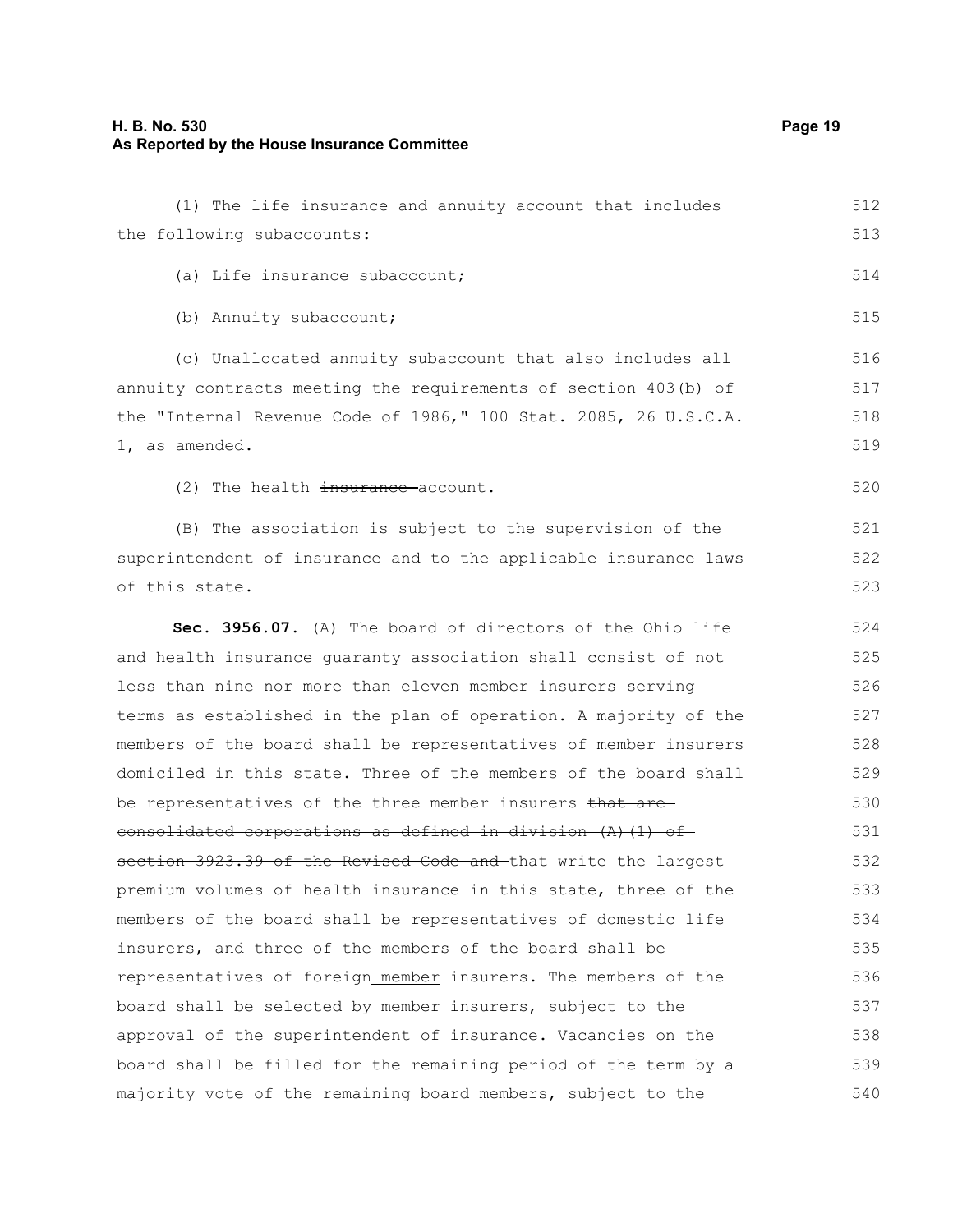### **H. B. No. 530 Page 20 As Reported by the House Insurance Committee**

approval of the superintendent. To select the initial board of directors and initially organize the association, the superintendent shall give notice to all member insurers of the time and place of the organizational meeting. In determining voting rights at the organizational meeting, each member insurer shall be entitled to one vote in person or by proxy. If the board of directors is not selected within sixty days after notice of the organizational meeting, the superintendent may appoint the initial members. 541 542 543 544 545 546 547 548 549

(B) In approving selections or in appointing members to the board, the superintendent shall consider, among other things, whether all member insurers are fairly represented. 550 551 552

(C) Members of the board may be reimbursed from the assets of the association for reasonable expenses incurred by them as members of the board of directors, but members of the board shall not otherwise be compensated by the association for their services.

**Sec. 3956.08.** (A)(1) Subject to any conditions imposed as provided in division (A)(2) of this section, the Ohio life and health insurance guaranty association may do either of the following with respect to an impaired domestic member insurer: 558 559 560 561

(a) Guarantee, assume, reissue, or reinsure, or cause to be quaranteed, assumed, reissued, or reinsured, any or all of the policies or contracts of the impaired insurer; 562 563 564

(b) Provide the moneys, pledges, notes, guarantees, or other means that are proper to effectuate division  $(A)$  (1)(a) of this section and assure payment of the contractual obligations of the impaired insurer pending action under division (A)(1)(a) of this section. 565 566 567 568 569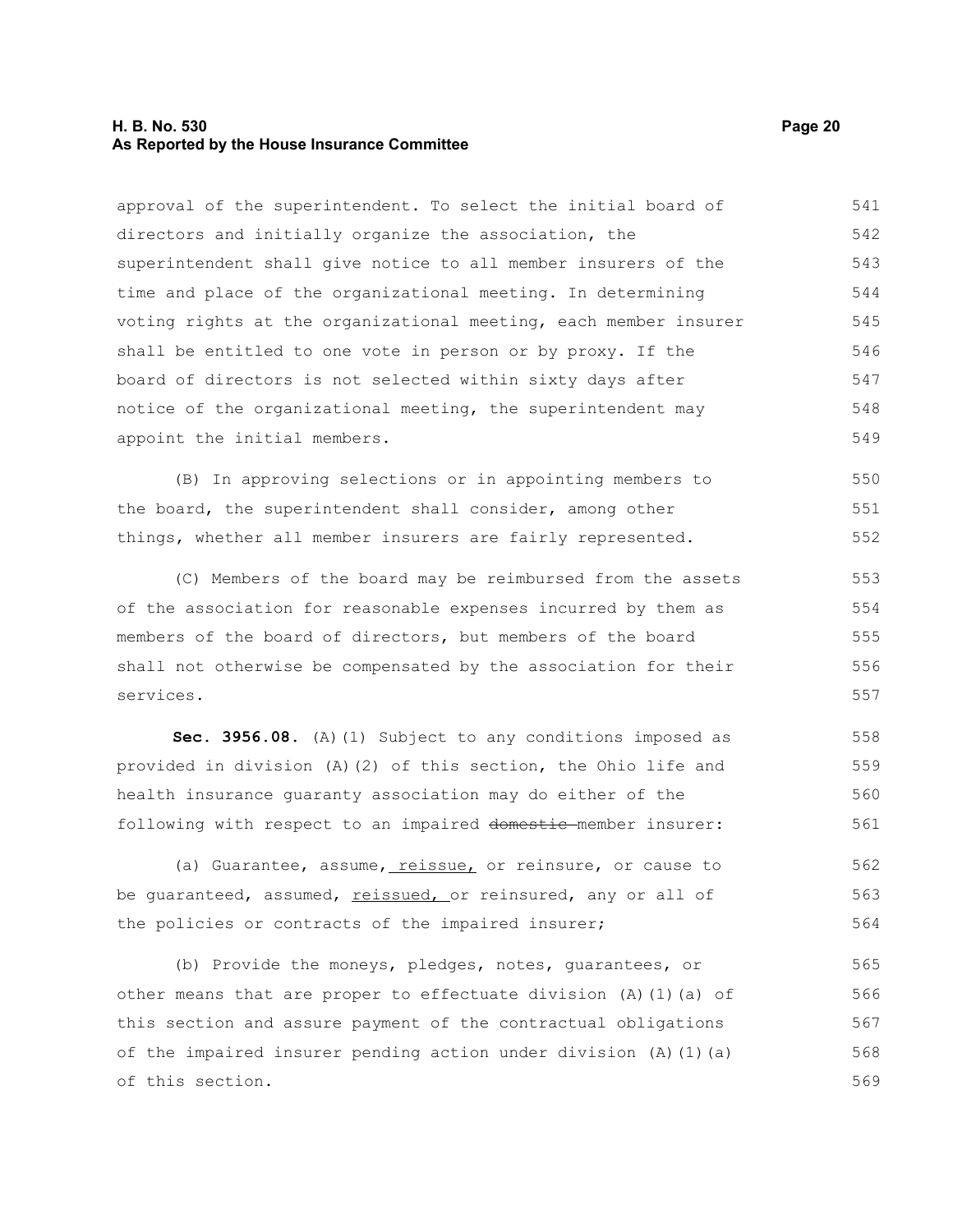### **H. B. No. 530 Page 21 As Reported by the House Insurance Committee**

| (2) The association may impose conditions upon any action         | 570 |
|-------------------------------------------------------------------|-----|
| it takes under division (A) (1) of this section if all both of    | 571 |
| the following apply:                                              | 572 |
| (a) The condition does not impair the contractual                 | 573 |
| obligations of the impaired insurer;                              | 574 |
| (b) The superintendent of insurance approves the                  | 575 |
| condition+                                                        | 576 |
| (e) Except in cases of court ordered conservation or-             | 577 |
| rehabilitation, the impaired insurer approves the condition.      | 578 |
| (B) (1) If a member insurer is an impaired foreign or alien-      | 579 |
| insurer that is not paying claims timely, the association,        | 580 |
| subject to the conditions specified in division (B) (2) of this   | 581 |
| section, shall do either of the following:                        | 582 |
| $(a)$ Take any of the actions specified in division $(A)$ $(1)$   | 583 |
| of this section, subject to the conditions specified in division- |     |
| $(A)$ $(2)$ of this section;                                      | 585 |
| (b) Provide substitute benefits in lieu of the contractual        | 586 |
| obligations of the impaired insurer solely for all of the-        | 587 |
| following:                                                        | 588 |
| (i) Death benefits and health claims in accordance with           | 589 |
| division (D) of this section;                                     | 590 |
| (ii) Periodic annuity benefit payments;                           | 591 |
| (iii) Supplemental benefits;                                      | 592 |
| (iv) Cash withdrawals for policy or contract owners who           | 593 |
| petition therefor under claims of emergency or hardship in-       | 594 |
| accordance with standards proposed by the association and-        | 595 |
| approved by the superintendent.                                   | 596 |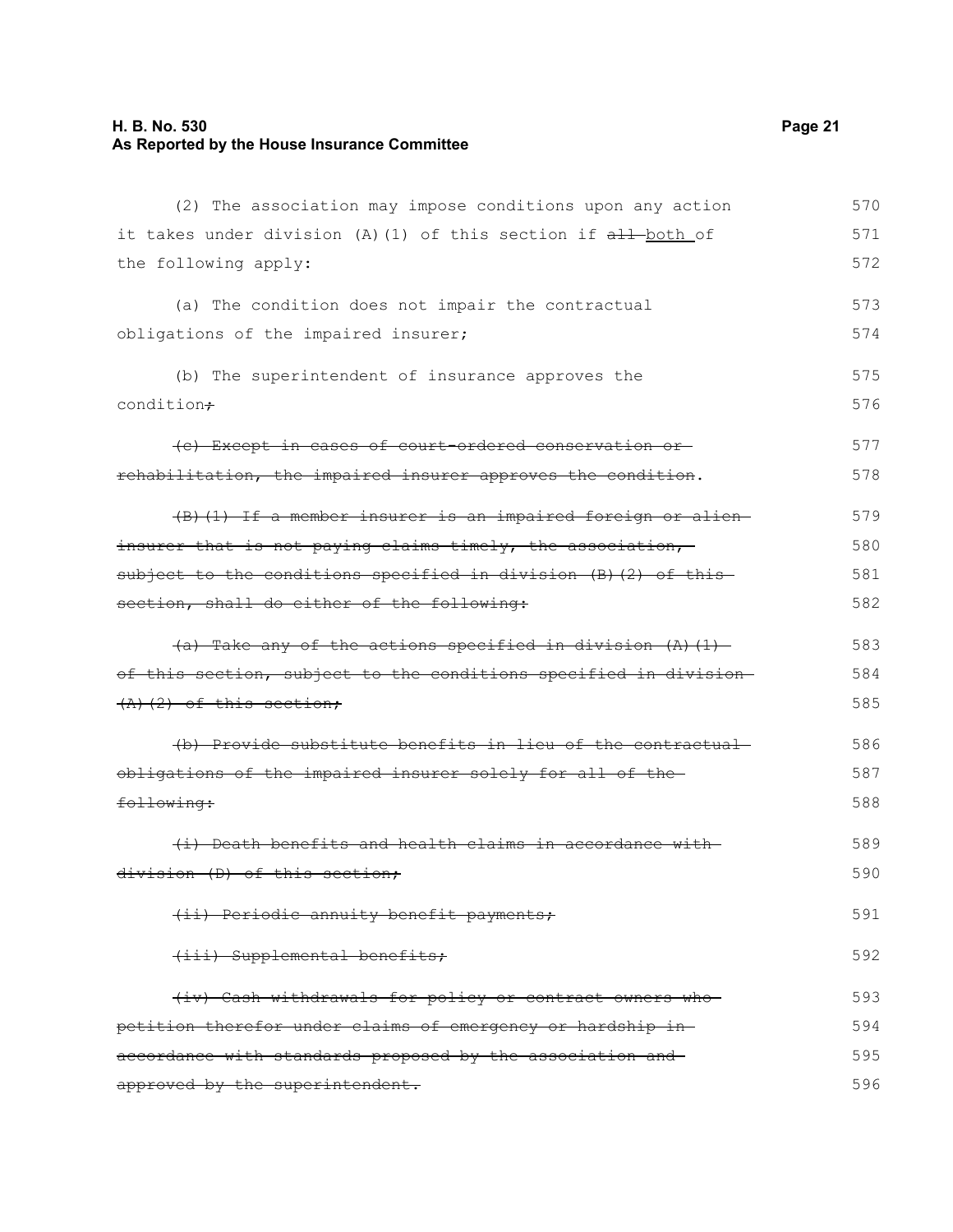### **H. B. No. 530 Page 22 As Reported by the House Insurance Committee**

(2) The association is subject to the requirements of division (B)(1) of this section only if all of the following apply to a foreign or alien insurer: (a) The laws of its state of domicile provide that, until

all payments of or on account of the impaired insurer'scontractual obligations by all guaranty associations, along with all expenses and interest, at a rate not less than that allowedunder 96 Stat. 2478, 28 U.S.C.A. 1961, on all such payments and expenses, shall have been repaid to the quaranty associations or a plan of repayment by the impaired insurer shall have beenapproved by the guaranty associations, all of the following apply: 601 602 603 604 605 606 607 608

(i) The delinquency proceeding shall not be dismissed. 609

| (ii) Neither the impaired insurer nor its assets shall be- | 610 |
|------------------------------------------------------------|-----|
| returned to the control of its shareholders or private-    | 611 |
| <del>management.</del>                                     | 612 |

(iii) The impaired insurer shall not be permitted to solicit or accept new business or have any suspended or revokedlicense restored. 613 614 615

(b) The impaired insurer has been prohibited from soliciting or accepting new business in this state, its licenseor certificate of authority has been suspended or revoked in this state, and a petition for rehabilitation or liquidation has been filed in a court of competent jurisdiction in its state of domicile by the commissioner of insurance of that state. 616 617 618 619 620 621

 $\left(\frac{1}{C}\right)$  (B) If a member insurer is an insolvent insurer, the association shall, at its discretion, do either of the following: 622 623 624

(1) Guarantee, assume, reissue, or reinsure, or cause to 625

597 598 599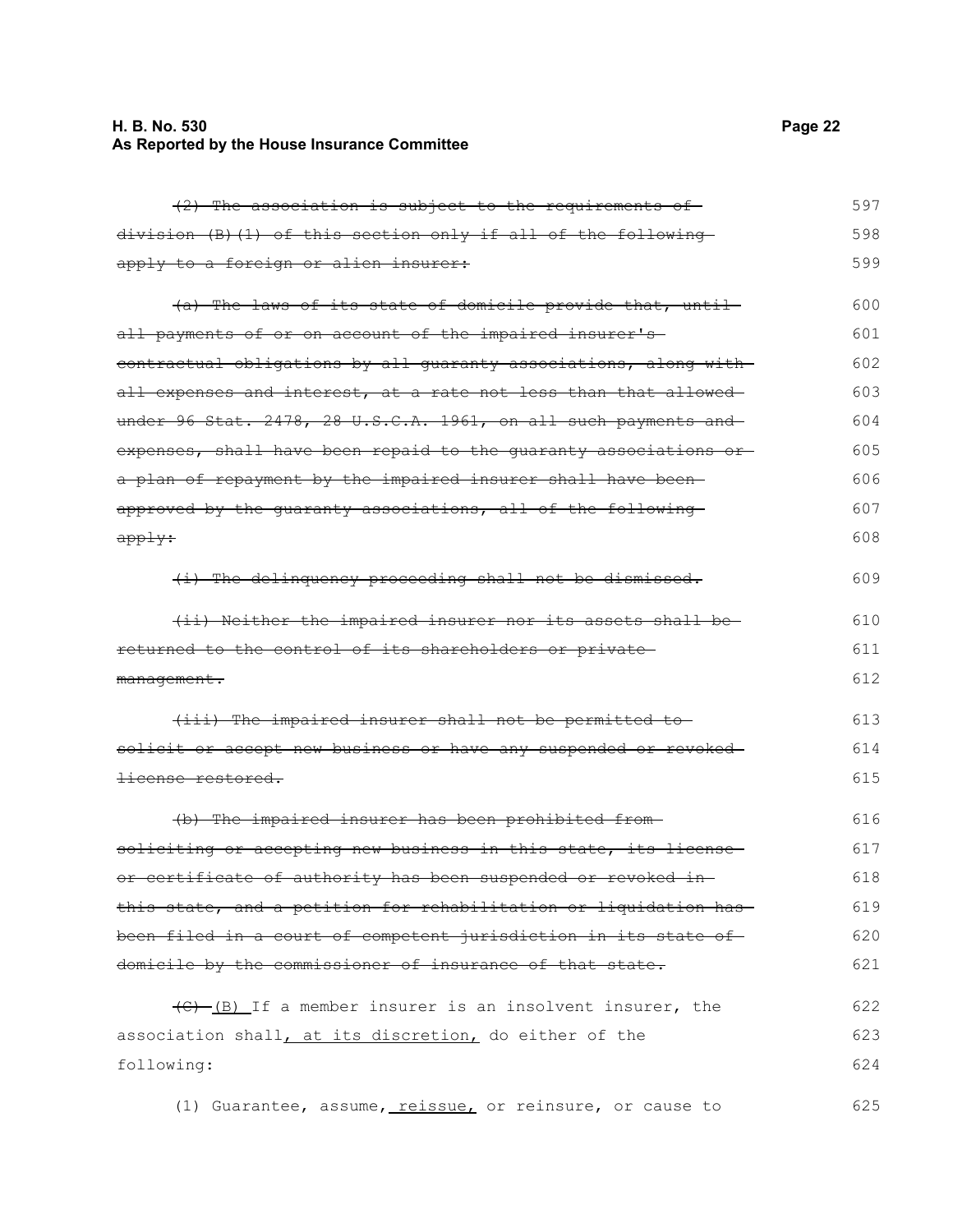### **H. B. No. 530 Page 23 As Reported by the House Insurance Committee**

be quaranteed, assumed, reissued, or reinsured, the covered policies or contracts of the insolvent insurer or assure payment of the contractual obligations of the insolvent insurer, and provide the moneys, pledges, guarantees, or other means that are reasonably necessary to discharge such duties; 626 627 628 629 630

(2) With respect only to life and health insurance policies, provide Provide benefits and coverages in accordance with division  $(D)$  (C) of this section. 631 632 633

 $(D)$  (C) When proceeding under division  $(B)$  (1)(b) or (C)(2)  $(B)$ (2) of this section, the association, with respect to  $\pm i\epsilon$ and health insurance policies and contracts, shall do all of the following: 634 635 636 637

(1) Assure payment of benefits for premiums identical to the premiums and benefits, except for terms of conversion and renewability, that would have been payable under the policies or contracts of the insolvent insurer, for claims incurred within the following time limits:

(a) With respect to group policies or contracts, not later than the earlier of the next renewal date under such policies or contracts or forty-five days, but in no event less than thirty days, after the date on which the association becomes obligated with respect to such policies and contracts; 643 644 645 646 647

(b) With respect to individual policies and contracts, not later than the earlier of the next renewal date, if any, under such policies or contracts or one year, but in no event less than thirty days, from the date on which the association becomes obligated with respect to such policies or contracts; 648 649 650 651 652

(2) Make diligent efforts to provide all known insureds enrollees, annuitants, or group policyholders policy or contract 653 654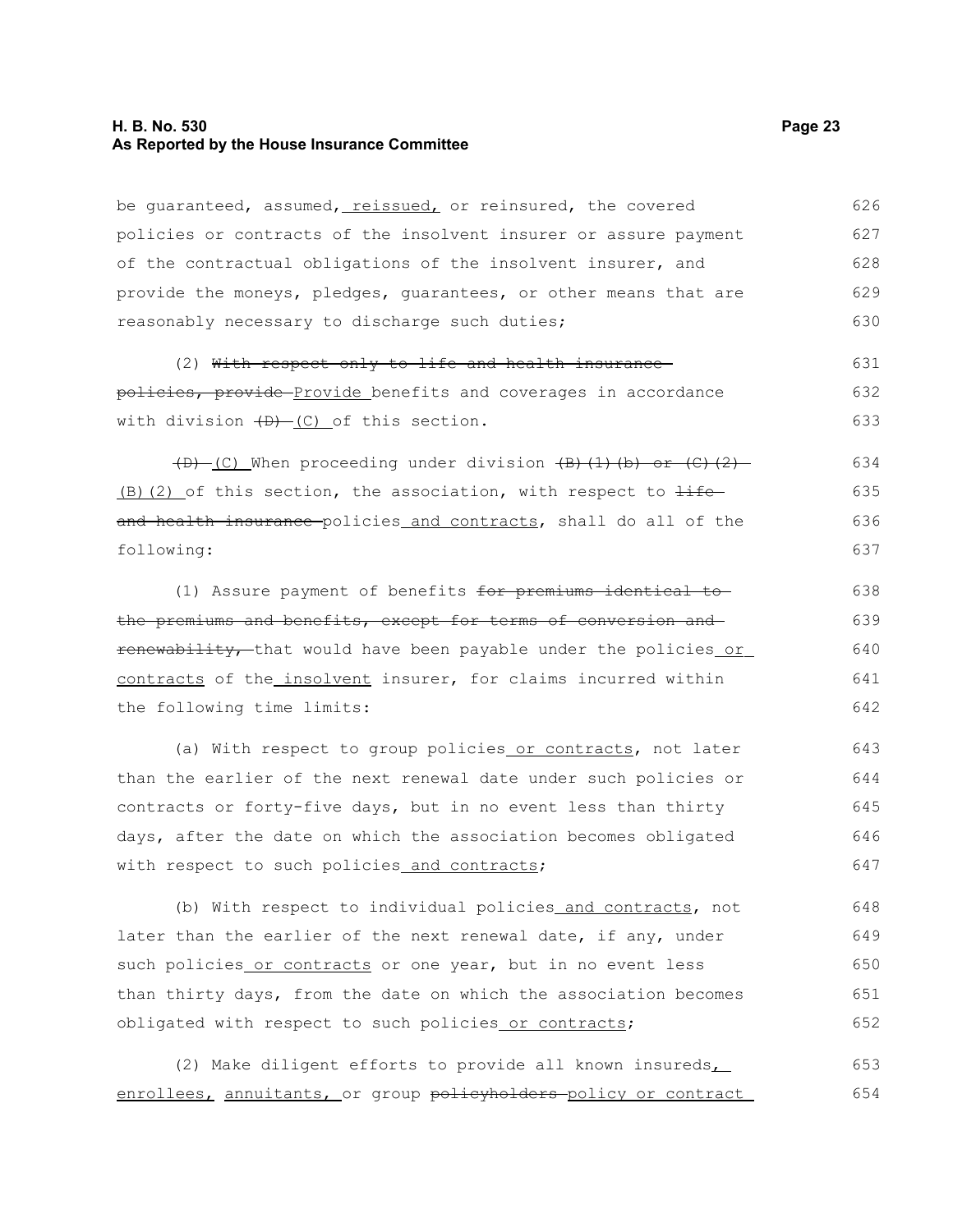#### **H. B. No. 530 Page 24 As Reported by the House Insurance Committee**

owners with respect to group policies and contracts thirty days' notice of the termination of the benefits provided; 655 656

(3) With respect to individual policies and contracts, make available to each known insured, annuitant, enrollee, or owner if other than the insured or annuitant, and with respect to an individual formerly insured an insured, annuitant, or enrollee under a group policy or contract who is not eligible for replacement group coverage, make available substitute coverage on an individual basis in accordance with the provisions of division  $(D)$   $(4)$   $(C)$   $(4)$  of this section, if such insureds, annuitants, or enrollees had a right under law or the terminated policy or contract to convert coverage to individual coverage or to continue an individual policy or contract in force until a specified age or for a specified time, during which the insurer or health insuring corporation had no right unilaterally to make changes in any provision of the policy $\overline{L}$ annuity, or contract or had a right only to make changes in premium by class. 657 658 659 660 661 662 663 664 665 666 667 668 669 670 671 672

(4)(a) In providing the substitute coverage required under division  $(D)$   $(3)$   $(C)$   $(3)$  of this section, the association may offer either to reissue the terminated coverage or to issue an alternative policy or contract at actuarially justified rates.

(b) Alternative or reissued policies or contracts shall be offered without requiring evidence of insurability, and shall not provide for any waiting period or exclusion that would not have applied under the terminated policy or contract. 677 678 679 680

(c) The association may reinsure any alternative or reissued policy or contract. 681 682

(5)(a) Alternative policies or contracts adopted by the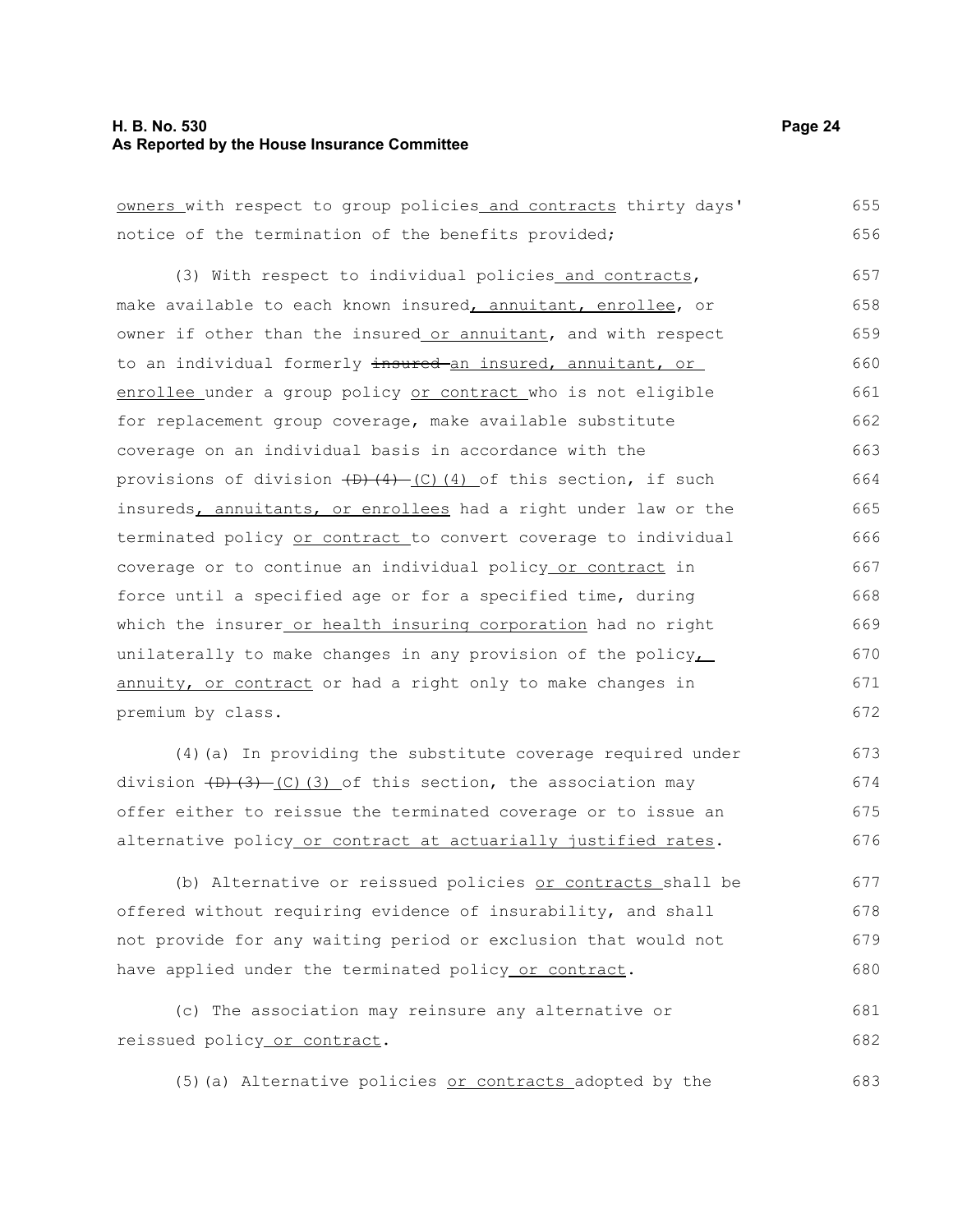### **H. B. No. 530 Page 25 As Reported by the House Insurance Committee**

association shall be subject to the approval of the superintendent. The association may adopt alternative policies or contracts of various types for future issuance without regard to any particular impairment or insolvency. 684 685 686 687

(b) Alternative policies or contracts shall contain at least the minimum statutory provisions required in this state and provide benefits that are not unreasonable in relation to the premium charged. The association shall set the premium in accordance with the table of rates which it shall adopt. The premium shall reflect the amount of insurance or coverage to be provided and the age and class of risk of each insured or enrollee, but shall not reflect any changes in the health of the insured or enrollee after the original policy or contract was last underwritten. 688 689 690 691 692 693 694 695 696 697

(c) Any alternative policy or contract issued by the association shall provide coverage of a type similar to that of the policy or contract issued by the impaired or insolvent insurer, as determined by the association. 698 699 700 701

(6) If the association elects to reissue terminated coverage at a premium rate different from that charged under the terminated policy or contract, the premium shall be actuarially justified and set by the association in accordance with the amount of insurance or coverage provided and the age and class of risk, subject to approval of the superintendent-or a court ofcompetent jurisdiction.

(7) The obligations of the association with respect to coverage under any policy or contract of the impaired or insolvent insurer or under any reissued or alternative policy or contract shall cease on the date the coverage or policy or contract is replaced by another similar policy or contract by 709 710 711 712 713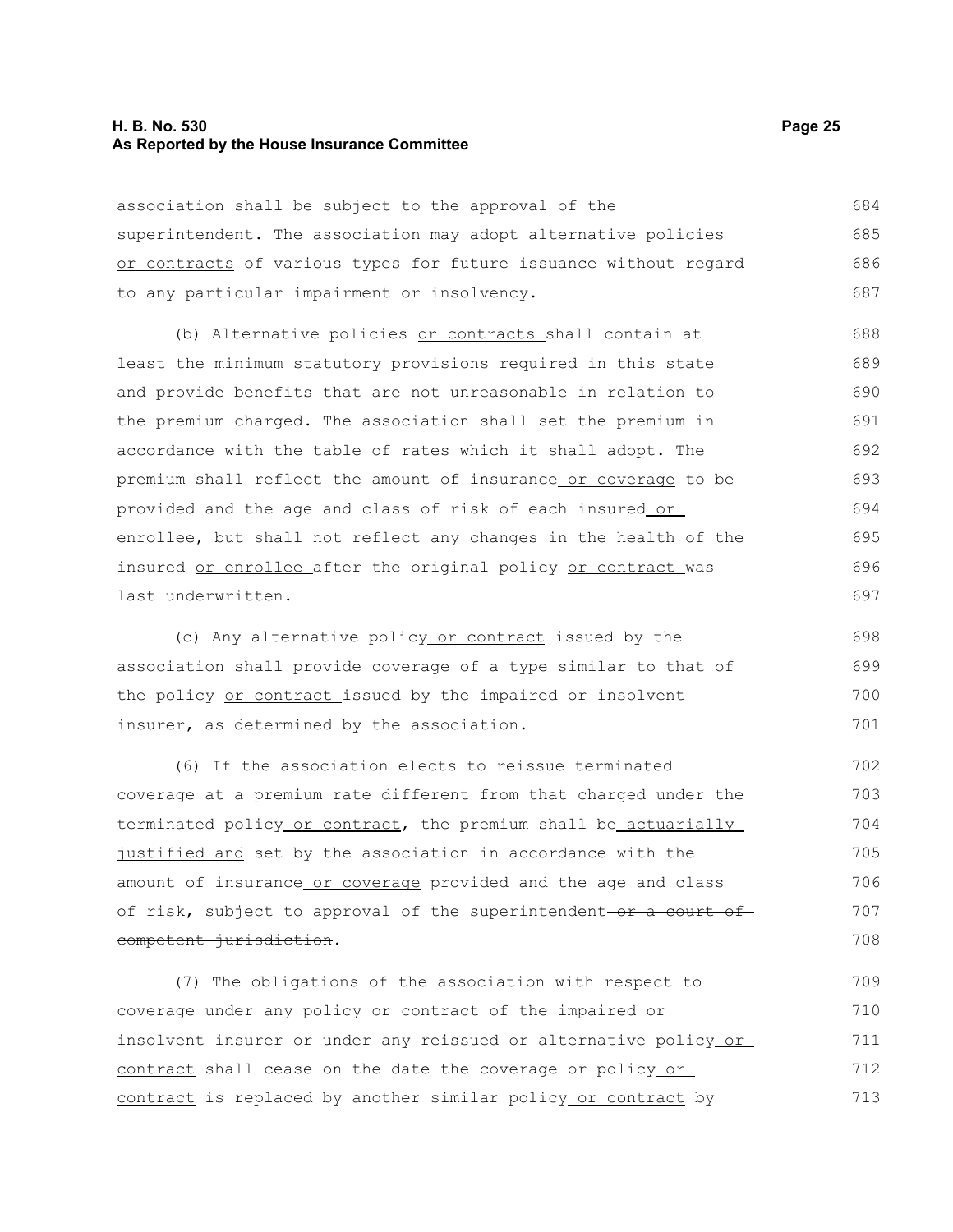### **H. B. No. 530 Page 26 As Reported by the House Insurance Committee**

the policyholder policy or contract owner, the insured, the enrollee, or the association. (E) (D) When proceeding under divisions (B)(1)(b) or (C) division (B) of this section with respect to any policy or contract carrying guaranteed minimum interest rates, the association shall assure the payment or crediting of a rate of interest consistent with division  $(B)$   $(2)$   $(c)$   $(2)$   $(c)$  of section 3956.04 of the Revised Code.  $(F)$  (E) Nonpayment of premiums within thirty-one days after the date required under the terms of any guaranteed, assumed, alternative, or reissued policy or contract or substitute coverage shall terminate the obligations of the association under the policy, contract, or coverage under this chapter with respect to the policy, contract, or coverage, except with respect to any claims incurred or any net cash surrender value that may be due in accordance with this chapter. (G) (F) Premiums due for coverage after entry of an order of liquidation of an insolvent insurer shall belong to, and be payable at the direction of, the association, and the association is liable for unearned premiums due to policy or contract owners arising after the entry of the order. (H) (G) In carrying out its duties under divisions  $division (B)$  and  $(C)$  of this section, the association, subject to approval by the court, may do the following: (1) Impose permanent policy or contract liens in connection with any guarantee, assumption, or reinsurance agreement, if the association finds that the amounts that can be assessed under this chapter are less than the amounts needed to 714 715 716 717 718 719 720 721 722 723 724 725 726 727 728 729 730 731 732 733 734 735 736 737 738 739 740 741

assure full and prompt performance of the association's duties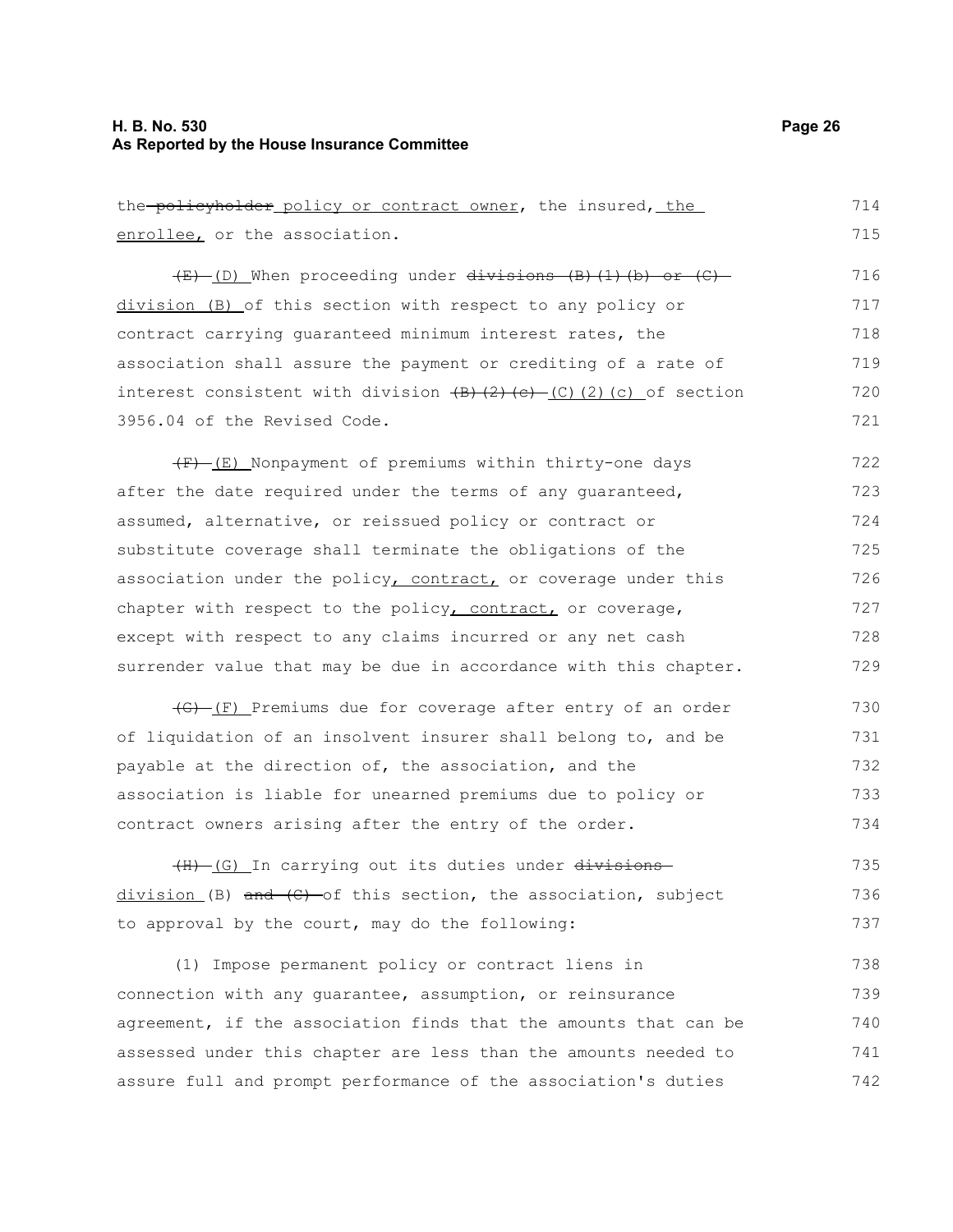### **H. B. No. 530 Page 27 As Reported by the House Insurance Committee**

court.

under this chapter, or that the economic or financial conditions as they affect member insurers are sufficiently adverse to render the imposition of such permanent policy or contract liens to be in the public interest; (2)(a) Impose temporary moratoriums or liens on payments of cash values and policy loans, or any other right to withdraw funds held in conjunction with policies or contracts, in addition to any contractual provisions for deferral of cash or policy loan value; (b) In addition, in the event of a temporary moratorium or moratorium charge imposed by the receivership court on payment of cash values or policy loans, or on any other right to withdraw funds held in conjunction with policies or contracts, out of the assets of the impaired or insolvent insurer, the association may defer the payment of cash values, policy loans, or other rights by the association for the period of the moratorium or moratorium charge imposed by the receivership court, except for claims covered by the association to be paid in accordance with a hardship procedure established by the liquidator or rehabilitator and approved by the receivership 743 744 745 746 747 748 749 750 751 752 753 754 755 756 757 758 759 760 761 762

 $(H)$  If the association fails to act as provided in divisions  $\left(\frac{B}{C}\right)$ ,  $\left(\frac{C}{C}\right)$ , and  $\left(\frac{D}{C}\right)$  and  $\left(\frac{C}{C}\right)$  of this section within a reasonable time, the superintendent shall have the powers and duties of the association under this chapter with respect to impaired or insolvent insurers. 764 765 766 767 768

 $(\overline{J})$  (I) The association may render assistance and advice to the superintendent, upon-his the superintendent's request, concerning any member insurer that is insolvent, impaired, or potentially impaired, or concerning the rehabilitation, payment 769 770 771 772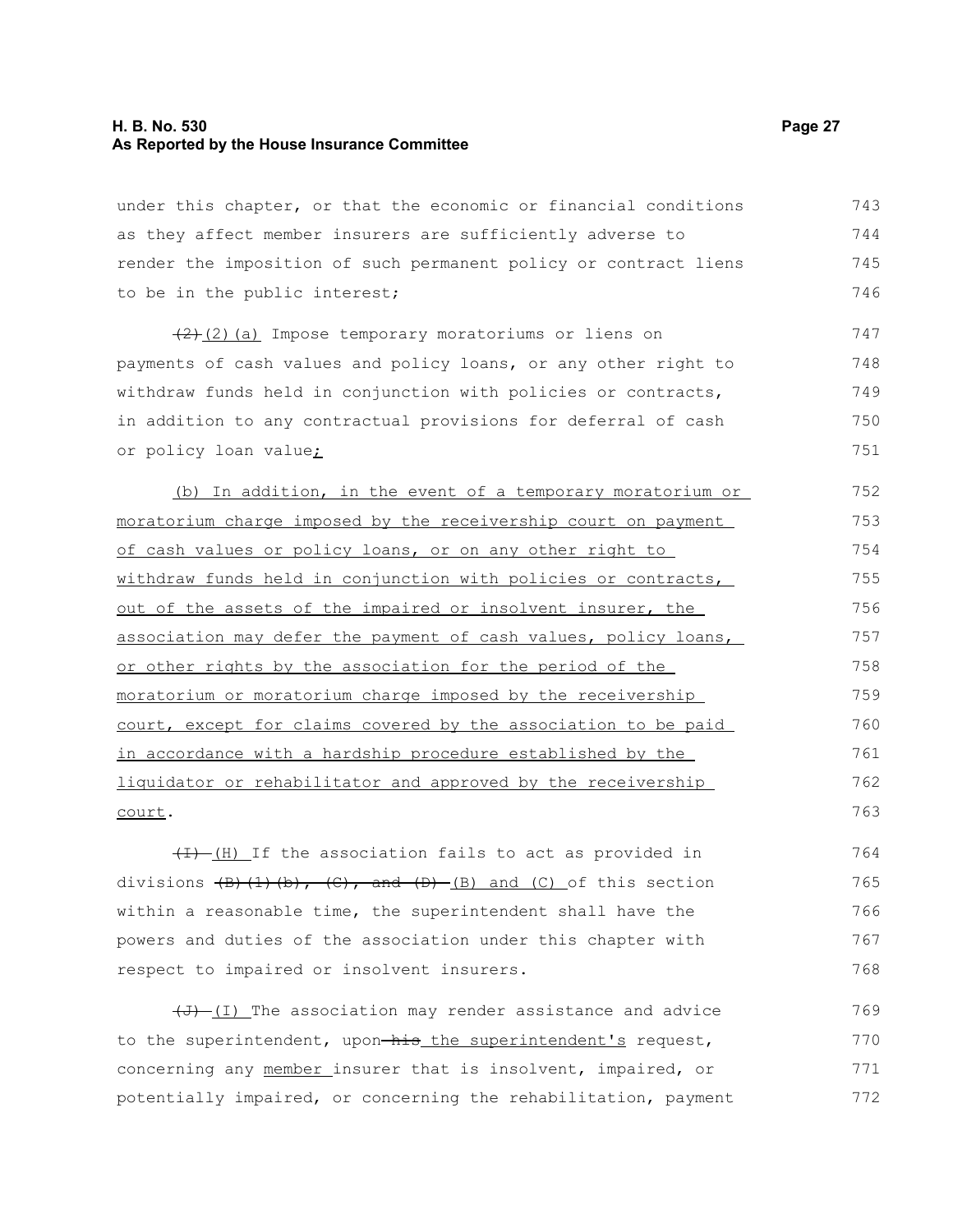### **H. B. No. 530 Page 28 As Reported by the House Insurance Committee**

of claims, continuance of coverage, or the performance of other contractual obligations of any impaired or insolvent insurer. 773 774

 $(H)$  (J) The association, and any similar associations of other states, may appear or intervene before any court in this state with jurisdiction over an impaired or insolvent insurer for which the association is or may become obligated under this chapter, or over a third party against whom the association or associations have or may have rights through subrogation of the member insurer's policy or contract holders. The right to appear or intervene extends to all matters germane to the powers and duties of the association, including, but not limited to, proposals for reinsuring, reissuing, modifying, or guaranteeing the covered policies or contracts of the impaired or insolvent insurer and the determination of the covered policies or contracts and contractual obligations. The association also has the right to appear or intervene before a court or agency in another state with jurisdiction over an impaired or insolvent insurer for which the association is or may become obligated or with jurisdiction over a third party any person or property against whom the association may have rights through subrogation of the insurer's policy or contract holdersor otherwise. 775 776 777 778 779 780 781 782 783 784 785 786 787 788 789 790 791 792 793

 $\left(\frac{L}{L}\right)\left(1\right)$  (K)(1) Any person receiving benefits under this chapter is deemed to have assigned the rights under, and any causes of action relating to, the covered policy or contract to the association to the extent of the benefits received as a result of this chapter, whether the benefits are payments of or on account of contractual obligations, continuation of coverage, or provision of substitute or alternative policies, contracts, or coverages. The association may require an assignment to it of such rights and causes of action by any enrollee, payee, policy or contract holder, beneficiary, insured, or annuitant as a 794 795 796 797 798 799 800 801 802 803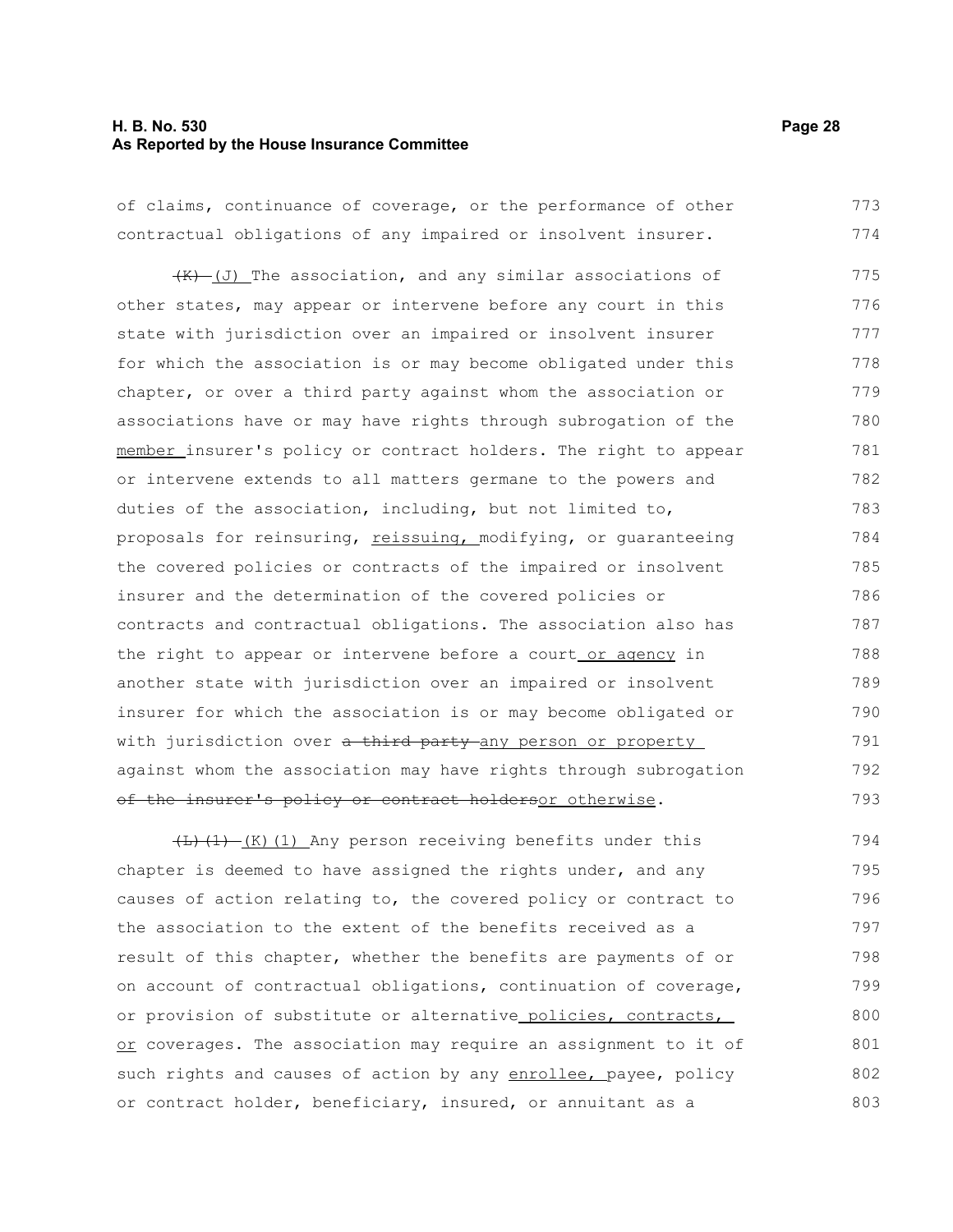### **H. B. No. 530 Page 29 As Reported by the House Insurance Committee**

condition precedent to the receipt of any rights or benefits conferred by this chapter upon such person. (2) The subrogation rights of the association under this division have the same priority against the assets of the impaired or insolvent insurer as that possessed by the person entitled to receive benefits under this chapter. (3) In addition to divisions  $\left(\frac{L}{L}\right)$  (K)(1) and (2) of this section, the association has all common law rights of subrogation and any other equitable or legal remedy that would have been available to the impaired or insolvent insurer or holder of a-the policy or contract holder, beneficiary, enrollee, or payee with respect to the policy or contract, including, without limitation, in the case of a structured settlement annuity, any rights of the owner, beneficiary, or payee of the annuity, to the extent of benefits received pursuant to this chapter, against a person originally or by succession responsible for the losses arising from the personal injury relating to the annuity or payment therefore, excepting any such person responsible solely by reason of serving as an assignee in respect of a qualified assignment under section 130 of the Internal Revenue Code. (4) If the preceding provisions of this division are invalid or ineffective with respect to any person or claim for any reason, the amount payable by the association with respect to the related covered obligations shall be reduced by the amount realized by any other person with respect to the person or claim that is attributable to the policies or contracts, or portion thereof, covered by the association. (5) If the association has provided benefits with respect to a covered obligation and a person recovers amounts as to 804 805 806 807 808 809 810 811 812 813 814 815 816 817 818 819 820 821 822 823 824 825 826 827 828 829 830 831 832 833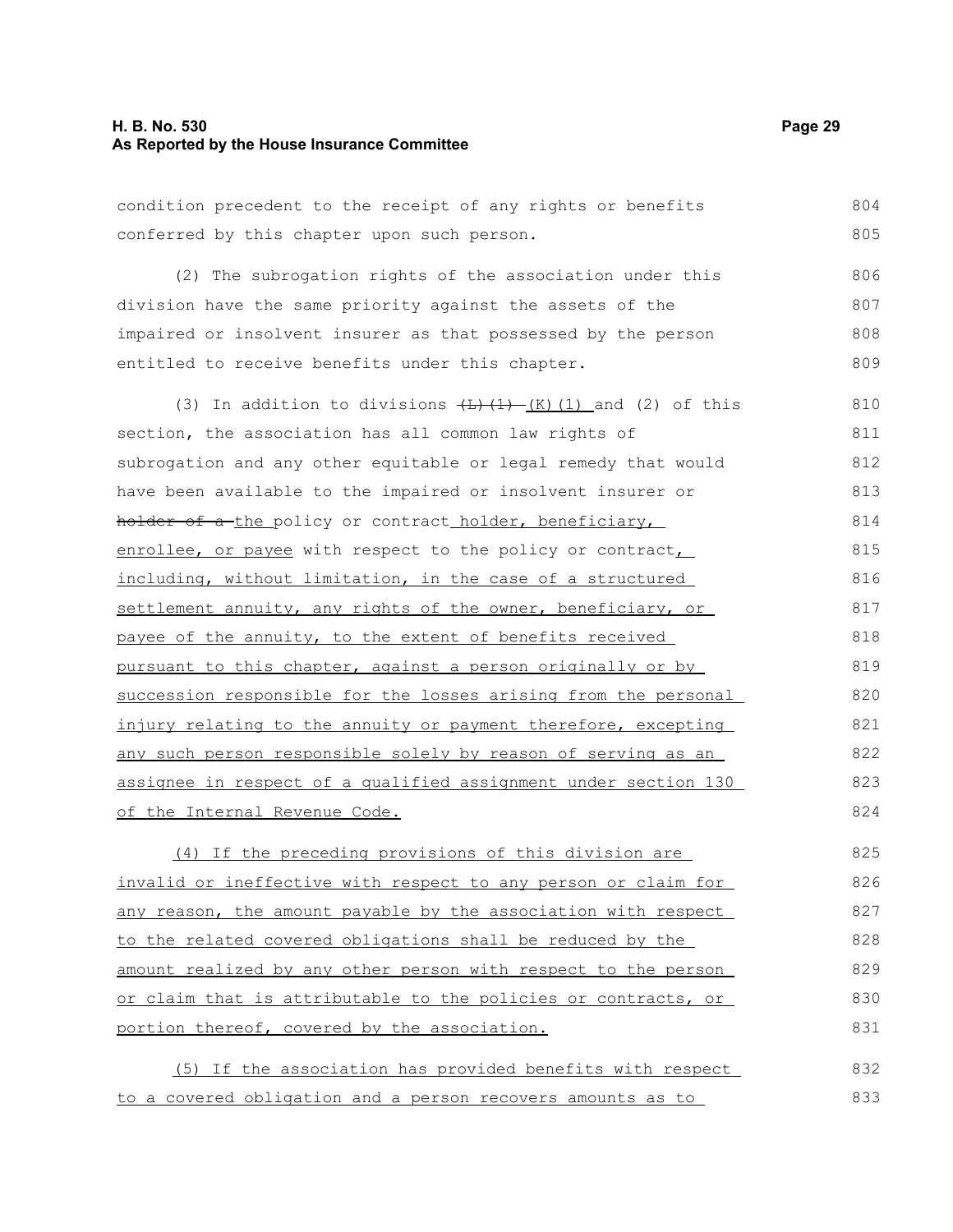may be carried as admitted assets.

| which the association has rights as described in the preceding      | 834 |
|---------------------------------------------------------------------|-----|
| divisions, the person shall pay to the association the portion      | 835 |
| of the recovery attributable to the policies or contracts, or       | 836 |
| portion thereof, covered by the association.                        | 837 |
| (M)-(L) If the aggregate liability of the association with          | 838 |
| respect to any one life does not exceed one hundred dollars, the    | 839 |
| association is not obligated to notify claimants possessing such    | 840 |
| claims or make any payment thereto.                                 | 841 |
| (N) [M] Except with respect to claims filed under policies          | 842 |
| and contracts which are continued in force by the association       | 843 |
| past the final date set by a court for filing claims in             | 844 |
| liquidation proceedings of an insolvent insurer, the association    | 845 |
| is not liable to pay any claim filed with the association after     | 846 |
| such date.                                                          | 847 |
| $\overline{(0) - (N)}$ The association may do any of the following: | 848 |
| (1) Enter into any such contracts and take such actions as          | 849 |
| are necessary or proper in the judgment of the board of             | 850 |
| directors to protect the interests of the association, or to        | 851 |
| carry out the powers and duties of the association or the           | 852 |
| provisions and purposes of this chapter;                            | 853 |
| (2) Sue or be sued, including taking any legal actions              | 854 |
| necessary or proper to recover any unpaid assessments under         | 855 |
| section 3956.09 of the Revised Code and to settle claims or         | 856 |
| potential claims against it;                                        | 857 |
| (3) Borrow money to effect the purposes of this chapter.            | 858 |
| Any notes or other evidence of indebtedness of the association      | 859 |
| not in default are legal investments for domestic insurers and      | 860 |

(4) Employ or retain such persons as are necessary to 862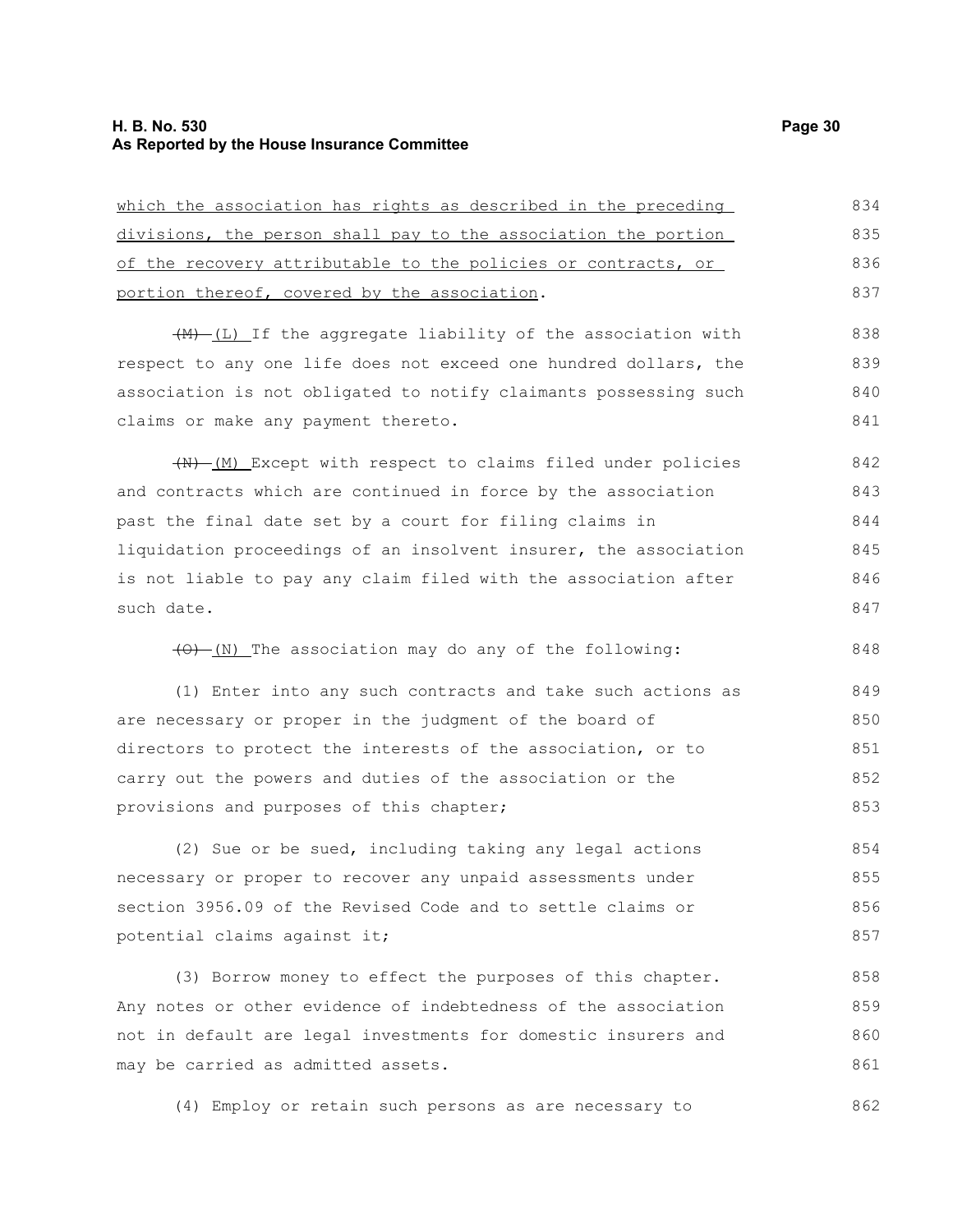handle the financial transactions of the association, and to perform such other functions as become necessary or proper under this chapter; 863 864 865

(5) Take such legal action as may be necessary to avoid payment of improper claims; 866 867

(6) Exercise, for the purposes of this chapter and to the extent approved by the superintendent, the powers of a domestic life or insurer, health insurer, or health insuring corporation, but in no case may the association issue insurance policies or annuity contracts other than those issued to perform its obligations under this chapter; 868 869 870 871 872 873

(7) Join an organization of one or more other state associations of similar purposes, to further the purposes and administer the powers and duties of the association; 874 875 876

(8) In accordance with the terms and conditions of the policy or contract, file for actuarially justified rate or premium increases for any policy or contract for which it provides coverage under this chapter; 877 878 879 880

(9) Enter into agreements with other state associations of similar purposes to determine the residence of persons for purposes of this chapter<sub>i</sub> 881 882 883

(10) Organize itself as a corporation or in other legal form permitted by the laws of the state; 884 885

(11) Request information from a person seeking coverage from the association in order to aid the association in determining its obligations under this chapter with respect to the person, and the person shall promptly comply with the request. 886 887 888 889 890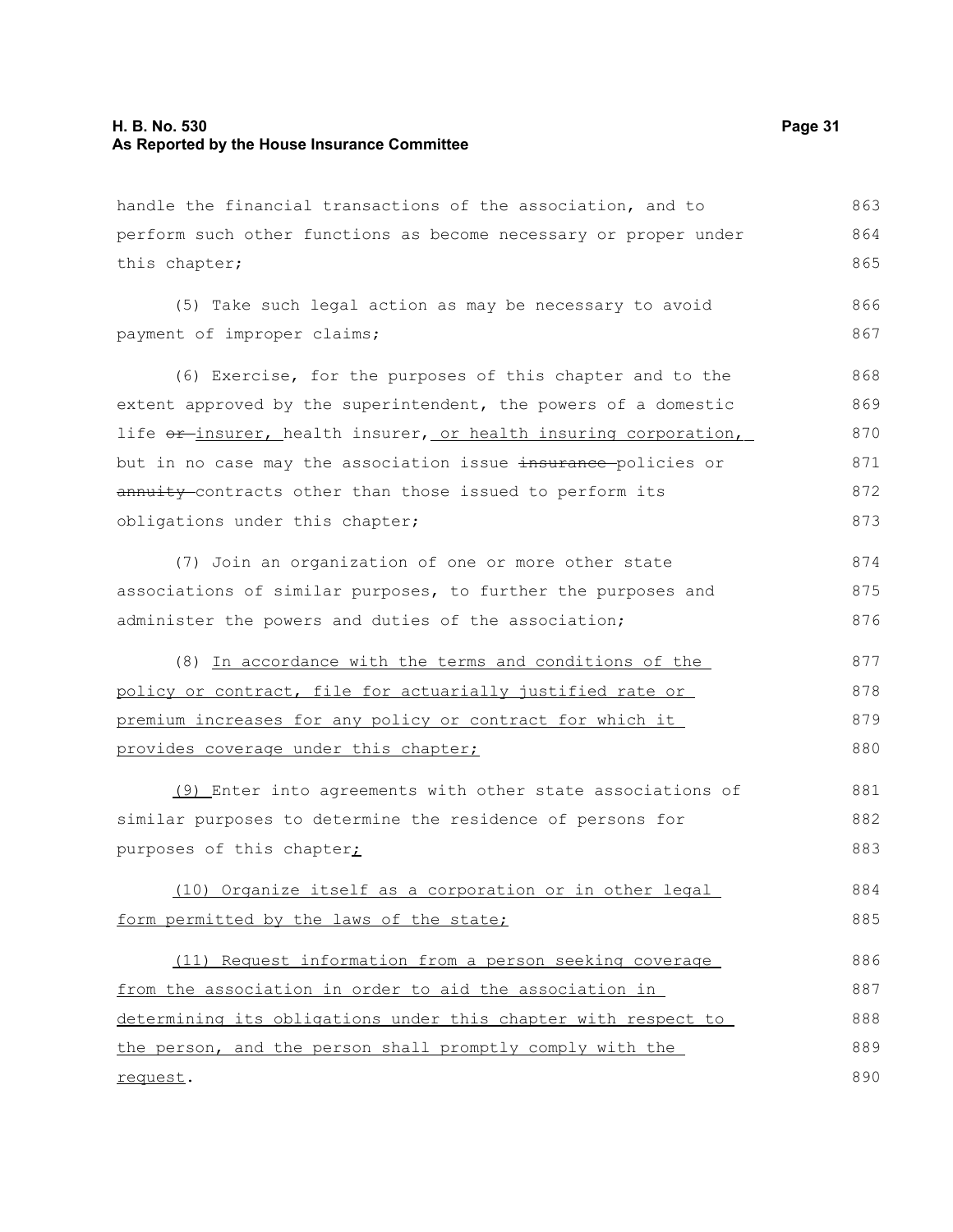### **H. B. No. 530 Page 32 As Reported by the House Insurance Committee**

| (0) (1) A deposit in this state, held pursuant to law or                 | 891 |
|--------------------------------------------------------------------------|-----|
| required by the superintendent for the benefit of creditors,             | 892 |
| including policy or contract owners, not turned over to the              | 893 |
| domiciliary liquidator upon the entry of a final order of                | 894 |
| <u>liquidation or order approving a rehabilitation plan of a member </u> | 895 |
| insurer domiciled in this state or in a reciprocal state, shall,         | 896 |
| pursuant to Chapter 3903. of the Revised Code, be promptly paid          | 897 |
| <u>to the association.</u>                                               | 898 |
| (2) The association shall be entitled to retain a portion                | 899 |
| of any amount so paid to it equal to the percentage determined           | 900 |
| <u>by dividing the aggregate amount of policy or contract owners'</u>    | 901 |
| claims related to that insolvency for which the association has          | 902 |
| <u>provided statutory benefits by the aggregate amount of all</u>        | 903 |
| <u>policy or contract owners' claims in this state related to that </u>  | 904 |
| <u>insolvency and shall remit to the domiciliary receiver the </u>       | 905 |
| amount so paid to the association less the amount retained               | 906 |
| <u>pursuant to this division.</u>                                        | 907 |
| (3) Any amount so paid to the association and retained by                | 908 |
| it shall be treated as a distribution of estate assets pursuant          | 909 |
| to applicable state receivership law dealing with early access           | 910 |
| <u>disbursements.</u>                                                    | 911 |
| $(P)$ (1) (a) At any time within one hundred eighty days of              | 912 |
| the date of the order of liquidation, the association may elect          | 913 |
| to succeed to the rights and obligations of the ceding member            | 914 |
| insurer that relate to policies, contracts, or annuities                 | 915 |
| covered, in whole or in part, by the association, in each case           | 916 |
| under any one or more reinsurance contracts entered into by the          | 917 |
| insolvent insurer and its reinsurers and selected by the                 | 918 |
| association. Any such assumption is effective as of the date of          | 919 |
| the order of liquidation. The election shall be effected by the          | 920 |
|                                                                          |     |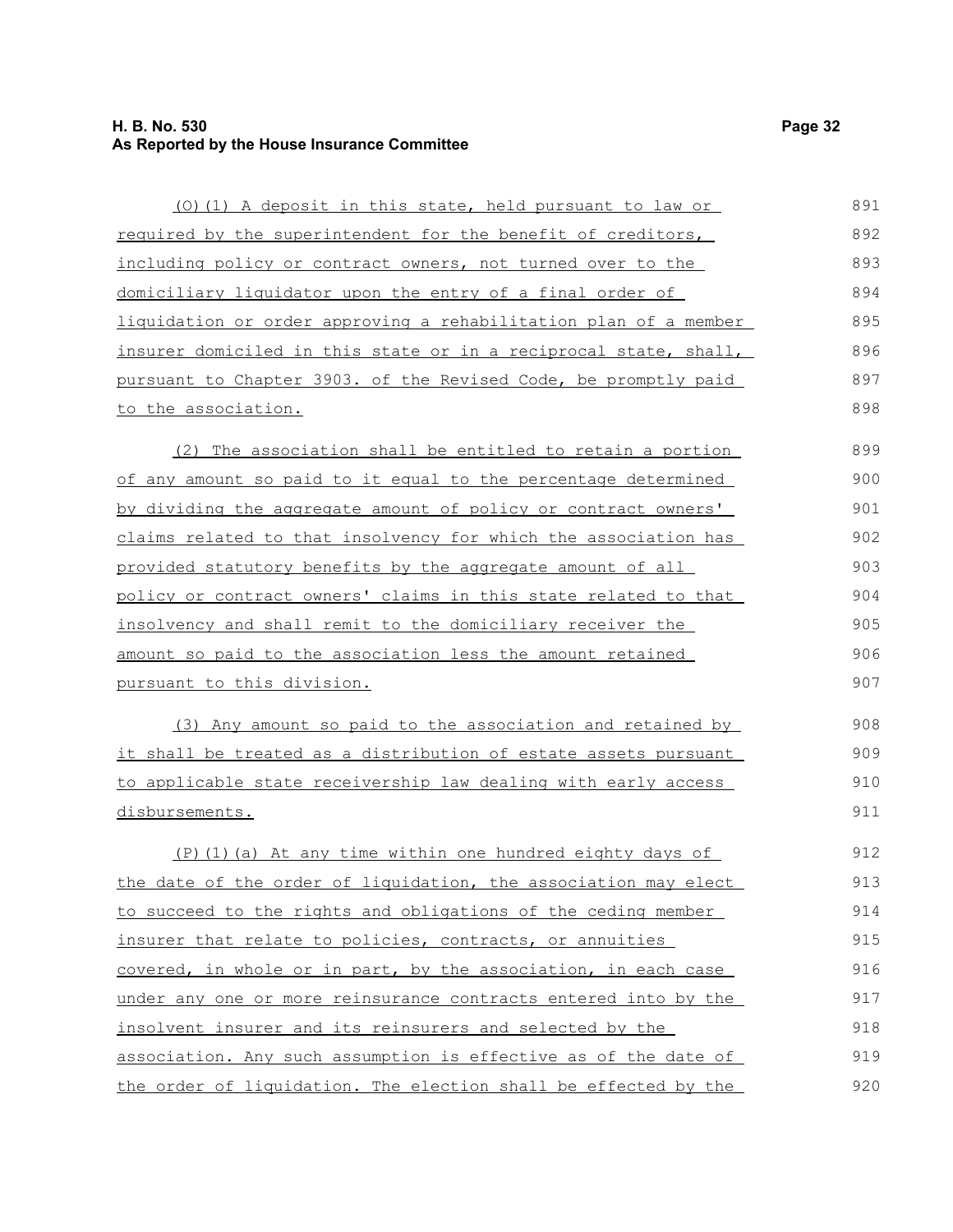### **H. B. No. 530 Page 33 As Reported by the House Insurance Committee**

| association or the national organization of life and health            | 921 |
|------------------------------------------------------------------------|-----|
| insurance quaranty associations on its behalf sending written          | 922 |
| notice, return receipt requested, to the affected reinsurers.          | 923 |
| (b) To facilitate the earliest practicable decision about              | 924 |
| whether to assume any of the contracts of reinsurance, and in          | 925 |
| order to protect the financial position of the estate, the             | 926 |
| <u>receiver and each reinsurer of the ceding member insurer shall</u>  | 927 |
| make available upon request to the association or to the               | 928 |
| national organization of life and health insurance quaranty            | 929 |
| associations on its behalf as soon as possible after                   | 930 |
| commencement of formal delinquency proceedings both of the             | 931 |
| following:                                                             | 932 |
| (i) Copies of in-force contracts of reinsurance and all                | 933 |
| <u>related files and records relevant to the determination of</u>      | 934 |
| whether such contracts should be assumed;                              | 935 |
| (ii) Notices of any defaults under the reinsurance                     | 936 |
| contacts or any known event or condition which with the passage        | 937 |
| of time could become a default under the reinsurance contracts.        | 938 |
| (2) Divisions (P)(2)(a) to (d) of this section apply to                | 939 |
| <u>reinsurance contracts so assumed by the association.</u>            | 940 |
| (a) The association is responsible for all unpaid premiums             | 941 |
| <u>due under the reinsurance contracts for periods both before and</u> | 942 |
| after the date of the order of liquidation, and is responsible         | 943 |
| for the performance of all other obligations to be performed           | 944 |
| after the date of the order of liquidation, in each case which         | 945 |
| relate to policies, contracts, or annuities covered, in whole or       | 946 |
| in part, by the association. The association may charge                | 947 |
| policies, contracts, or annuities covered in part by the               | 948 |
| association, through reasonable allocation methods, the costs          | 949 |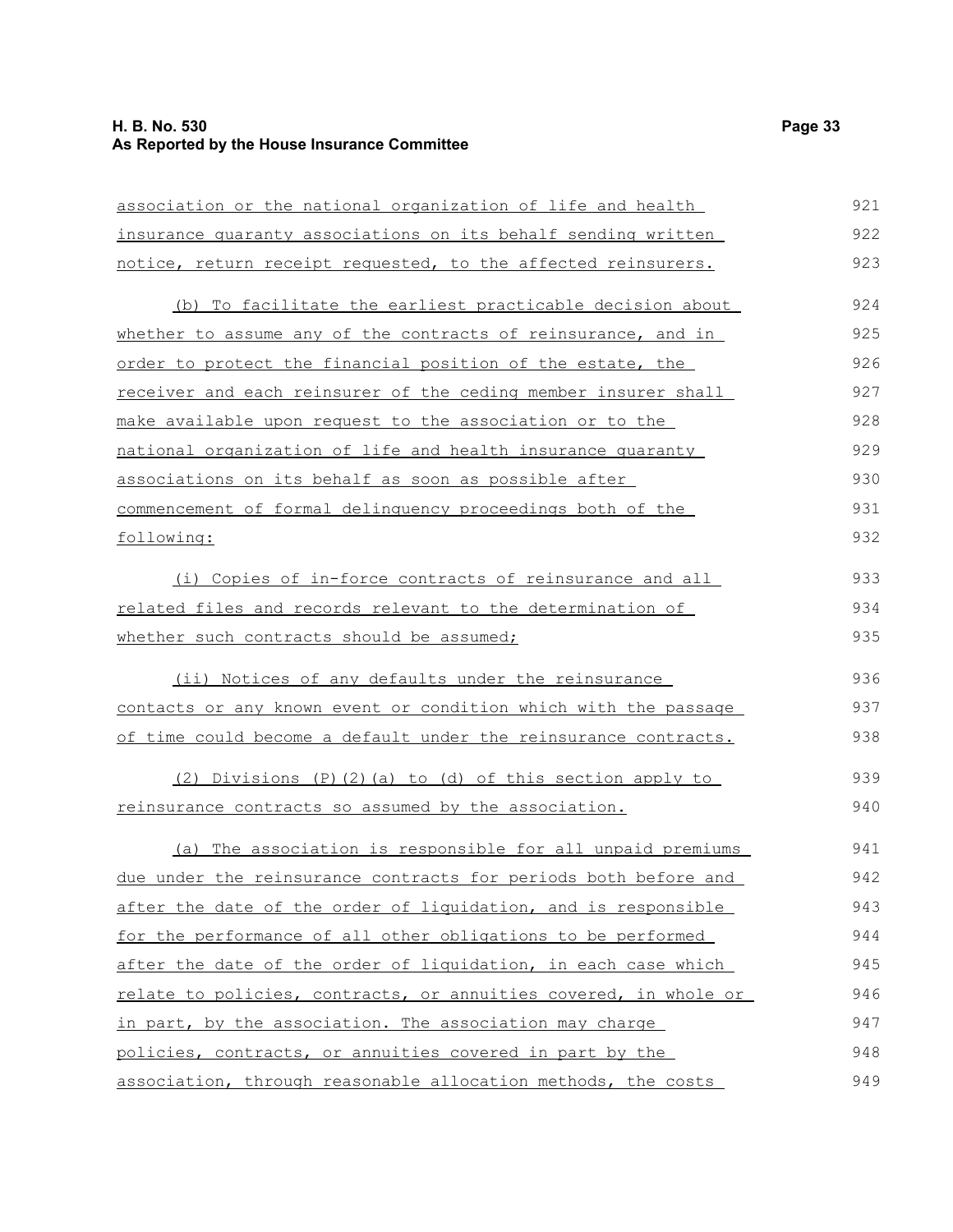| for reinsurance in excess of the obligations of the association  | 950 |
|------------------------------------------------------------------|-----|
| and shall provide notice and an accounting of these charges to   | 951 |
| the liquidator.                                                  | 952 |
| (b) The association is entitled to any amounts payable by        | 953 |
| the reinsurer under the reinsurance contracts with respect to    | 954 |
| losses or events that occur in periods after the date of the     | 955 |
| order of liquidation and that relate to policies, contracts, or  | 956 |
| annuities covered, in whole or in part, by the association,      | 957 |
| provided that, upon receipt of any such amounts, the association | 958 |
| is obliged to pay to the beneficiary under the policy,           | 959 |
| contracts, or annuity on account of which the amounts were paid  | 960 |
| a portion of the amount equal to the lesser of the following:    | 961 |
| (i) The amount received by the association;                      | 962 |
| (ii) The excess of the amount received by the association        | 963 |
| over the amount equal to the benefits paid by the association on | 964 |
| account of the policy, contracts, or annuity less the retention  | 965 |
| of the insurer applicable to the loss or event.                  | 966 |
| (c) Within thirty days following the association's               | 967 |
| election, the association and each reinsurer under contracts     | 968 |
| assumed by the association shall calculate the net balance due   | 969 |
| to or from the association under each reinsurance contract as of | 970 |
| the election date with respect to policies, contracts, or        | 971 |
| annuities covered, in whole or in part, by the association,      | 972 |
| which calculation shall give full credit to all items paid by    | 973 |
| either the member insurer or its receiver or the reinsurer prior | 974 |
| to the election date. The reinsurer shall pay the receiver any   | 975 |
| amounts due for losses or events prior to the date of the order  | 976 |
| of liquidation, subject to any set-off for premiums unpaid for   | 977 |
| periods prior to the date, and the association or reinsurer      | 978 |
| shall pay any remaining balance due the other, in each case      | 979 |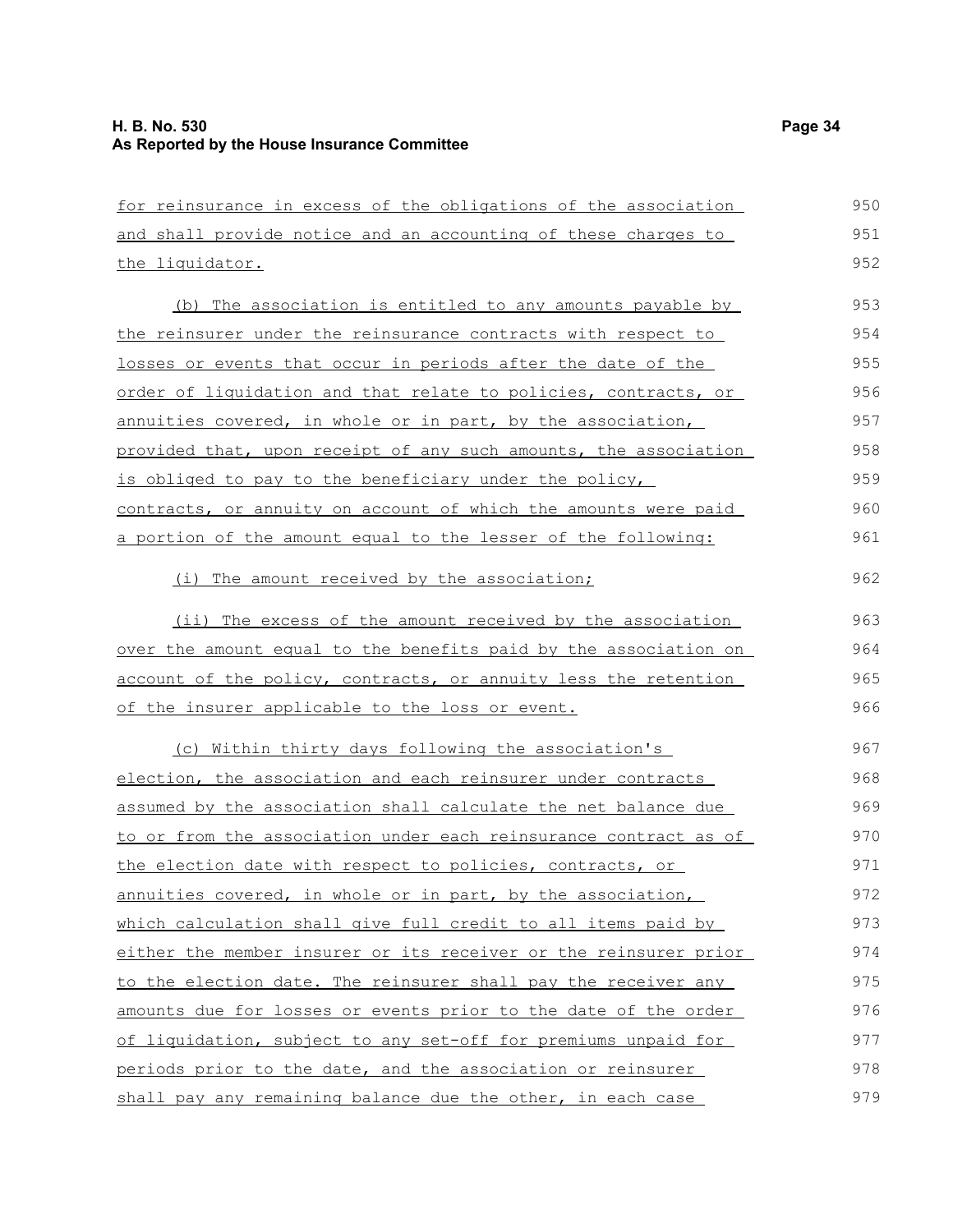### **H. B. No. 530 Page 35 As Reported by the House Insurance Committee**

| within five days of the completion of the aforementioned                | 980  |
|-------------------------------------------------------------------------|------|
| calculation. Any disputes over the amounts due to either the            | 981  |
| association or the reinsurer shall be resolved by arbitration           | 982  |
| pursuant to the terms of the affected reinsurance contracts or,         | 983  |
| if the contract contains no arbitration clause, as otherwise            | 984  |
| provided by law. If the receiver has received any amounts due           | 985  |
| the association pursuant to division $(P)$ $(2)$ $(b)$ of this section, | 986  |
| the receiver shall remit the same to the association as promptly        | 987  |
| as practicable.                                                         | 988  |
| (d) If the association or receiver, on the association's                | 989  |
| behalf, within sixty days of the election date, pays the unpaid         | 990  |
| premiums due for periods both before and after the election date        | 991  |
| that relate to policies, contracts, or annuities covered, in            | 992  |
| whole or in part, by the association, the reinsurer shall not be        | 993  |
| entitled to terminate the reinsurance contracts for failure to          | 994  |
| pay premium insofar as the reinsurance contracts relate to              | 995  |
| policies, contracts, or annuities covered, in whole or in part,         | 996  |
| by the association, and shall not be entitled to set off any            | 997  |
| unpaid amounts due under other contracts, or unpaid amounts due         | 998  |
| from parties other than the association, against amounts due the        | 999  |
| association.                                                            | 1000 |
| (3) During the period from the date of the order of                     | 1001 |
| <u>liquidation until the election date, or, if the election date</u>    | 1002 |
| does not occur, until one hundred eighty days after the date of         | 1003 |
| the order of liquidation, both of the following shall apply:            | 1004 |
| (a) (i) Neither the association nor the reinsurer shall                 | 1005 |
| have any rights or obligations under reinsurance contracts that         | 1006 |
| the association has the right to assume under division (P) (1) of       | 1007 |
| this section, whether for periods prior to or after the date of         | 1008 |
| the order of liquidation.                                               | 1009 |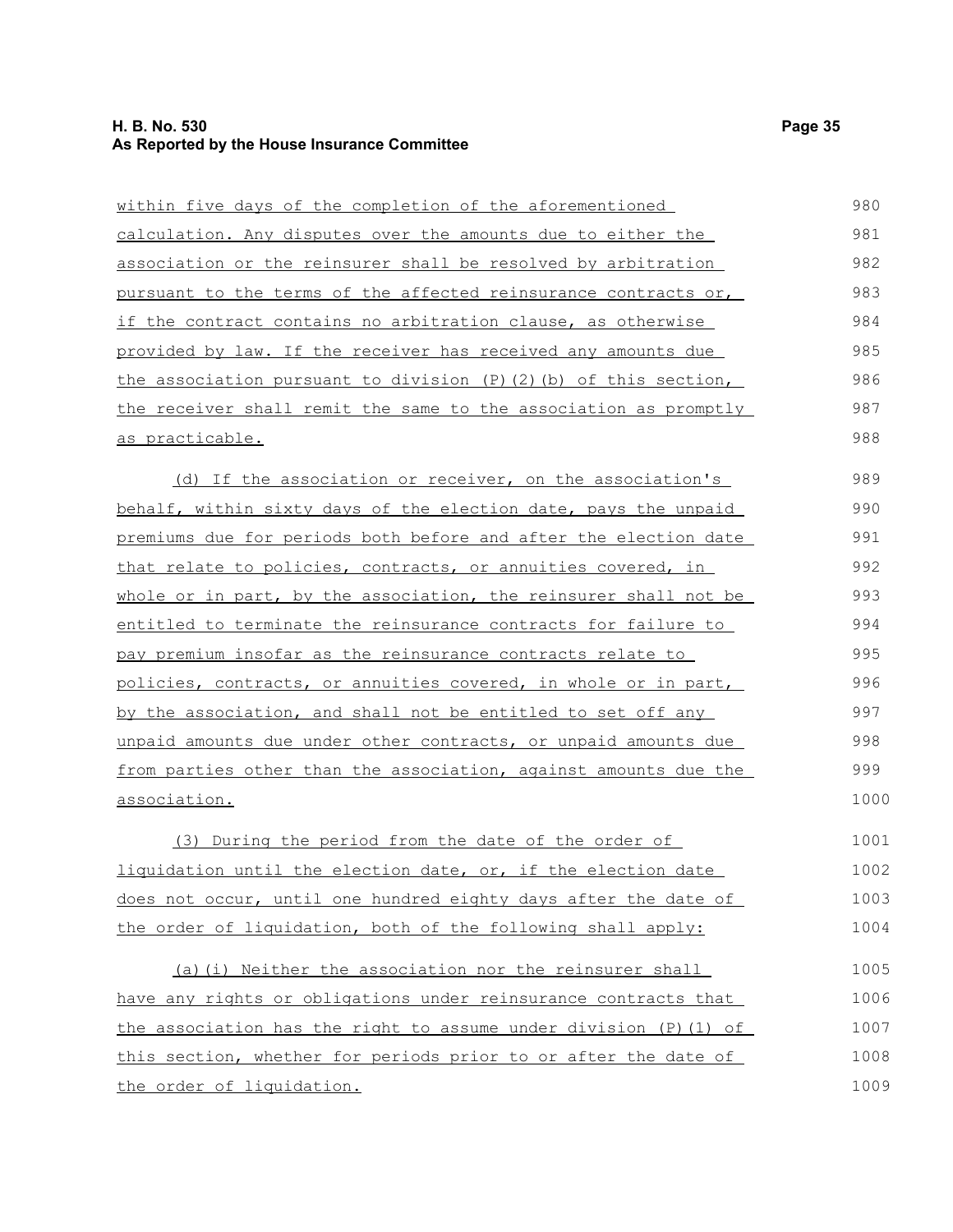### **H. B. No. 530 Page 36 As Reported by the House Insurance Committee**

| (ii) The reinsurer, the receiver, and the association             | 1010 |
|-------------------------------------------------------------------|------|
| shall, to the extent practicable, provide each other data and     | 1011 |
| records reasonably requested.                                     | 1012 |
| (b) Provided that the association has elected to assume a         | 1013 |
| reinsurance contract, the parties' rights and obligations shall   | 1014 |
| be governed by divisions $(P)$ (1) and (2) of this section.       | 1015 |
| (4) If the association does not elect to assume a                 | 1016 |
| reinsurance contract by the election date pursuant to division    | 1017 |
| (P)(1) of this section, the association shall have no rights or   | 1018 |
| obligations, in each case for periods both before and after the   | 1019 |
| date of the order of liquidation, with respect to the             | 1020 |
| reinsurance contract.                                             | 1021 |
| (5) When policies, contracts, or annuities, or covered            | 1022 |
| obligations with respect thereto, are transferred to an assuming  | 1023 |
| insurer, reinsurance on the policies, contracts, or annuities     | 1024 |
| may also be transferred by the association, in the case of        | 1025 |
| contracts assumed under division (P) (1) of this section, subject | 1026 |
| to the following:                                                 | 1027 |
| (a) Unless the reinsurer and the assuming insurer agree           | 1028 |
| otherwise, the reinsurance contracts transferred do not cover     | 1029 |
| any new policies of insurance, contracts, or annuities in         | 1030 |
| addition to those transferred.                                    | 1031 |
| (b) The obligations described in division (P) (1) of this         | 1032 |
| section no longer apply with respect to matters arising after     | 1033 |
| the effective date of the transfer.                               | 1034 |
| (c) Notice shall be given in writing, return receipt              | 1035 |
| requested, by the transferring party to the affected reinsurer    | 1036 |
| not less than thirty days prior to the effective date of the      | 1037 |
| transfer.                                                         | 1038 |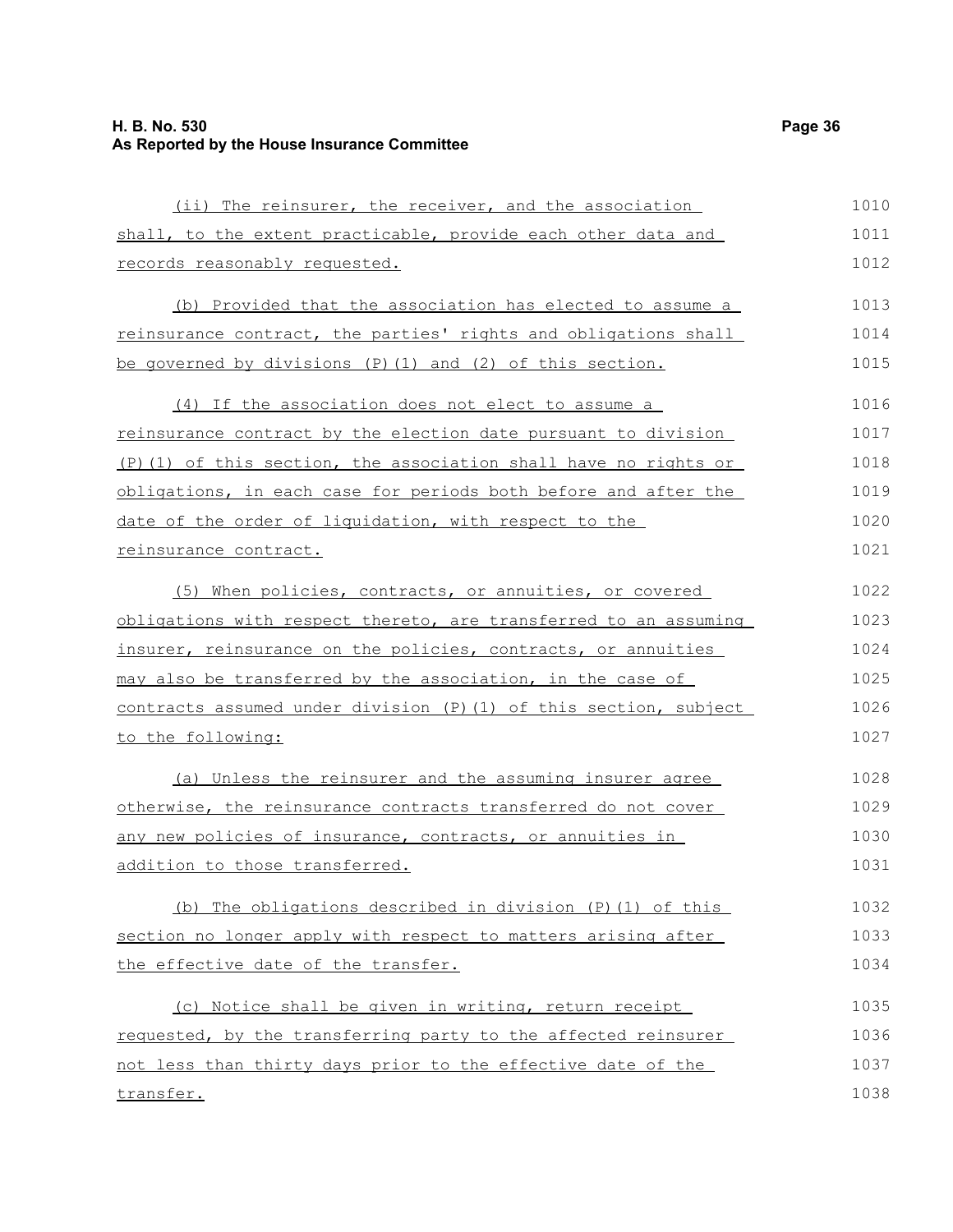### **H. B. No. 530 Page 37 As Reported by the House Insurance Committee**

| (6) The provisions of this division supersede the                | 1039 |
|------------------------------------------------------------------|------|
| provisions of any state law or of any affected reinsurance       | 1040 |
| contract that provides for or requires any payment of            | 1041 |
| reinsurance proceeds, on account of losses or events that occur  | 1042 |
| in periods after the date of the order of liquidation, to the    | 1043 |
| receiver of the insolvent insurer or any other person. The       | 1044 |
| receiver shall remain entitled to any amounts payable by the     | 1045 |
| reinsurer under the reinsurance contracts with respect to losses | 1046 |
| or events that occur in periods prior to the date of the order   | 1047 |
| of liquidation, subject to applicable setoff provisions.         | 1048 |
| (7) Except as otherwise provided in this division, nothing       | 1049 |
| in this division shall alter or modify the terms and conditions  | 1050 |
| of any reinsurance contract. Nothing in this division abrogates  | 1051 |
| or limits any rights of any reinsurer to claim that it is        | 1052 |
| entitled to rescind a reinsurance contract. Nothing in this      | 1053 |
| division gives a policy owner, contract owner, enrollee,         | 1054 |
| certificate holder, or beneficiary an independent cause of       | 1055 |
| action against a reinsurer that is not otherwise set forth in    | 1056 |
| the reinsurance contract. Nothing in this division limits or     | 1057 |
| affects the association's rights as a creditor of the estate     | 1058 |
| against the assets of the estate. Nothing in this division       | 1059 |
| applies to reinsurance agreements covering property or casualty  | 1060 |
| risks.                                                           | 1061 |
| (Q) The board of directors of the association has                | 1062 |
| discretion and may exercise reasonable business judgment to      | 1063 |

(R) Where the association has arranged or offered to provide the benefits of this chapter to a covered person under a plan or arrangement that fulfills the association's obligations 1066 1067 1068

determine the means by which the association is to provide the benefits of this chapter in an economical and efficient manner.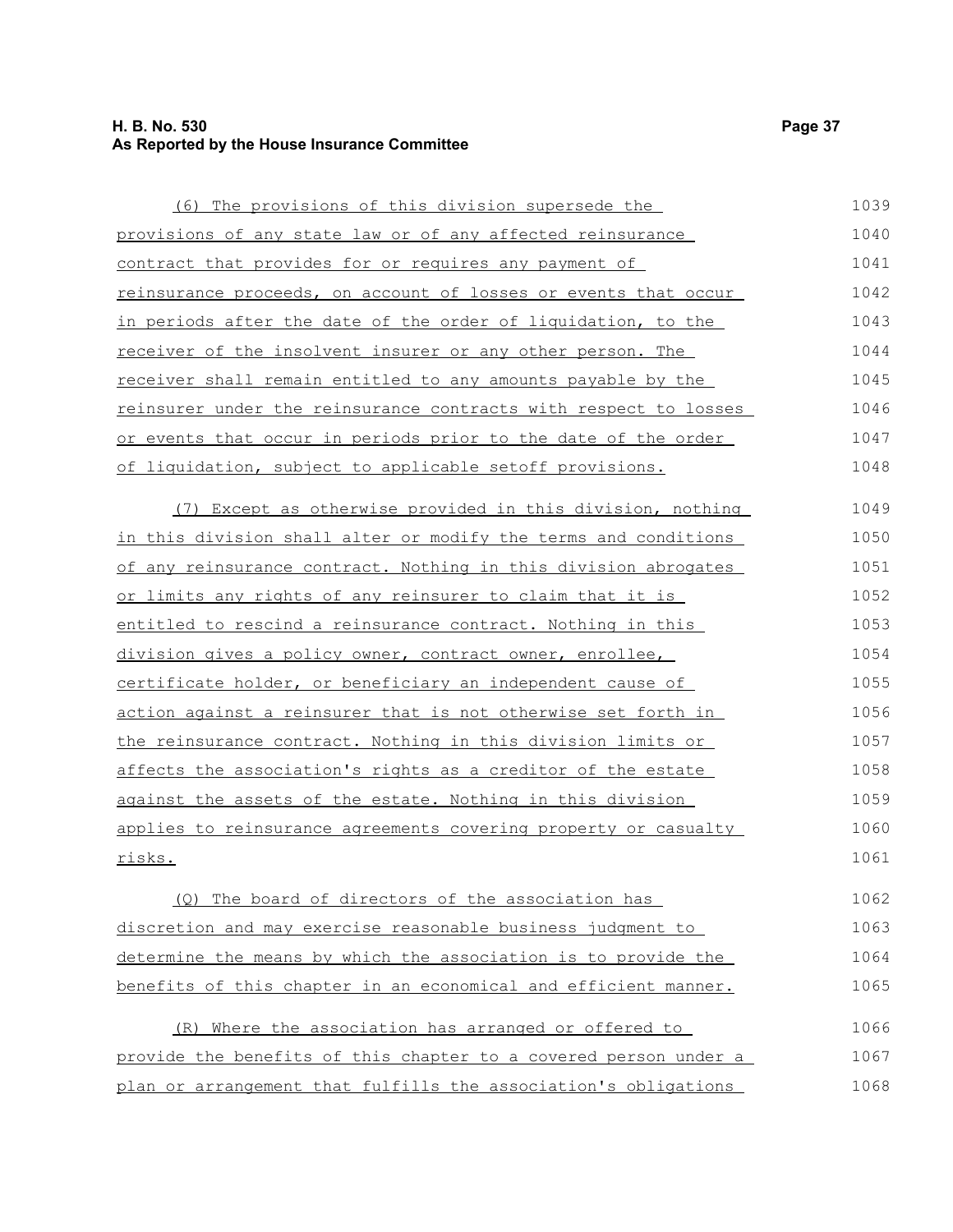### **H. B. No. 530 Page 38 As Reported by the House Insurance Committee**

| under this chapter, the person is not entitled to benefits from  | 1069 |
|------------------------------------------------------------------|------|
| the association in addition to or other than those provided      | 1070 |
| under the plan or arrangement.                                   | 1071 |
| (S) Venue in a suit against the association arising under        | 1072 |
| the chapter shall be in Franklin county. The association is not  | 1073 |
| required to give an appeal bond in an appeal that relates to a   | 1074 |
| cause of action arising under this chapter.                      | 1075 |
| In carrying out its duties in connection with<br>(T)             | 1076 |
| guaranteeing, assuming, reissuing, or reinsuring policies or     | 1077 |
| contracts under division (A) or (B) of this section, the         | 1078 |
| association may issue substitute coverage for a policy or        | 1079 |
| contract that provides an interest rate, crediting rate, or      | 1080 |
| similar factor determined by use of an index or other external   | 1081 |
| reference stated in the policy or contract employed in           | 1082 |
| calculating returns or changes in value by issuing an            | 1083 |
| alternative policy or contract in accordance with the following  | 1084 |
| provisions:                                                      | 1085 |
| (1) In lieu of the index or other external reference             | 1086 |
| provided for in the original policy or contract, the alternative | 1087 |
| policy or contract provides for any of the following:            | 1088 |
| (a) A fixed interest rate;                                       | 1089 |
| (b) Payment of dividends with minimum quarantees;                | 1090 |
| (c) A different method for calculating interest or changes       | 1091 |
| in value.                                                        | 1092 |
| (2) There is no requirement for evidence of insurability,        | 1093 |
| waiting period, or other exclusion that would not have applied   | 1094 |
| under the replaced policy or contract.                           | 1095 |
| (3) The alternative policy or contract is substantially          | 1096 |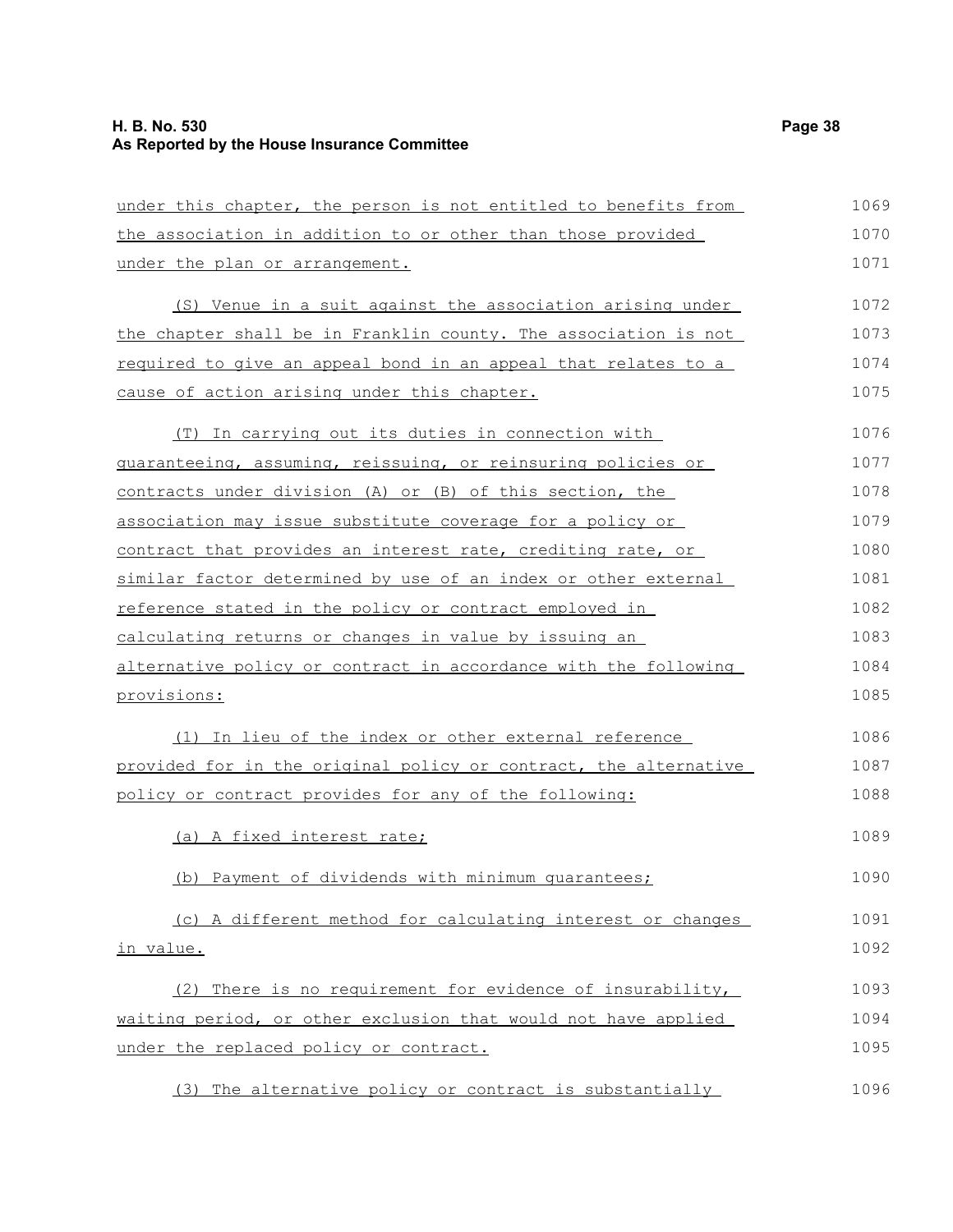### **H. B. No. 530 Page 39 As Reported by the House Insurance Committee**

similar to the replaced policy or contract in all other material terms. **Sec. 3956.09.** (A) For the purpose of providing the funds necessary to carry out the powers and duties of the Ohio life and health insurance guaranty association, the board of directors shall assess the member insurers, separately for each subaccount or account, at such time and for such amounts as the board finds necessary. Assessments shall be due not less than thirty days after prior written notice to the member insurers and shall accrue interest at ten per cent per year on and after the due date. (B) There shall be two classes of assessments, as follows: (1) Class A assessments shall be made-authorized and called for the purpose of meeting administrative and legal costs and other expenses, and the cost of examinations conducteddetecting and preventing member insurer insolvencies under division (E) of section 3956.12 of the Revised Code. Class A assessments may be made authorized and called whether or not related to a particular impaired or insolvent insurer. (2) Class B assessments shall be made-authorized and called to the extent necessary to carry out the powers and duties of the association under section 3956.08 of the Revised Code with regard to an impaired or an insolvent insurer. (C)(1) The amount of any class A assessment shall be 1097 1098 1099 1100 1101 1102 1103 1104 1105 1106 1107 1108 1109 1110 1111 1112 1113 1114 1115 1116 1117 1118 1119 1120

determined by the board and may be made authorized and called on a pro rata or non-pro rata basis. If pro rata, the board may provide that it be credited against future class B assessments. A non-pro rata assessment shall not exceed two hundred dollars per member insurer in any one calendar year. The amount of any 1121 1122 1123 1124 1125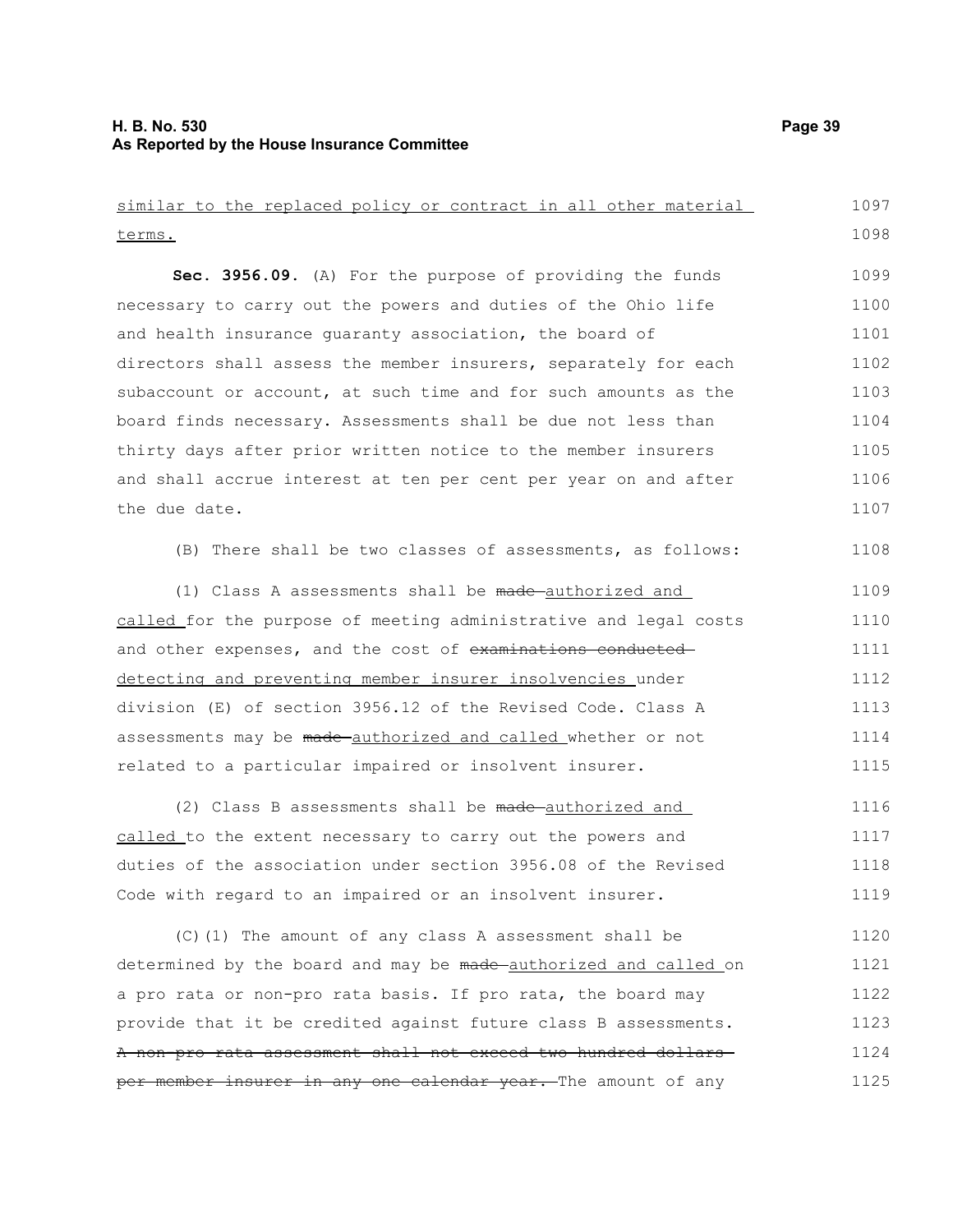### **H. B. No. 530 Page 40 As Reported by the House Insurance Committee**

class B assessment, except for assessments related to long-term care insurance, shall be allocated for assessment purposes between the accounts and among the subaccounts and accounts of the life insurance and annuity account pursuant to an allocation formula which may be based on the premiums or reserves of the impaired or insolvent insurer or on any other standard considered by the board in its sole discretion as being fair and reasonable under the circumstances.  $(2)$  (2) (a) The amount of the class B assessments for longterm care insurance written by the impaired or insolvent insurer shall be allocated according to a methodology included in the plan of operation and approved by the superintendent of insurance. (b) The methodology shall provide for fifty per cent of the assessment to be allocated to sickness and accident and health member insurers and fifty per cent to be allocated to life and annuity member insurers. (c) For the purposes of divisions (C)(2)(a) and (b) of this section: (i) "Life and annuity member insurer" means a member insurer for which the sum of its assessable life insurance premiums and annuity premiums is greater than or equal to its assessable health insurance premiums. (ii) "Assessable health insurance premiums" includes the member insurer's assessable sickness and accident premiums and health insuring corporation premiums, but shall exclude its assessable premiums written for disability income insurance and long-term care insurance. For purposes of this definition, assessable premiums shall be measured within the state. 1126 1127 1128 1129 1130 1131 1132 1133 1134 1135 1136 1137 1138 1139 1140 1141 1142 1143 1144 1145 1146 1147 1148 1149 1150 1151 1152 1153 1154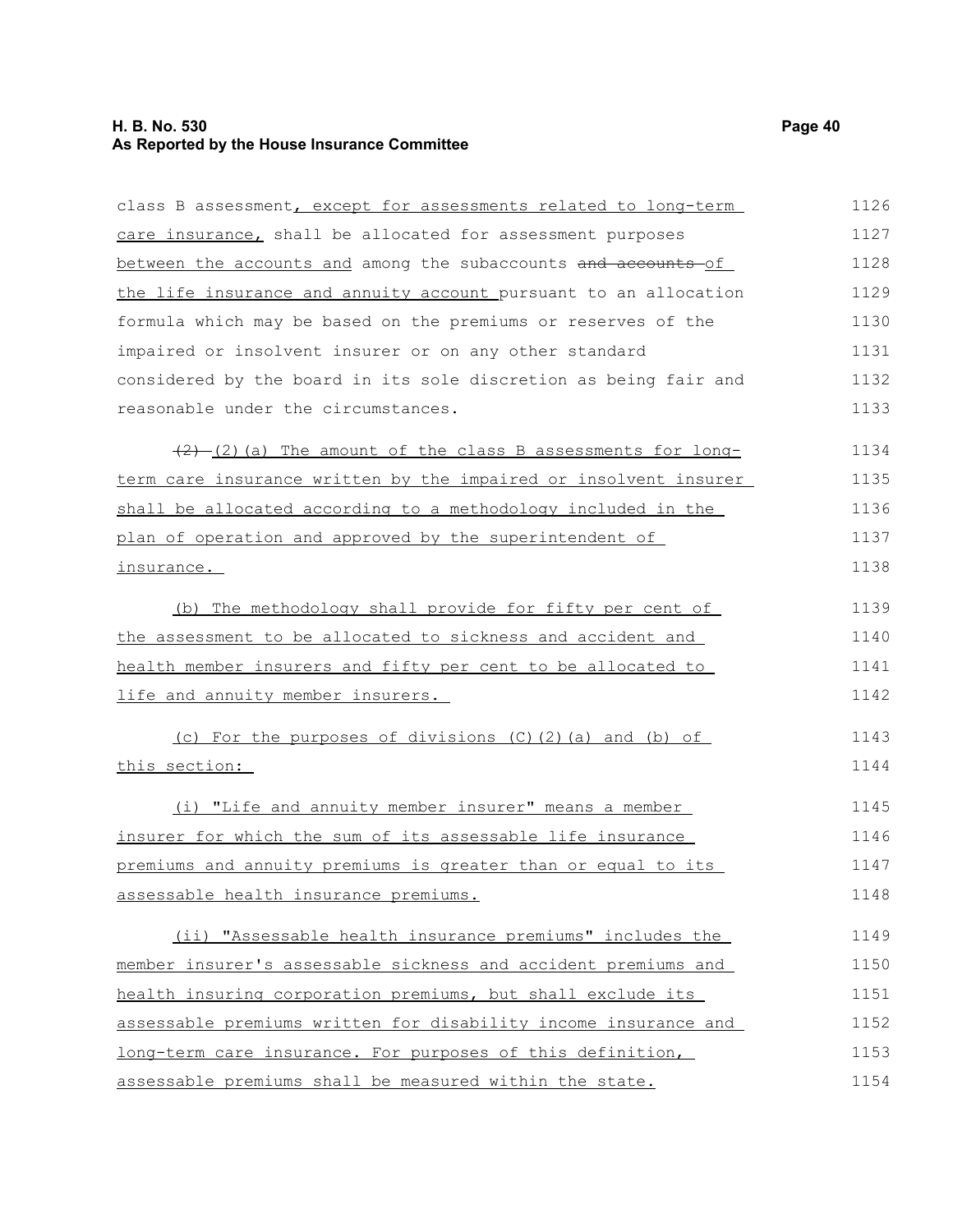| (iii) "Sickness and accident and health member insurer"          | 1155 |
|------------------------------------------------------------------|------|
| means any member insurer not defined as a life and annuity       | 1156 |
| member insurer.                                                  | 1157 |
| (d) Class B assessments against member insurers for each         | 1158 |
| subaccount or account shall be in the proportion that the        | 1159 |
| premiums received on business in this state by each assessed     | 1160 |
| member insurer on policies or contracts covered by each          | 1161 |
| subaccount or account for the most recent three calendar years   | 1162 |
| for which information is available preceding the year in which   | 1163 |
| the member insurer became impaired or insolvent, as the case may | 1164 |
| be, bears to such premiums received on business in this state    | 1165 |
| for such calendar years by all assessed member insurers.         | 1166 |
| (3) Assessments for funds to meet the requirements of the        | 1167 |
| association with respect to an impaired or insolvent insurer     | 1168 |
| shall not be made-authorized and called until necessary to       | 1169 |
| implement the purposes of this chapter. Classification of        | 1170 |
| assessments under division (B) of this section and computation   | 1171 |
| of assessments under this division shall be made with a          | 1172 |
| reasonable degree of accuracy, recognizing that exact            | 1173 |
| determinations may not always be possible. The association shall | 1174 |
| notify each member insurer of its anticipated pro rata share of  | 1175 |
| an authorized assessment not yet called within one hundred       | 1176 |
| eighty days after the assessment is authorized.                  | 1177 |

(D) The association may abate or defer, in whole or in part, the assessment of a member insurer if, in the opinion of the board, payment of the assessment would endanger the ability of the member insurer to fulfill its contractual obligations. If an assessment against a member insurer is abated, or deferred in whole or in part, the amount by which the assessment is abated or deferred may be assessed against the other member insurers in 1178 1179 1180 1181 1182 1183 1184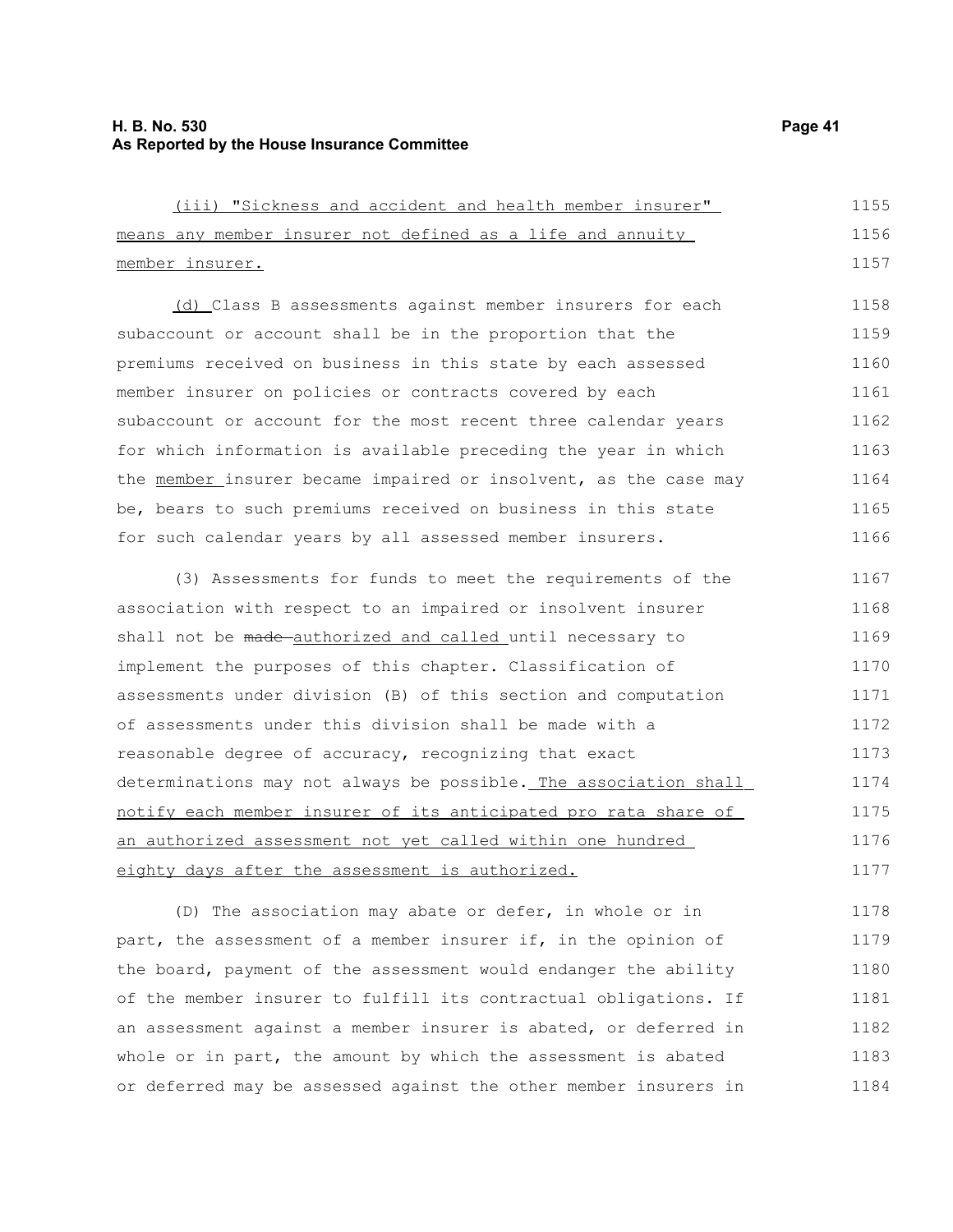### **H. B. No. 530 Page 42 As Reported by the House Insurance Committee**

a manner consistent with the basis for assessments set forth in this section. Once the conditions that caused a deferral have been removed or rectified, the member insurer shall pay all assessments that were deferred pursuant to a repayment plan approved by the association. In determining whether the payment of an assessment would endanger the ability of a member insurer to fulfill its contractual obligations, the board shall consider the adequacy of the capital and surplus of the member insurer in relation to the premiums written, the assets, and the reserve liabilities of that member insurer. (E)(1) The total of all assessments upon a member insurer for the life insurance and annuity account, which includes the life insurance subaccount, the annuity subaccount, and the 1185 1186 1187 1188 1189 1190 1191 1192 1193 1194 1195 1196 1197

unallocated annuity subaccount, shall not in any one calendar year exceed two per cent of the member insurer's average premiums received per year in this state on the policies and contracts covered by each such subaccount, and for the health insurance account, shall not in any one calendar year exceed two per cent of the member insurer's average premiums received per year in this state on the policies and contracts covered by such account, during the three calendar years preceding the year in which the impaired or insolvent insurer or insurers became impaired or insolvent. If the maximum assessment for a subaccount or account, together with the other assets of the association in the subaccount or account, does not provide in any one year in the subaccount or account an amount sufficient to carry out the responsibilities of the association, the necessary additional funds shall be assessed for the subaccount or account as soon thereafter in succeeding years as permitted by division (E) of this section. 1198 1199 1200 1201 1202 1203 1204 1205 1206 1207 1208 1209 1210 1211 1212 1213 1214

(2) If the maximum assessment under division (E)(1) of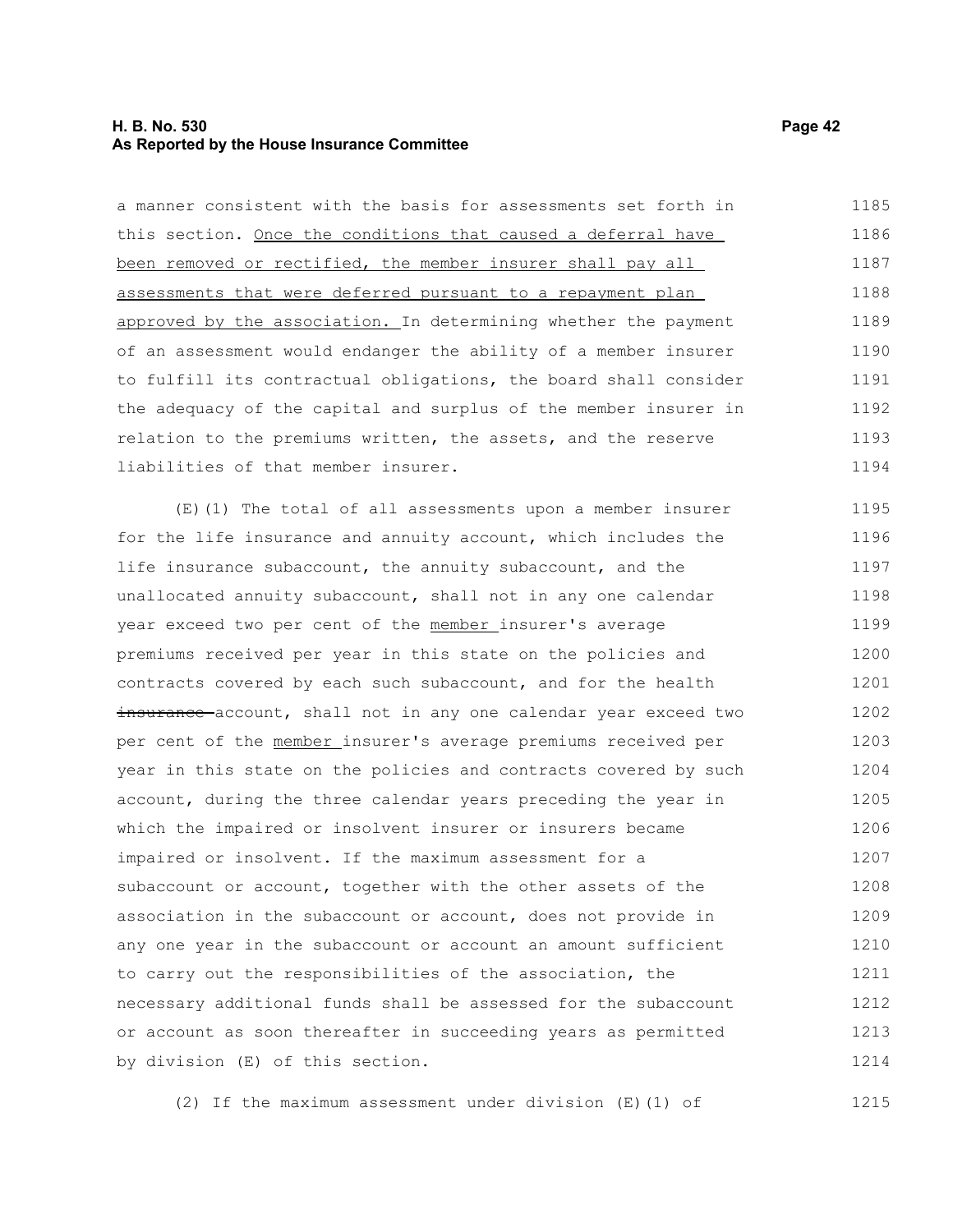### **H. B. No. 530 Page 43 As Reported by the House Insurance Committee**

this section for any subaccount of the life insurance and annuity account in any succeeding year does not provide an amount sufficient to carry out the responsibilities of the association, then pursuant to division  $\left(\frac{C}{C}\right)\left(\frac{C}{C}\right)$  (d) of this section, the board shall allocate the necessary additional amount among assess the other subaccounts of the life and annuity account in the manner set forth in division  $(E)$  (1) of this section, but the maximum assessment for a subaccount shallnot exceed one per cent in any one calendar yearfor the necessary additional amount, subject to the maximum stated in division (E)(1) of this section. 1216 1217 1218 1219 1220 1221 1222 1223 1224 1225 1226

(3) Where assessments for two or more impaired or insolvent insurers have been made within the same calendar year, and the sum of those assessments exceeds the two per cent calendar year assessment limitation under division (E)(1) of this section, the board, with the approval of the superintendent of insurance, may allocate among the accounts of such member insurers the sums assessed within the two per cent limitation. 1227 1228 1229 1230 1231 1232 1233

(F) The board, by an equitable method as established in the plan of operation, may refund to member insurers, in proportion to the contribution of each member insurer to that subaccount or account, the amount by which the assets of the subaccount or account exceed the amount the board finds is necessary to carry out during the coming year the obligations of the association with regard to that subaccount or account, including assets accruing from assignment, subrogation, net realized gains, and income from investments. A reasonable amount may be retained in any subaccount or account to provide funds for the continuing expenses of the association and for future losses. 1234 1235 1236 1237 1238 1239 1240 1241 1242 1243 1244 1245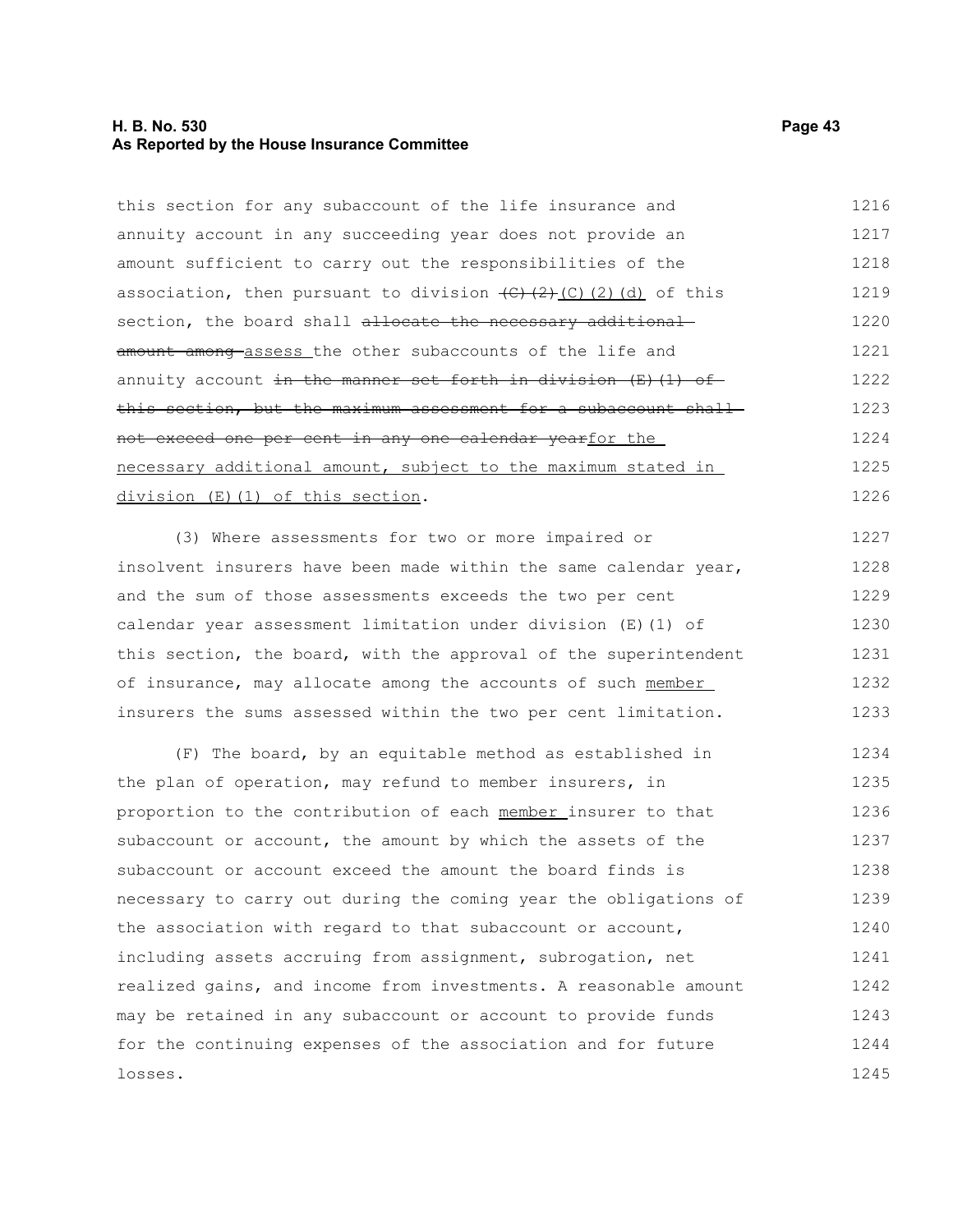### **H. B. No. 530 Page 44 As Reported by the House Insurance Committee**

(G) A member insurer, in determining its premium rates and policyowner dividends as to any kind of insurance or health insuring corporation business within the scope of this chapter, may consider the amount reasonably necessary to meet its assessment obligations under this section. 1246 1247 1248 1249 1250

(H) The association, upon request, shall issue to  $an - a$ member insurer paying an assessment under this section, other than a class A assessment, a certificate of contribution, in a form approved by the superintendent, for the amount of the assessment so paid. All outstanding certificates shall be of equal dignity and priority without reference to amounts or dates of issue. A certificate of contribution may be shown by the member insurer in its financial statement as an asset in the form and for the amount, net of any amounts recovered through a tax offset, and for the period of time the superintendent may approve. 1251 1252 1253 1254 1255 1256 1257 1258 1259 1260 1261

(I) Any member insurer that has contributed funds to pay claims of an impaired or insolvent insurer, pursuant to an agreement entered into with the superintendent and approved by the Franklin county court of common pleas during the five years preceding the effective date of this section November 20, 1989, or at any time following the effective date of this section-November 20, 1989, shall receive a credit against any assessments levied pursuant to this section, whether the assessments are class A assessments or class B assessments, in the amount of the contribution. 1262 1263 1264 1265 1266 1267 1268 1269 1270 1271

If the amount of the credit exceeds the amount of assessments levied upon a member insurer in any one year, the balance of that credit shall be carried forward to subsequent years and will reduce the amount of future assessments until the 1272 1273 1274 1275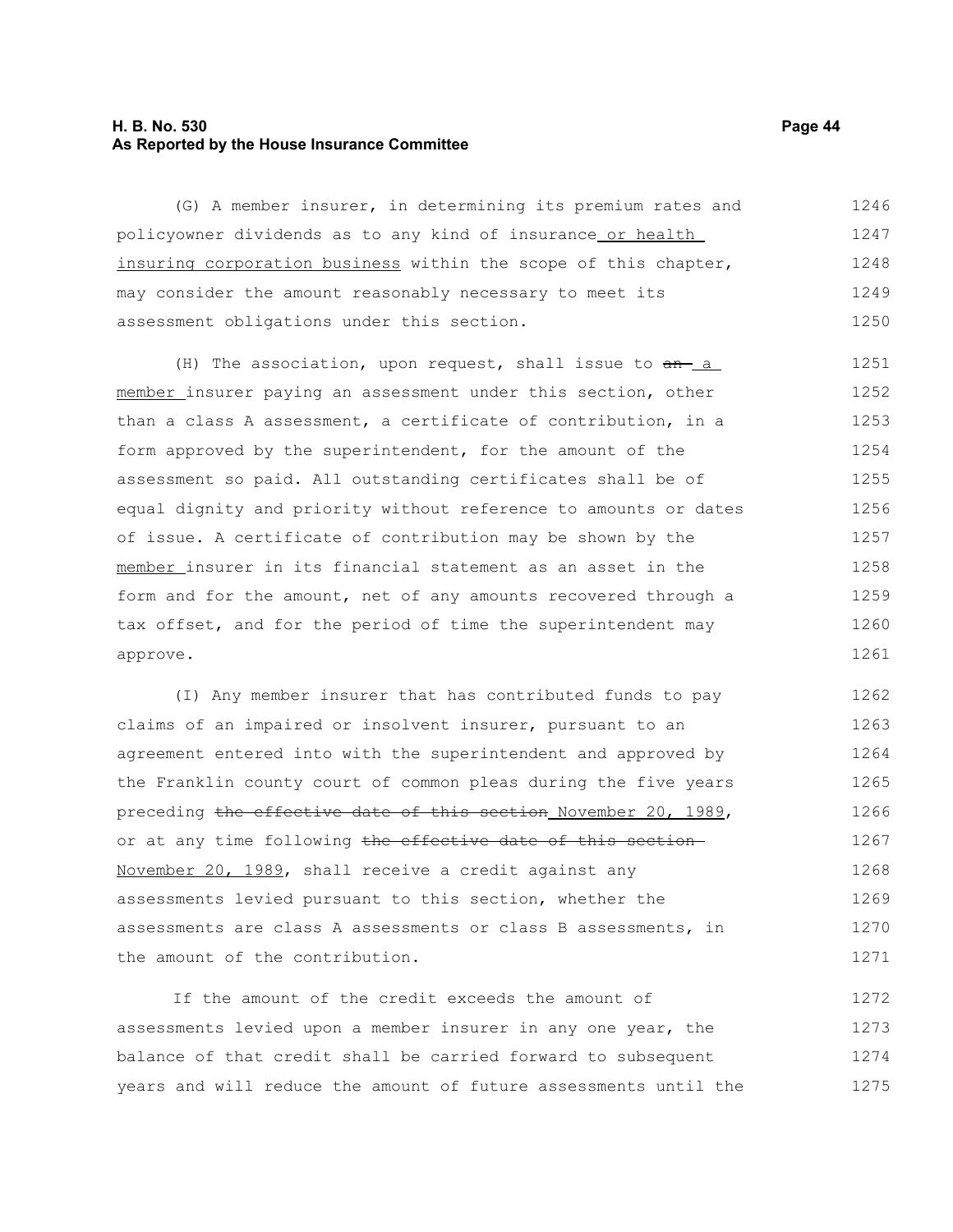### **H. B. No. 530 Page 45 As Reported by the House Insurance Committee**

total amount of the credit has been applied to the future

assessments. For the purposes of this division, an impaired or insolvent member insurer is an insurer that meets the definitions set forth in section 3956.01 of the Revised Code, and any insurer or health insuring corporation that would have met these definitions, if it had been in effect at the time of such contribution. (J) Division (I) of this section does not apply if  $an-a$ member insurer has contributed funds pursuant to that division and has offset those contributions against its premium or franchise tax liability pursuant to any provision of the Revised Code authorizing the establishment of a plan for the distribution of voluntary contributions to pay the life, sickness and accident, or annuity claims of residents of this state that are unpaid due to the insolvency of an insolvent insurer. (K)(1) A member insurer that wishes to protest all or part of an assessment shall pay when due the full amount of the assessment as set forth in the notice provided by the association. The payment shall be available to meet association obligations during the pendency of the protest or any subsequent appeal. Payment shall be accompanied by a statement in writing that the payment is made under protest and setting forth a brief statement of the grounds for the protest. (2) Within sixty days following the payment of an assessment under protest by a member insurer, the association shall notify the member insurer in writing of its determination with respect to the protest unless the association notifies the member insurer that additional time is required to resolve the 1277 1278 1279 1280 1281 1282 1283 1284 1285 1286 1287 1288 1289 1290 1291 1292 1293 1294 1295 1296 1297 1298 1299 1300 1301 1302 1303 1304 1305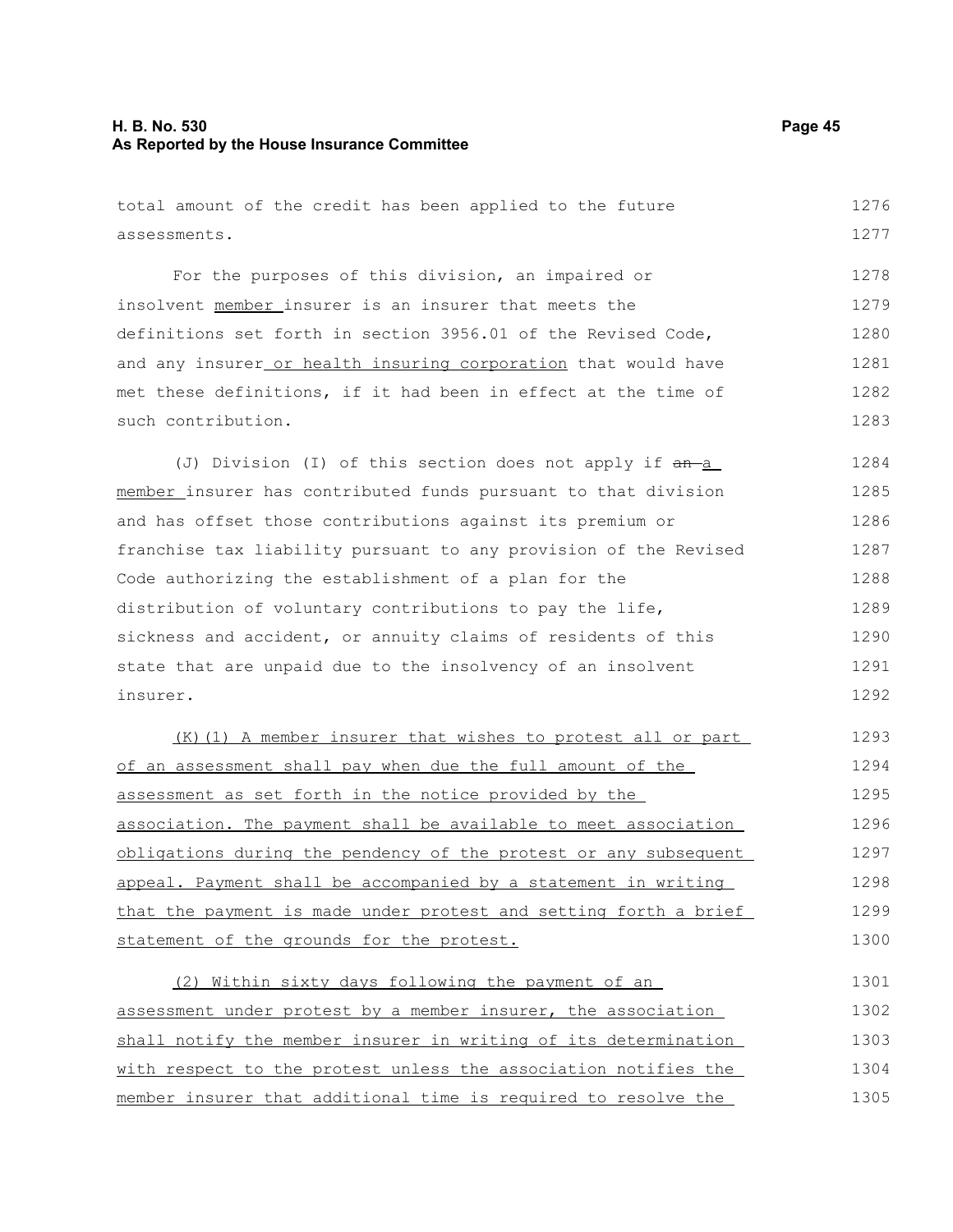### **H. B. No. 530 Page 46 As Reported by the House Insurance Committee**

#### issues raised by the protest.

| (3) Within thirty days after a final decision has been           | 1307 |
|------------------------------------------------------------------|------|
| made, the association shall notify the protesting member insurer | 1308 |
| in writing of that final decision. Within sixty days of receipt  | 1309 |
| of notice of the final decision, the protesting member insurer   | 1310 |
| may appeal that final action to the superintendent.              | 1311 |

| (4) In the alternative to rendering a final decision with<br>respect to a protest based on a question regarding the<br>assessment base, the association may refer protests to the | 1312 |
|-----------------------------------------------------------------------------------------------------------------------------------------------------------------------------------|------|
|                                                                                                                                                                                   | 1313 |
|                                                                                                                                                                                   | 1314 |
| superintendent for a final decision, with or without a                                                                                                                            | 1315 |
| recommendation from the association.                                                                                                                                              | 1316 |

(5) If the protest or appeal on the assessment is upheld, the amount paid in error or excess shall be returned to the member insurer. Interest on a refund due a protesting member insurer shall be paid at the rate actually earned by the association. 1317 1318 1319 1320 1321

(L) The association may request information of member insurers in order to aid in the exercise of its power under this section and member insurers shall promptly comply with such a request. 1322 1323 1324 1325

**Sec. 3956.10.** (A)(1) The Ohio life and health insurance guaranty association shall submit to the superintendent of insurance a plan of operation and any amendments to the plan necessary or suitable to ensure the fair, reasonable, and equitable administration of the association. The plan of operation and any amendments shall become effective upon the written approval of the superintendent, or unless the superintendent has not disapproved it within thirty days. 1326 1327 1328 1329 1330 1331 1332 1333

(2) If the association fails to submit a suitable plan of 1334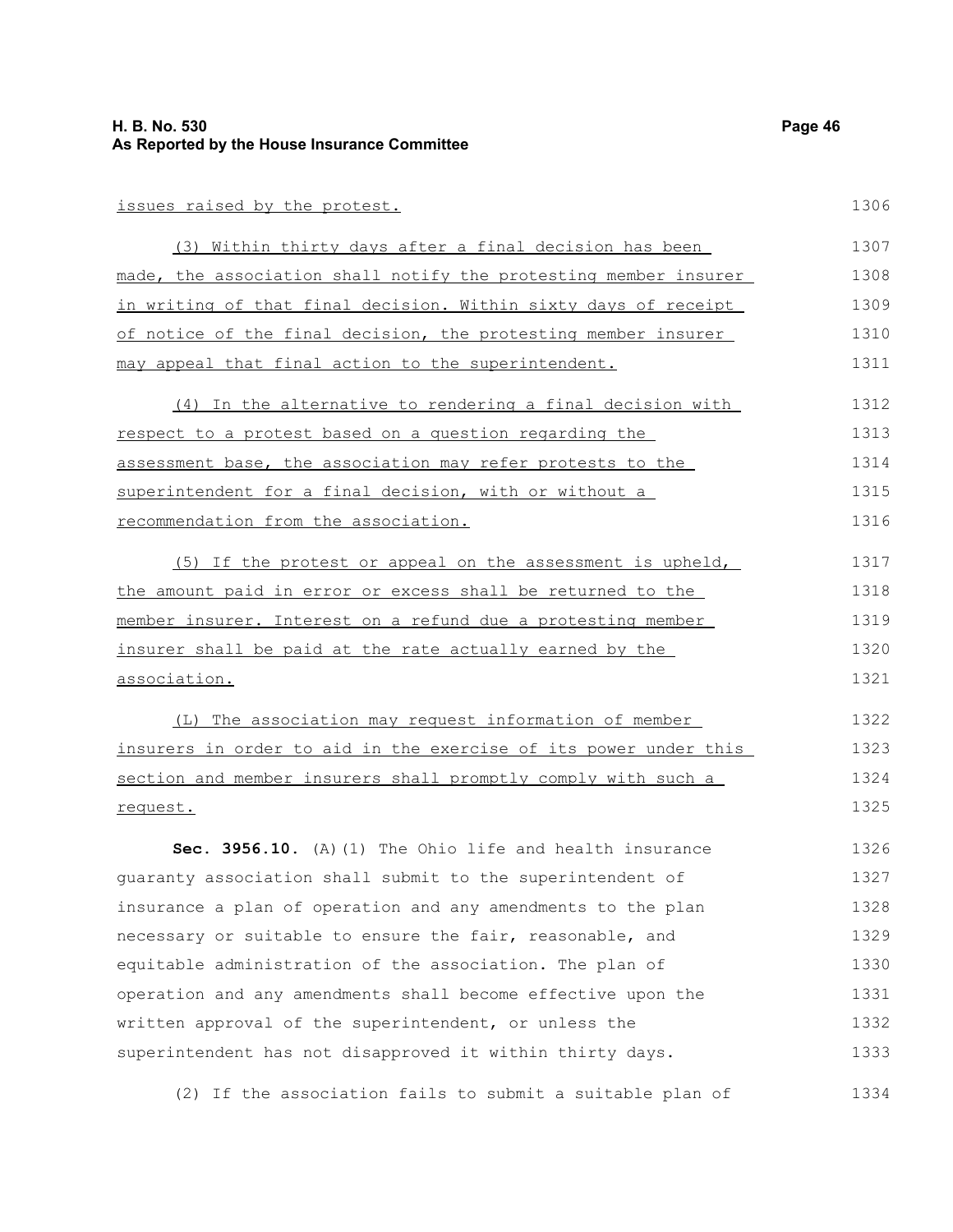### **H. B. No. 530 Page 47 As Reported by the House Insurance Committee**

operation within six months following the effective date of this section November 20, 1989, or if at any time after that date the association fails to submit suitable amendments to the plan, the superintendent, after notice and hearing, shall adopt reasonable rules that are necessary or advisable to effectuate the provisions of this chapter. The rules shall continue in force until modified by the superintendent or superseded by a plan submitted by the association and approved by the superintendent. 1335 1336 1337 1338 1339 1340 1341 1342

(B) All member insurers shall comply with the plan of operation. 1343 1344

(C) In addition to requirements enumerated elsewhere in this chapter, the plan of operation shall do the following: 1345 1346

(1) Establish procedures for handling the assets of the association; 1347 1348

(2) Establish the amount and method of reimbursing members of the board of directors under section 3956.07 of the Revised Code; 1349 1350 1351

(3) Establish regular places and times for meetings, including but not limited to telephone conference calls, of the board of directors; 1352 1353 1354

(4) Establish procedures for records to be kept of all financial transactions of the association, its agents, and the board of directors; 1355 1356 1357

(5) Establish the procedures whereby selections for the board of directors will be made and submitted to the superintendent; 1358 1359 1360

(6) Establish any additional procedures for assessments under section 3956.09 of the Revised Code, including, but not 1361 1362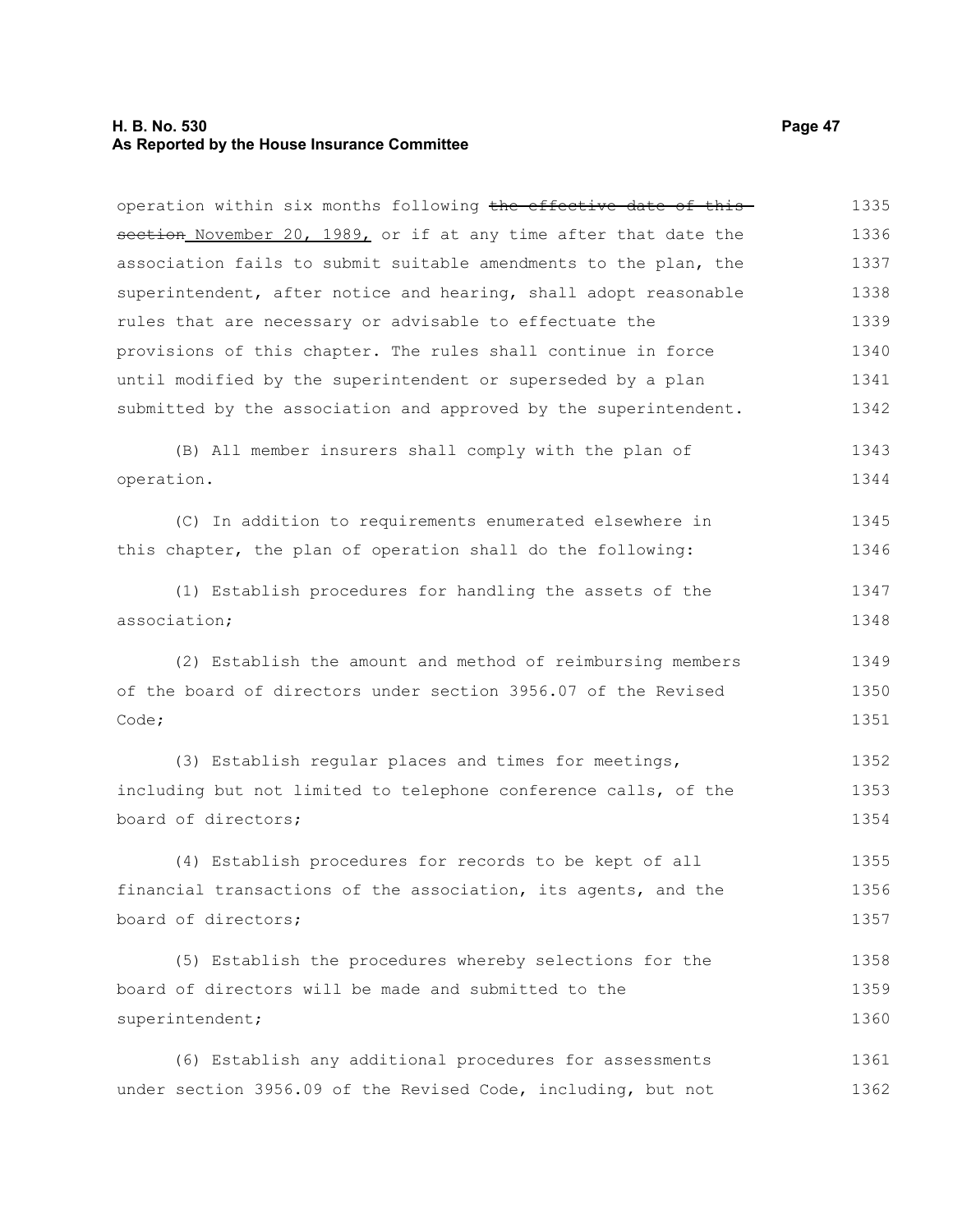#### **H. B. No. 530 Page 48 As Reported by the House Insurance Committee**

limited to, allocating sums raised by assessments when two or more insolvencies occur in the same calendar year that are subject to the two per cent calendar year assessment limitation; 1363 1364 1365

(7) Contain additional provisions necessary or proper for the execution of the powers and duties of the association. 1366 1367

(D) The plan of operation may provide that any or all powers and duties of the association, except those under division  $(0)$   $(3)$   $(N)$   $(3)$  of section 3956.08 and section 3956.09 of the Revised Code, are delegated to a corporation, association, or other organization that performs or will perform functions similar to those of the association, or its equivalent, in two or more states. The corporation, association, or organization shall be reimbursed for any payments made on behalf of the association, and shall be paid for its performance of any function of the association. A delegation under this division shall take effect only with the approval of both the board of directors and the superintendent, and may be made only to a corporation, association, or organization that extends protection not substantially less favorable and effective than that provided by this chapter. 1368 1369 1370 1371 1372 1373 1374 1375 1376 1377 1378 1379 1380 1381 1382

**Sec. 3956.11.** (A) The superintendent of insurance shall: 1383

(1) Upon request of the board of directors of the Ohio life and health insurance guaranty association, provide the association with a statement of the premiums in this and any other appropriate states for each member insurer; 1384 1385 1386 1387

(2) When an impairment is declared and the amount of the impairment is determined, serve a demand upon the impaired insurer to make good the impairment within a reasonable time. Notice to the impaired insurer shall constitute notice to its 1388 1389 1390 1391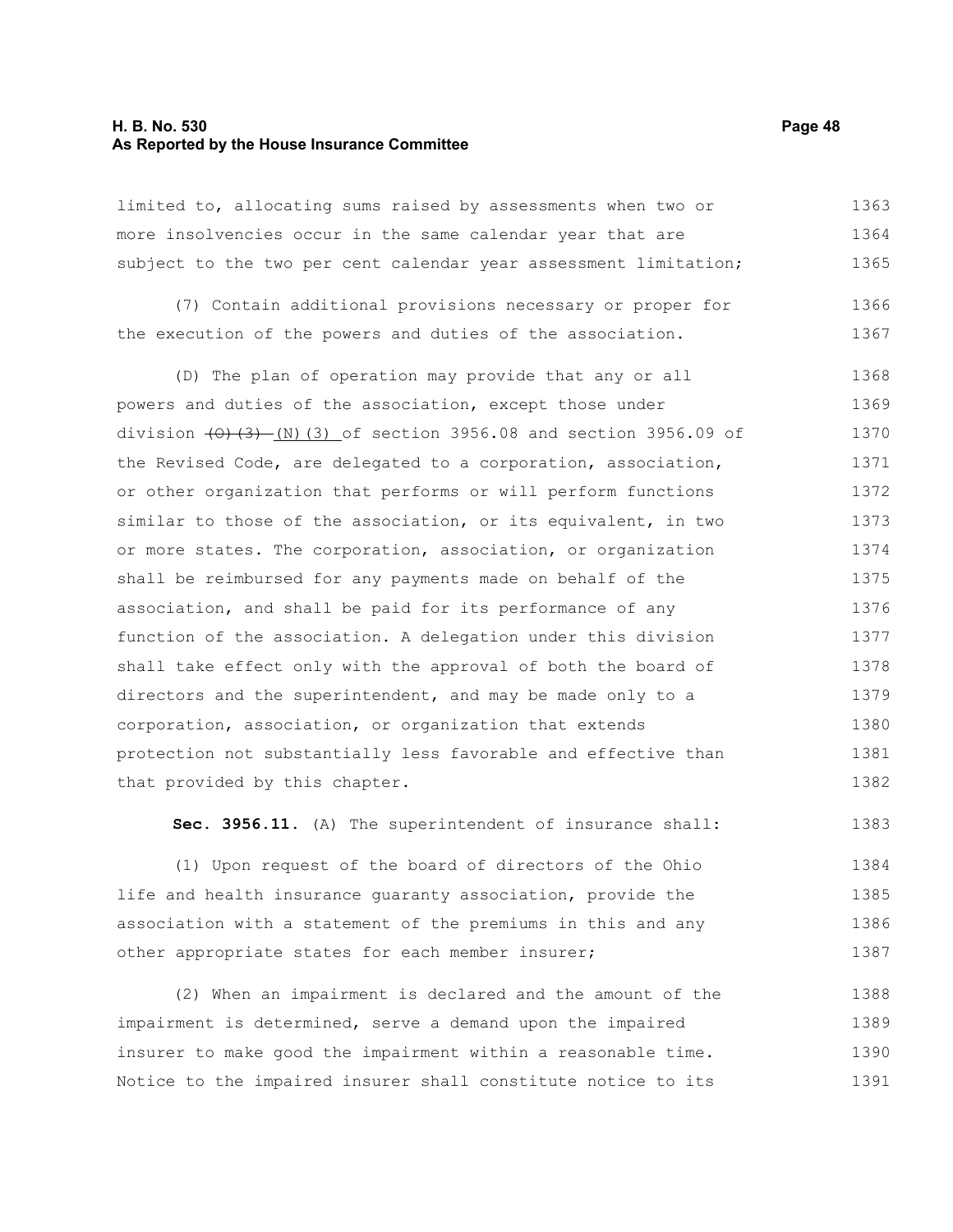### **H. B. No. 530 Page 49 As Reported by the House Insurance Committee**

shareholders, if any. The failure of the *impaired* insurer promptly to comply with the demand shall not excuse the association from the performance of its powers and duties under this chapter. 1392 1393 1394 1395

(3) In any liquidation or rehabilitation proceeding involving a domestic member insurer, be appointed as the liquidator or rehabilitator. 1396 1397 1398

(B) The superintendent, after notice and hearing, may suspend or revoke the *license or* certificate of authority to transact insurance business in this state of any member insurer that fails to pay an assessment when due or fails to comply with the plan of operation of the association. As an alternative, the superintendent may levy a forfeiture on any member insurer that fails to pay an assessment when due. The forfeiture shall not exceed five per cent of the unpaid assessment per month, but shall not be less than one hundred dollars per month. 1399 1400 1401 1402 1403 1404 1405 1406 1407

(C) Any action of the board of directors or the association may be appealed to the superintendent by any member insurer if the appeal is taken within sixty days of the final action being appealed. If a member insurer is appealing an assessment, the amount assessed shall be paid to the association and be available to meet association obligations during the pendency of the appeal. If the appeal on the assessment is upheld, the amount paid in error or excess shall be returned to the member insurer. Any final action or order of the superintendent is subject to review under Chapter 119. of the Revised Code. 1408 1409 1410 1411 1412 1413 1414 1415 1416 1417 1418

(D) The liquidator, rehabilitator, or conservator of any impaired or insolvent insurer may notify all interested persons of the effect of this chapter. 1419 1420 1421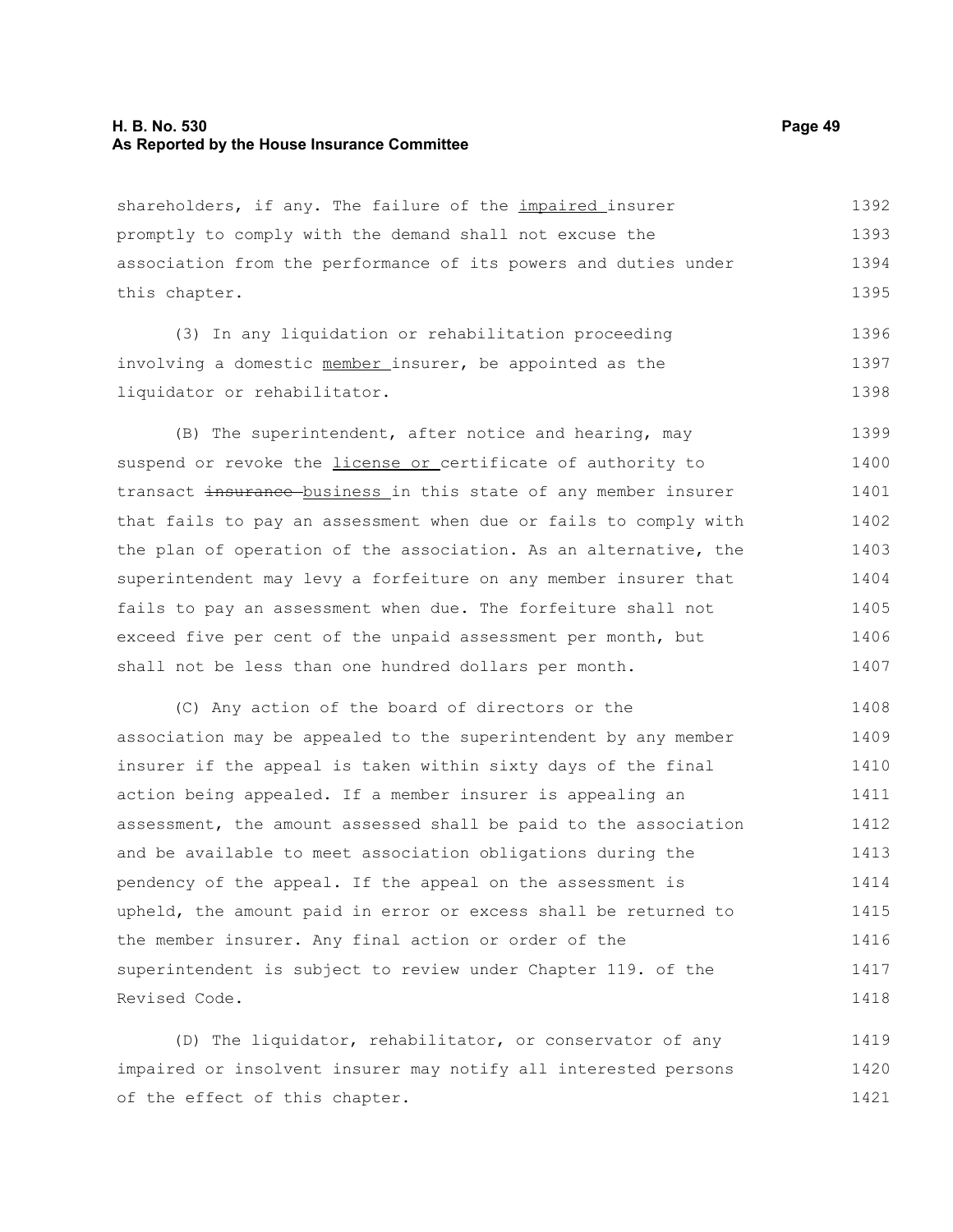### **H. B. No. 530 Page 50 As Reported by the House Insurance Committee**

| (E) Notwithstanding section 109.02 of the Revised Code,          | 1422 |
|------------------------------------------------------------------|------|
| the superintendent has sole authority to select and hire legal   | 1423 |
| counsel to represent the superintendent in his the               | 1424 |
| superintendent's role as rehabilitator or liquidator of an       | 1425 |
| impaired or insolvent insurer.                                   | 1426 |
| Sec. 3956.12. To aid in the detection and prevention of          | 1427 |
| member insurer insolvencies or impairments:                      | 1428 |
| (A) The superintendent of insurance shall do all of the          | 1429 |
| following:                                                       | 1430 |
| (1) Notify the commissioners of insurance of all the other       | 1431 |
| states, territories of the United States, and the District of    | 1432 |
| Columbia when-he the superintendent takes any of the following   | 1433 |
| actions against a member insurer:                                | 1434 |
| (a) Revocation of license;                                       | 1435 |
| (b) Suspension of license;                                       | 1436 |
| (c) Makes any formal order that such company-member              | 1437 |
| insurer restrict its premium writing, obtain additional          | 1438 |
| contributions to surplus, withdraw from the state, reinsure all  | 1439 |
| or any part of its business, or increase capital, surplus, or    | 1440 |
| any other account for the security of policyholders, contact     | 1441 |
| owners, certificate holders, or creditors.                       | 1442 |
| Notice under division (A) (1) of this section shall be           | 1443 |
| mailed or delivered by electronic means to all insurance         | 1444 |
| commissioners within thirty days following the action taken or   | 1445 |
| the date on which the action occurs.                             | 1446 |
| (2) Report to the board of directors of the Ohio life and        | 1447 |
| health insurance quaranty association when-he the superintendent | 1448 |
| has taken any of the actions set forth in division (A) (1) of    | 1449 |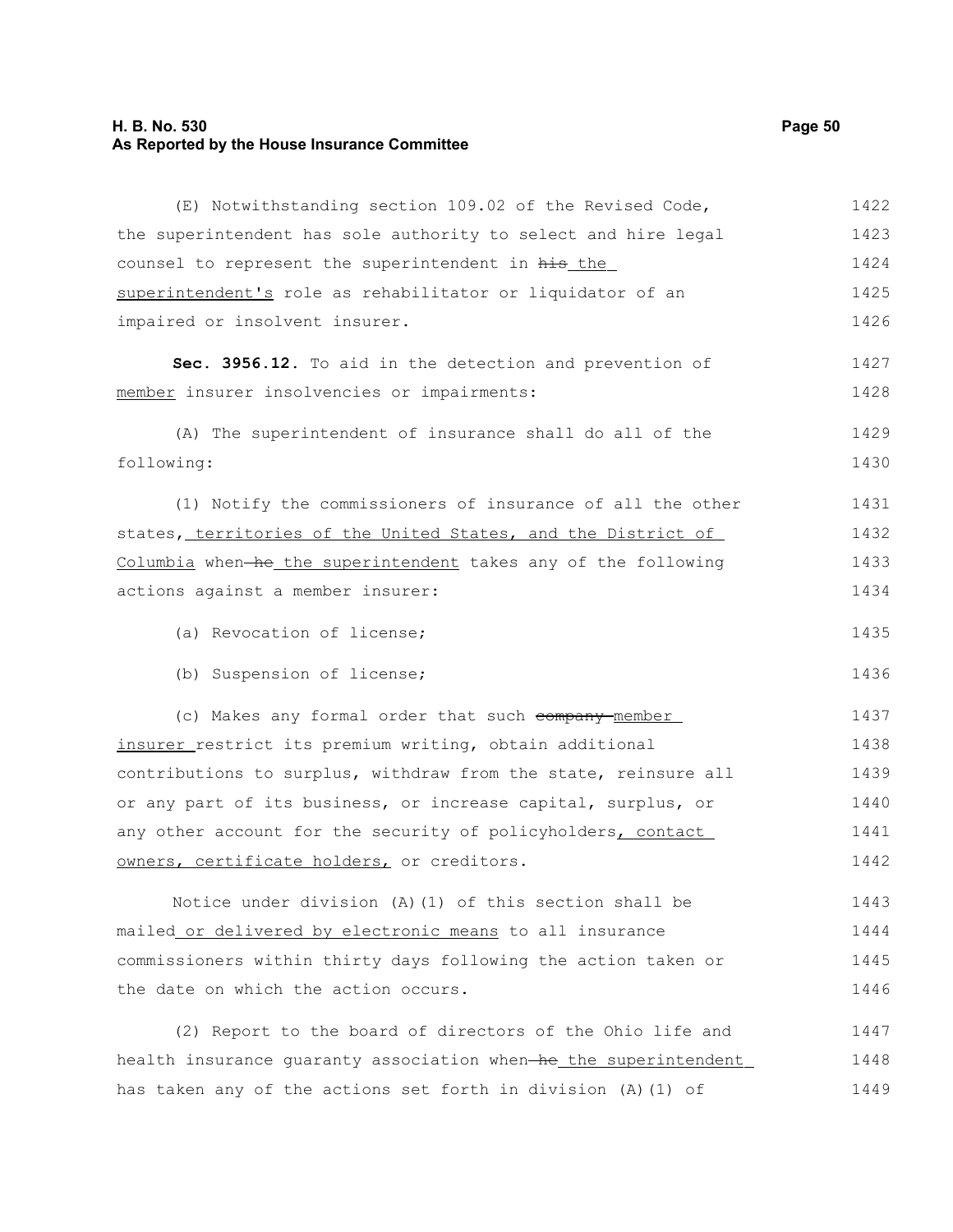### **H. B. No. 530 Page 51 As Reported by the House Insurance Committee**

this section or has received a report from any other insurance commissioner indicating that any such action has been taken in another state. The report to the board of directors shall contain all significant details of the action taken or the report received from another commissioner. 1450 1451 1452 1453 1454

 $(3)$  Report to the board of directors when-he the superintendent has reasonable cause to believe, from any completed or ongoing examination of any member companyinsurer, that the company member insurer may be an impaired or insolvent insurer; 1455 1456 1457 1458 1459

(4) Furnish to the board of directors the national association of insurance commissioners' insurance regulatory information service (IRIS) ratios and listings of companies not included in the ratios developed by the commissioners. The board may use the information contained in this report in carrying out its duties and responsibilities under this section. The report and the information contained in the report shall be kept confidential by the members of the board of directors until such time as made public by the superintendent or other lawful authority. 1460 1461 1462 1463 1464 1465 1466 1467 1468 1469

(B) The superintendent may seek the advice and recommendation of the board of directors concerning any matter affecting his the superintendent's duties and responsibilities regarding the financial condition of member insurers and companies insurers or health insuring corporations seeking admission to transact insurance business in this state. 1470 1471 1472 1473 1474 1475

(C) The board of directors, upon majority vote, may make reports and recommendations to the superintendent upon any matter germane to the solvency, rehabilitation, or liquidation of any member insurer or germane to the solvency of any company-1476 1477 1478 1479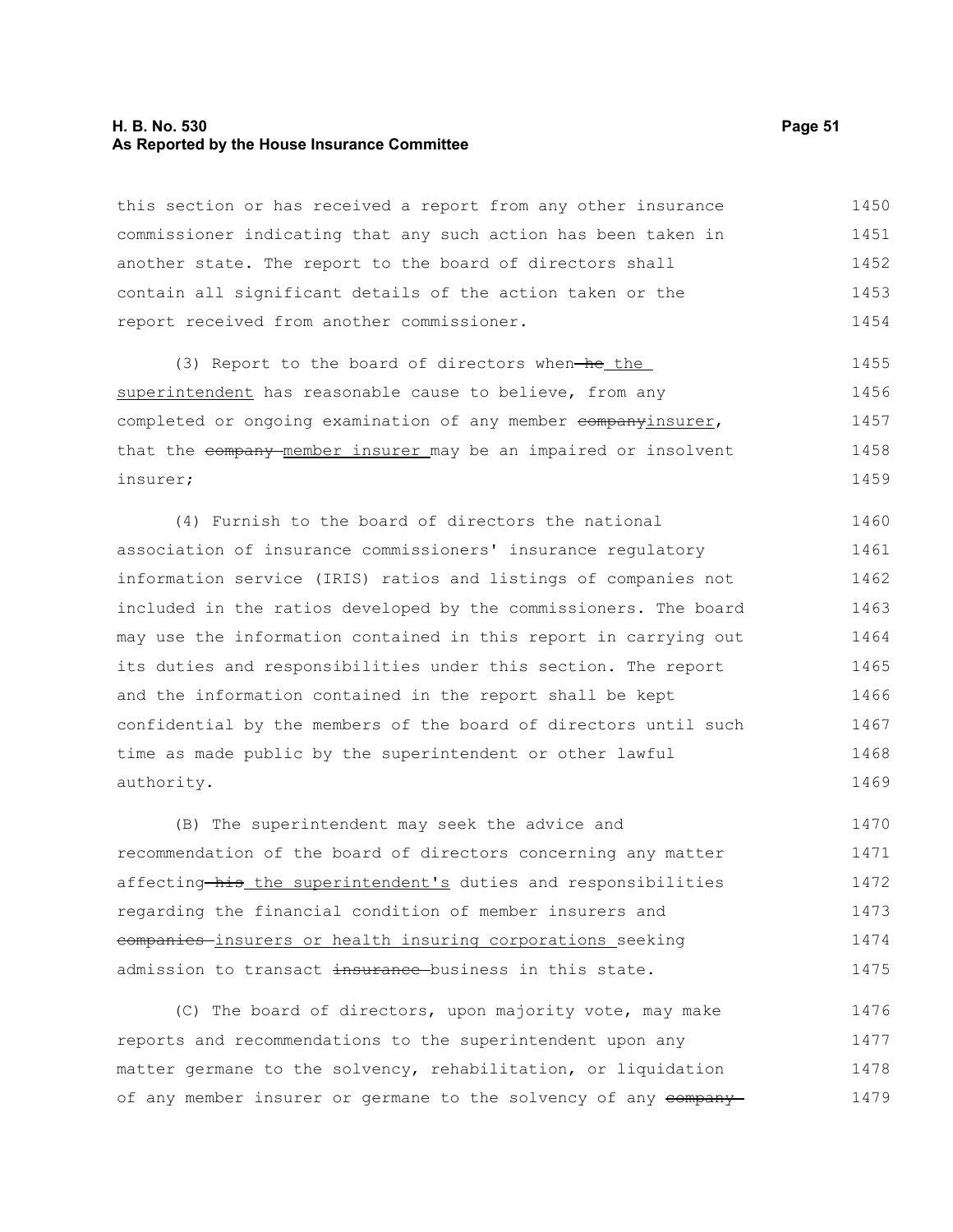| insurer or health insuring corporation seeking to do an-         | 1480 |
|------------------------------------------------------------------|------|
| insurance business in this state. The reports and                | 1481 |
| recommendations are not public records.                          | 1482 |
| (D) The board of directors, upon majority vote, may notify       | 1483 |
| the superintendent of any information the board possesses that   | 1484 |
| indicates any member insurer may be an impaired or insolvent     | 1485 |
| insurer.                                                         | 1486 |
| (E) The board of directors, upon majority vote, may              | 1487 |
| request that the superintendent order an examination of any      | 1488 |
| member insurer that the board in good faith believes may be an-  | 1489 |
| impaired or insolvent insurer. Within thirty days of the receipt | 1490 |
| of such request, the superintendent shall begin the examination. | 1491 |
| The examination may be conducted as a national association of    | 1492 |
| insurance commissioners examination or may be conducted by the   | 1493 |
| persons the superintendent designates. The cost of the-          | 1494 |
| examination shall be paid by the association and the examination | 1495 |
| report shall be treated as are other examination reports. The    | 1496 |
| examination report shall not be released to the board of-        | 1497 |
| directors of the association prior to its release to the public, | 1498 |
| but this shall not preclude the superintendent from complying    | 1499 |
| with division (A) of this section. The superintendent shall-     | 1500 |
| notify the board of directors when the examination is completed. | 1501 |
| The request for an examination shall be kept on file by the      | 1502 |
| superintendent but it shall not be open to public inspection-    | 1503 |
| prior to the release of the examination report to the public.    | 1504 |
| (F) The board of directors, upon majority vote, may make         | 1505 |
| recommendations to the superintendent for the detection and      | 1506 |
| prevention of member insurer insolvencies.                       | 1507 |

(G) The board of directors, at the conclusion of any insurer insolvency in which the association was obligated to pay 1508 1509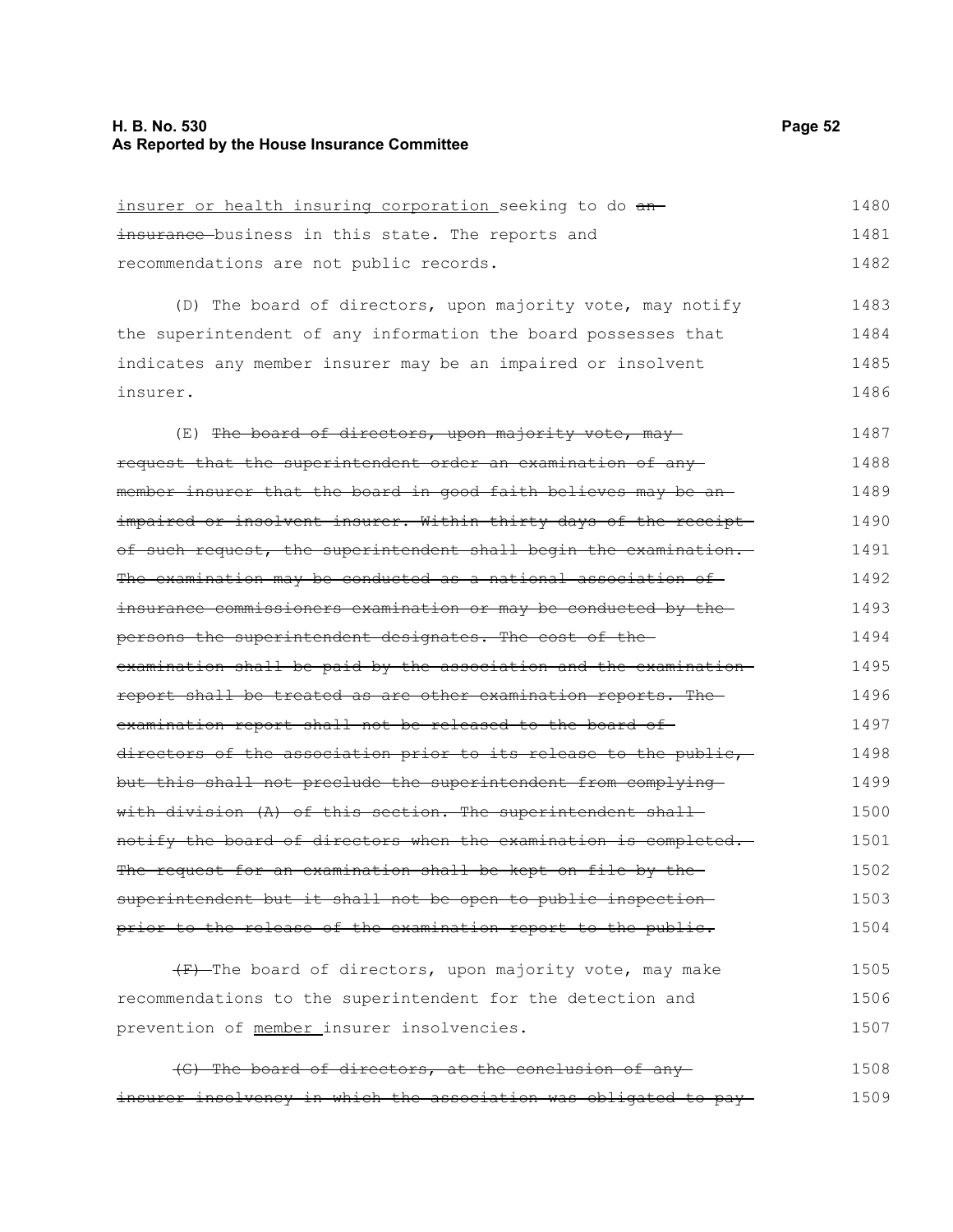### **H. B. No. 530 Page 53 As Reported by the House Insurance Committee**

covered claims, may prepare a report to the superintendent containing information it may have in its possession bearing on the history and causes of such insolvency. The board shallcooperate with the boards of directors of guaranty associations in other states in preparing a report on the history and causesof insolvency of a particular insurer, and may adopt by reference any report prepared by the other associations. 1510 1511 1512 1513 1514 1515 1516

**Sec. 3956.13.** (A) Nothing in this chapter shall be construed to reduce the liability for unpaid assessments of the insureds or enrollees of an impaired or insolvent insurer operating under a plan with assessment liability. 1517 1518 1519 1520

(B) Records shall be kept of all resolutions adopted by the Ohio life and health guaranty association in carrying out its powers and duties under section 3956.08 of the Revised Code. The records shall be made public only upon the termination of a rehabilitation or liquidation proceeding involving the impaired or insolvent insurer, upon the termination of the impairment or insolvency of the member insurer, or upon the order of a court of competent jurisdiction. Nothing in this division shall limit the duty of the association to render a report of its activities under section 3956.14 of the Revised Code. 1521 1522 1523 1524 1525 1526 1527 1528 1529 1530

(C) For the purpose of carrying out its obligations under this chapter, the association shall be deemed to be a creditor of the impaired or insolvent insurer to the extent of assets attributable to covered policies or contracts, reduced by any amounts to which the association is entitled as subrogee pursuant to division  $\frac{L}{L}$  (K) of section 3956.08 of the Revised Code. Assets of the impaired or insolvent insurer attributable to covered policies or contracts shall be used to continue all covered policies or contracts and pay all contractual 1531 1532 1533 1534 1535 1536 1537 1538 1539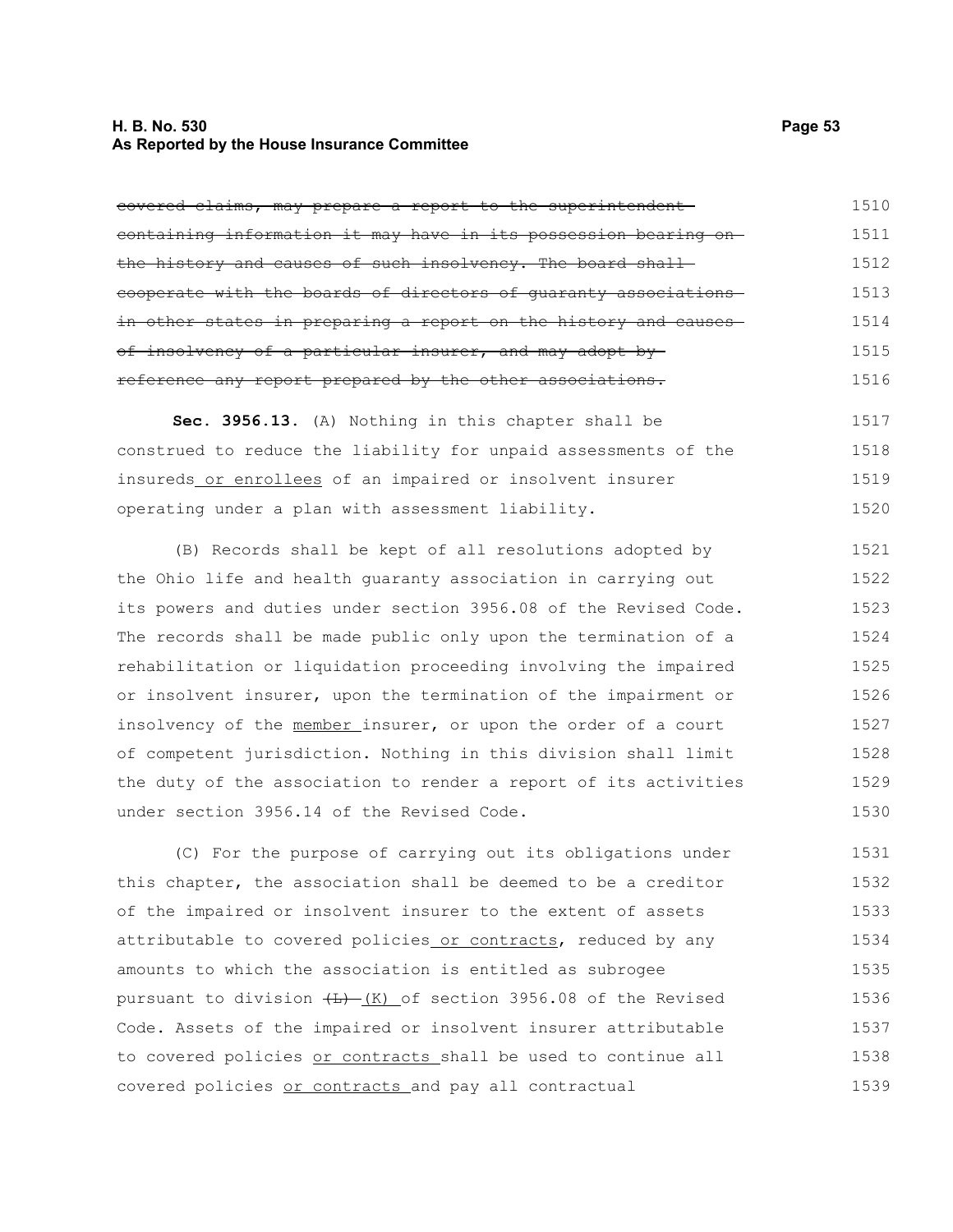### **H. B. No. 530 Page 54 As Reported by the House Insurance Committee**

obligations of the impaired or insolvent insurer as required by this chapter. As used in this division, "assets attributable to covered policies or contracts" means that proportion of the assets that the reserves that should have been established for covered policies or contracts bear to the reserves that should have been established for all policies or contracts of insurance or health benefit plans written by the impaired or insolvent insurer. 1540 1541 1542 1543 1544 1545 1546 1547

(D)(1) As a creditor of the impaired or insolvent insurer as established in division (C) of this section and consistent with section 3903.34 of the Revised Code, the association and other similar associations shall be entitled to receive a disbursement of assets out of the marshaled assets, from time to time as the assets become available to reimburse it, as a credit against contractual obligations under this chapter. 1548 1549 1550 1551 1552 1553 1554

(2) If the liquidator has not, within one hundred twenty days of a final determination of insolvency of a member insurer by the receivership court, made an application to the court for the approval of a proposal to disburse assets out of marshaled assets to guaranty associations having obligations because of the insolvency, then the association shall be entitled to make application to the receivership court for approval of its own proposal to disburse these assets. 1555 1556 1557 1558 1559 1560 1561 1562

(E)(1) Prior to the termination of any rehabilitation or liquidation proceeding, the court may take into consideration the contributions of the respective parties, including the association, the shareholders, contract owners, certificate holders, enrollees, and policyowners of the insolvent insurer, and any other party with a bona fide interest, in making an equitable distribution of the ownership rights of the insolvent 1563 1564 1565 1566 1567 1568 1569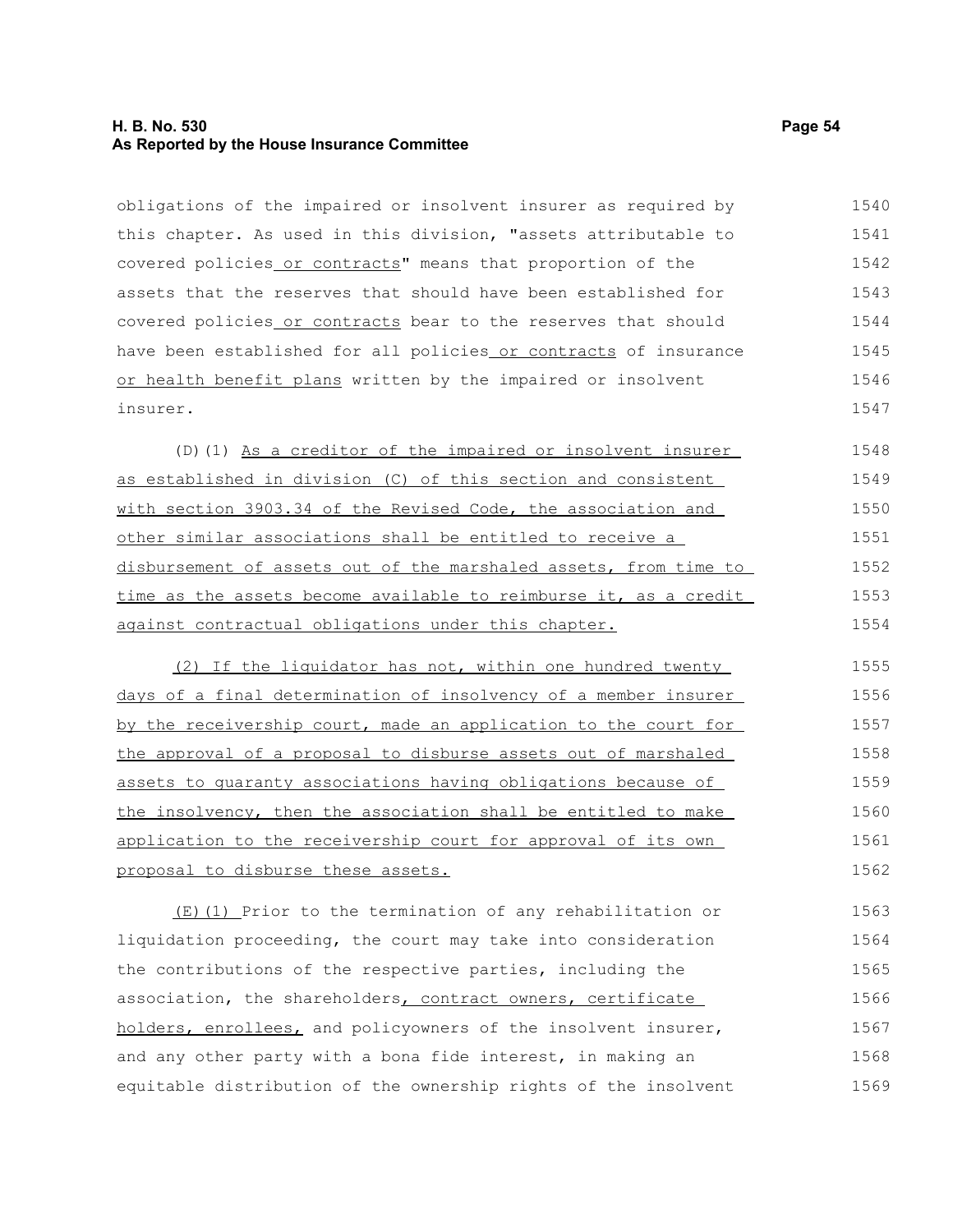#### **H. B. No. 530 Page 55 As Reported by the House Insurance Committee**

insurer. In this determination, consideration shall be given to the welfare of the policyholders, contract owners, certificate holders, and enrollees of the continuing or successor member insurer. 1570 1571 1572 1573

(2) No distribution to stockholders, if any, of an impaired or insolvent insurer shall be made until the total amount of valid claims of the association with interest on that amount at a rate not less than the rate allowed under 96 Stat. 2478, 28 U.S.C.A. 1961 for funds expended in carrying out its powers and duties under section 3956.08 of the Revised Code with respect to such member insurer have been fully recovered by the association. 1574 1575 1576 1577 1578 1579 1580 1581

 $\overline{(E)(1)}$  (F)(1) If an order for rehabilitation or liquidation of an-a member insurer domiciled in this state has been entered, the rehabilitator or liquidator may recover on behalf of the member insurer, from any affiliate that controlled it, the amount of distributions, other than stock dividends paid by the member insurer on its capital stock, made at any time during the five years preceding the complaint for liquidation or rehabilitation, subject to the limitations of divisions  $\left(\frac{E}{E}\right)\left(2\right)$ (F)(2) and (4) of this section. 1582 1583 1584 1585 1586 1587 1588 1589 1590

(2) No distribution shall be recoverable if the member insurer shows that, when paid, the distribution was lawful and reasonable and that the member insurer did not know and could not reasonably have known that the distribution might adversely affect the ability of the member insurer to fulfill its contractual obligations. 1591 1592 1593 1594 1595 1596

(3) Any person who was an affiliate that controlled the member insurer at the time the distributions were paid is liable up to the amount of distributions-he the person received. Any 1597 1598 1599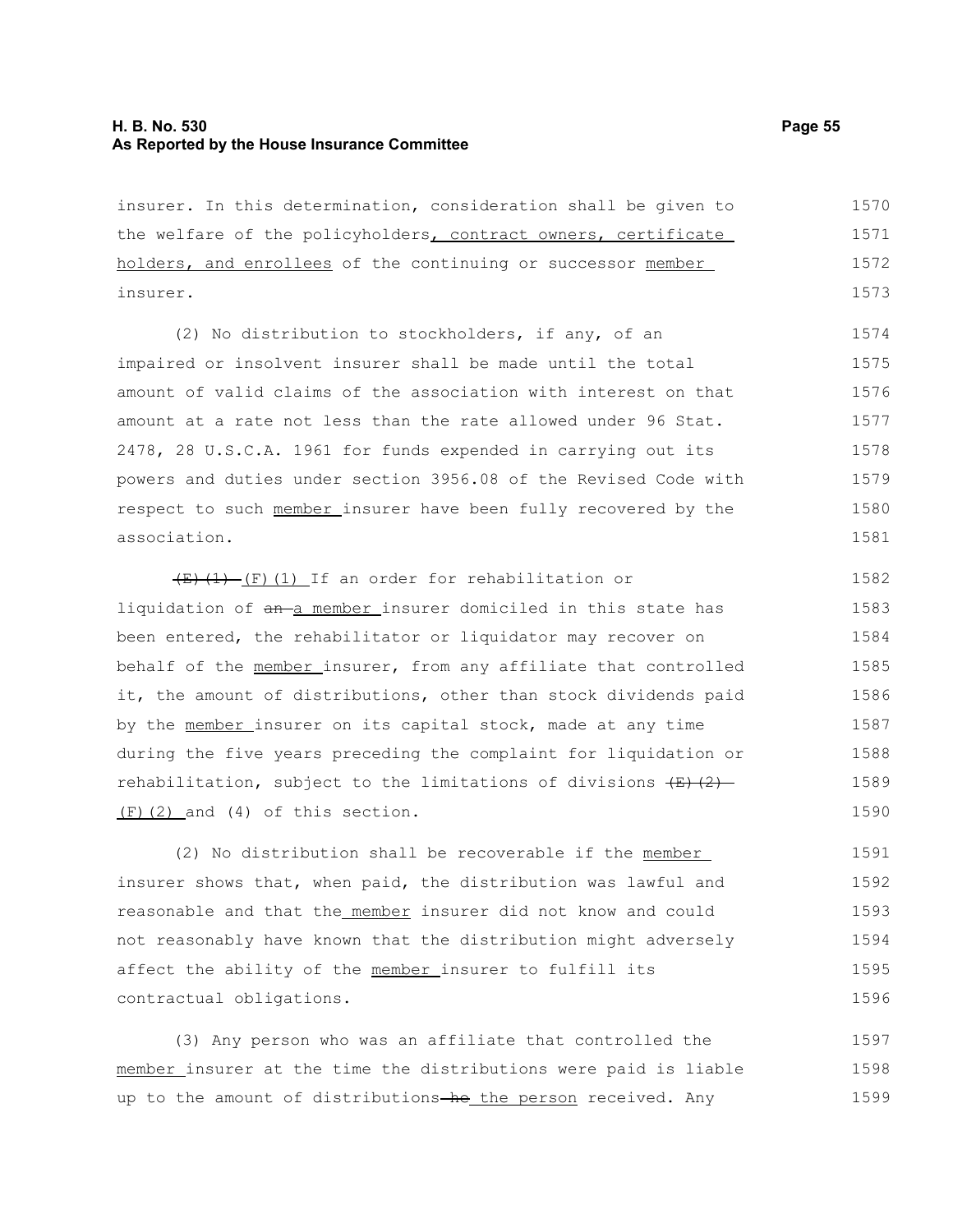### **H. B. No. 530 Page 56 As Reported by the House Insurance Committee**

person who was an affiliate that controlled the member insurer at the time the distributions were declared is liable up to the amount of distributions-he the person would have received if they had been paid immediately. If two or more persons are liable with respect to the same distributions, they are jointly and severally liable. 1600 1601 1602 1603 1604 1605

(4) The maximum amount recoverable under this division shall be the amount needed in excess of all other available assets of the insolvent insurer to pay the contractual obligations of the insolvent insurer. 1606 1607 1608 1609

(5) If any person liable under division  $\overline{(E)(3)}$  (F)(3) of this section is insolvent, all its affiliates that controlled it at the time the distribution was paid are jointly and severally liable for any resulting deficiency in the amount recovered from the insolvent affiliate. 1610 1611 1612 1613 1614

**Sec. 3956.16.** There shall be no liability on the part of, and no cause of action of any nature shall arise against, any member insurer or its agents or employees, the Ohio life and health guaranty association or its agents or employees, the board of directors or any member of the board, or the superintendent of insurance or-his the superintendent's representatives, for any action or omission by them pursuant to the purposes and provisions of this chapter or in the performance of their powers and duties under this chapter. Immunity under this section extends to the participation in any organization of one or more other state associations of similar purposes as provided in division  $(0)$   $(7)$  (N)(7) of section 3956.08 of the Revised Code, and to any such organization and its agents and employees. 1615 1616 1617 1618 1619 1620 1621 1622 1623 1624 1625 1626 1627 1628

**Sec. 3956.18.** (A)(1) No person shall make, publish, 1629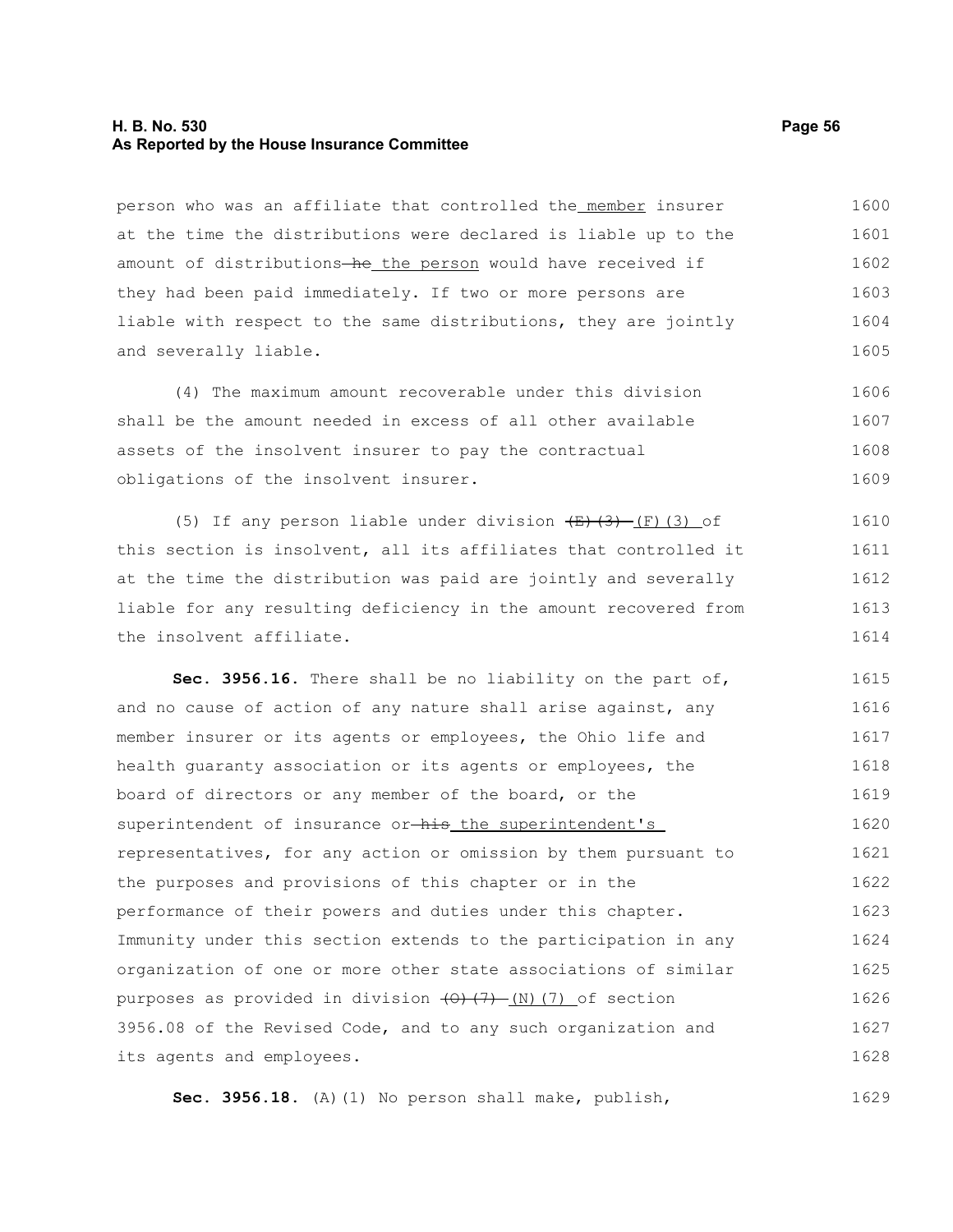### **H. B. No. 530 Page 57 As Reported by the House Insurance Committee**

disseminate, circulate, or place before the public, or cause to be made, published, disseminated, circulated, or placed before the public, in any newspaper, magazine, or other publication, or in the form of a notice, circular, pamphlet, letter, or poster, or over any radio or television station, or in any other manner, any advertisement, announcement, or statement, written or oral, that uses the existence of the Ohio life and health insurance guaranty association for the purposes of sales, solicitation, or inducement to purchase any form of insurance or other coverage covered by this chapter. (2) As used in division (A)(1) of this section, "person" includes but is not limited to any member insurer or any agent or affiliate of any member insurer. (3) Division (A)(1) of this section does not apply to the association or any other entity that does not sell or solicit insurance or coverage by a health insuring corporation.  $(B)$  (1) Within six months after-the effective date of thissection November 20, 1989, the association shall prepare a summary document, complying with division (C) of this section, describing the general purposes and current limitations of this chapter. The document shall be submitted to the superintendent of insurance for approval. (2) On or after the sixtieth day after receiving approval under division (B)(1) of this section, no member insurer shall deliver a policy or contract described in division  $(B)$  (1) of section 3956.04 of the Revised Code to a policy owner, contract owner, certificate holder, or enrollee unless the summary document is delivered to the policy-or owner, contract owner, or certificate holder, or the enrollee, prior to or at the time of delivery of the policy or contract, except if division (D) of 1630 1631 1632 1633 1634 1635 1636 1637 1638 1639 1640 1641 1642 1643 1644 1645 1646 1647 1648 1649 1650 1651 1652 1653 1654 1655 1656 1657 1658 1659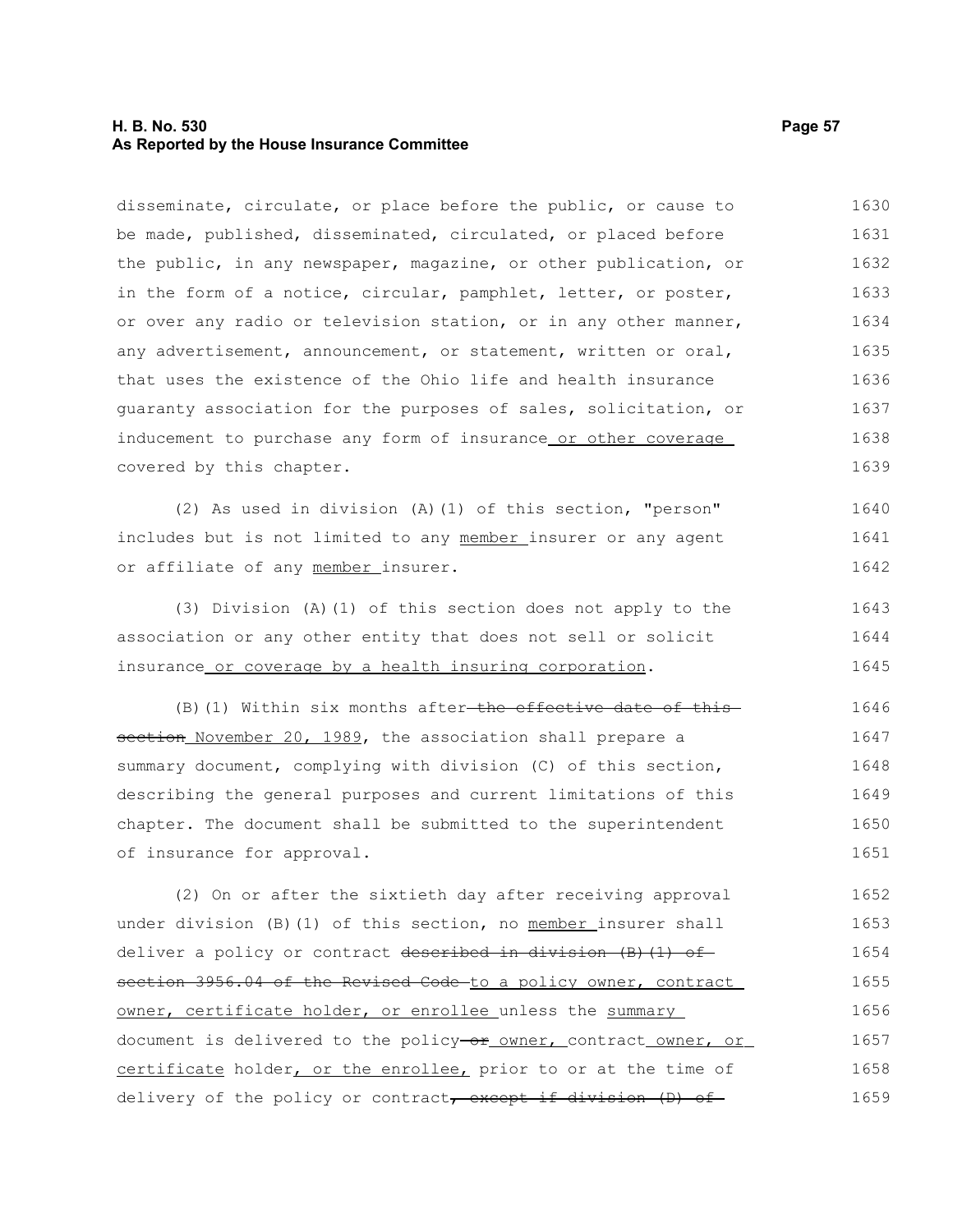### **H. B. No. 530 Page 58 As Reported by the House Insurance Committee**

this section applies. The summary document also shall be available upon request by a policy-or owner, contract owner, or certificate holder, or the enrollee. 1660 1661 1662

(3) The distribution or delivery, or contents or interpretation of the summary document shall not be construed to mean that the policy or contract or the holder of the policy or owner, contract owner, or certificate holder, or the enrollee, is covered in the event of the impairment or insolvency of a member insurer. Failure to receive this summary document does not confer upon the policyholderpolicy owner, contract holderowner, certificate holder, enrollee, or insured any greater rights than those stated in this chapter. 1663 1664 1665 1666 1667 1668 1669 1670 1671

(4) The association shall revise the summary document as amendments to this chapter may require. 1672 1673

(C) The summary document prepared under division (B)(1) of this section shall contain a clear and conspicuous disclaimer on its face. The superintendent shall adopt a rule establishing the form and content of the disclaimer. The disclaimer shall do all of the following: 1674 1675 1676 1677 1678

(1) State the name and address of the Ohio life and health insurance guaranty association and of the department of insurance; 1679 1680 1681

(2) Prominently warn the policy- $or$  owner, contract owner, or certificate holder, or the enrollee, that the association may not cover the policy or contract or, if coverage is available, it will be subject to substantial limitations and exclusions, and conditioned on continued residence in this state; 1682 1683 1684 1685 1686

(3) State the types of policies or contracts for which guaranty funds will provide coverage; 1687 1688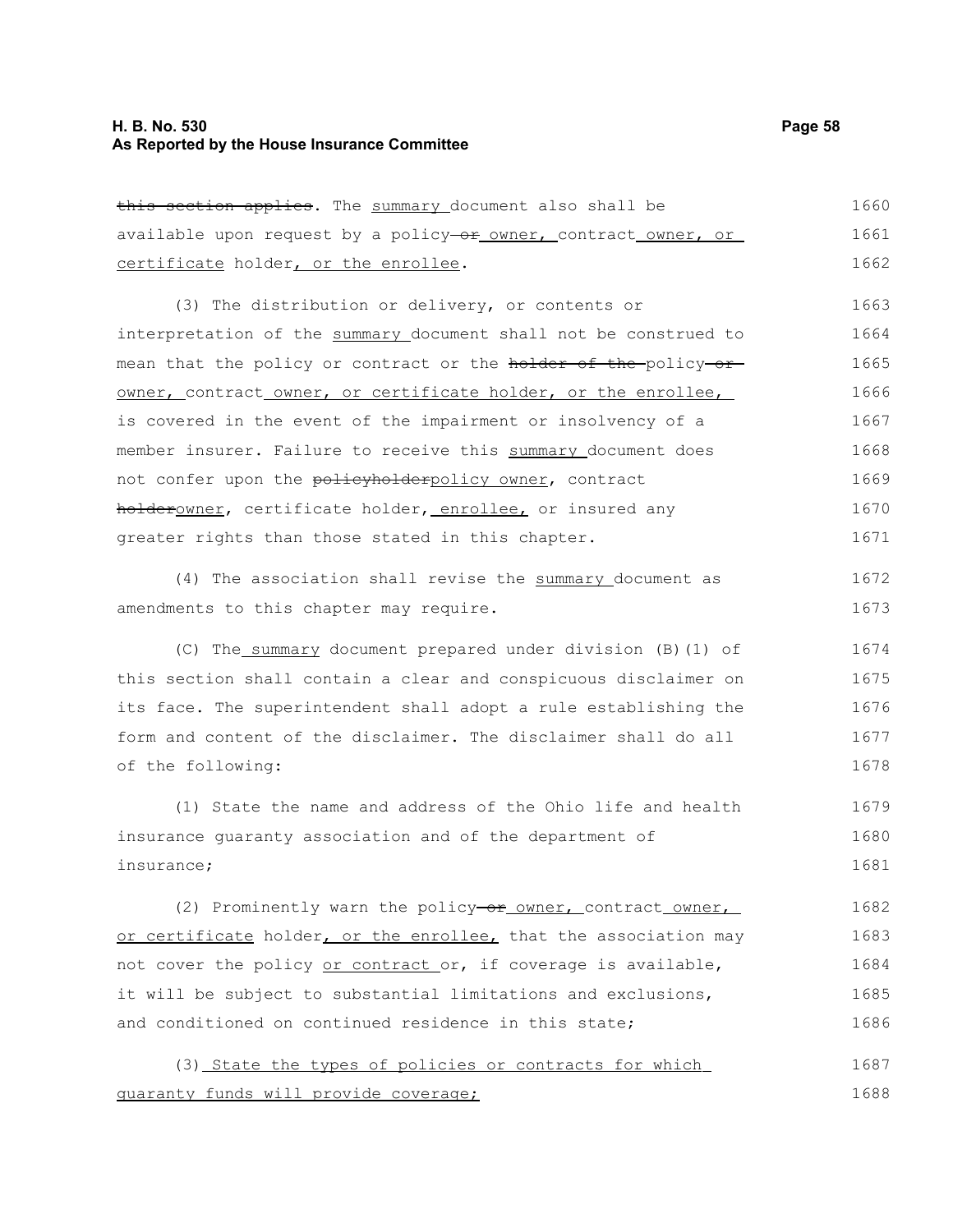### **H. B. No. 530 Page 59 As Reported by the House Insurance Committee**

(4) State that the member insurer and its agents are prohibited by law from using the existence of the association for the purpose of sales, solicitation, or inducement to purchase any form of insurance or health insuring corporation coverage;  $(4)$  (5) Emphasize that the policy-or owner, contract holder-owner, certificate holder, or enrollee should not rely on coverage under the association when selecting an insurer or health insuring corporation;  $(5)$  (6) Explain rights available and procedures for filing a complaint to allege a violation of any provisions of this chapter; (7) Provide other information as directed by the superintendent, including sources for information about the financial condition of insurers provided that the information is not proprietary and is subject to disclosure under that state's public records law. (D) No insurer or agent may deliver a policy or contract described in division (B)(1) of section 3956.04 of the Revised Code, all or a portion of which is excluded under division (B) (2)(a) of section 3956.04 of the Revised Code from coverage under this chapter unless the insurer or agent, prior to or at the time of delivery, gives the policy orcontract holder a separate written notice that clearly and conspicuously discloses that the policy or contract, or a portion of the policy or contract, is not covered by the association. The superintendent, by rule, shall specify the form and content of the noticeA member insurer shall retain evidence of compliance with division (B) of this section for so long as the policy or contract for which the notice is given remains in effect. 1689 1690 1691 1692 1693 1694 1695 1696 1697 1698 1699 1700 1701 1702 1703 1704 1705 1706 1707 1708 1709 1710 1711 1712 1713 1714 1715 1716 1717 1718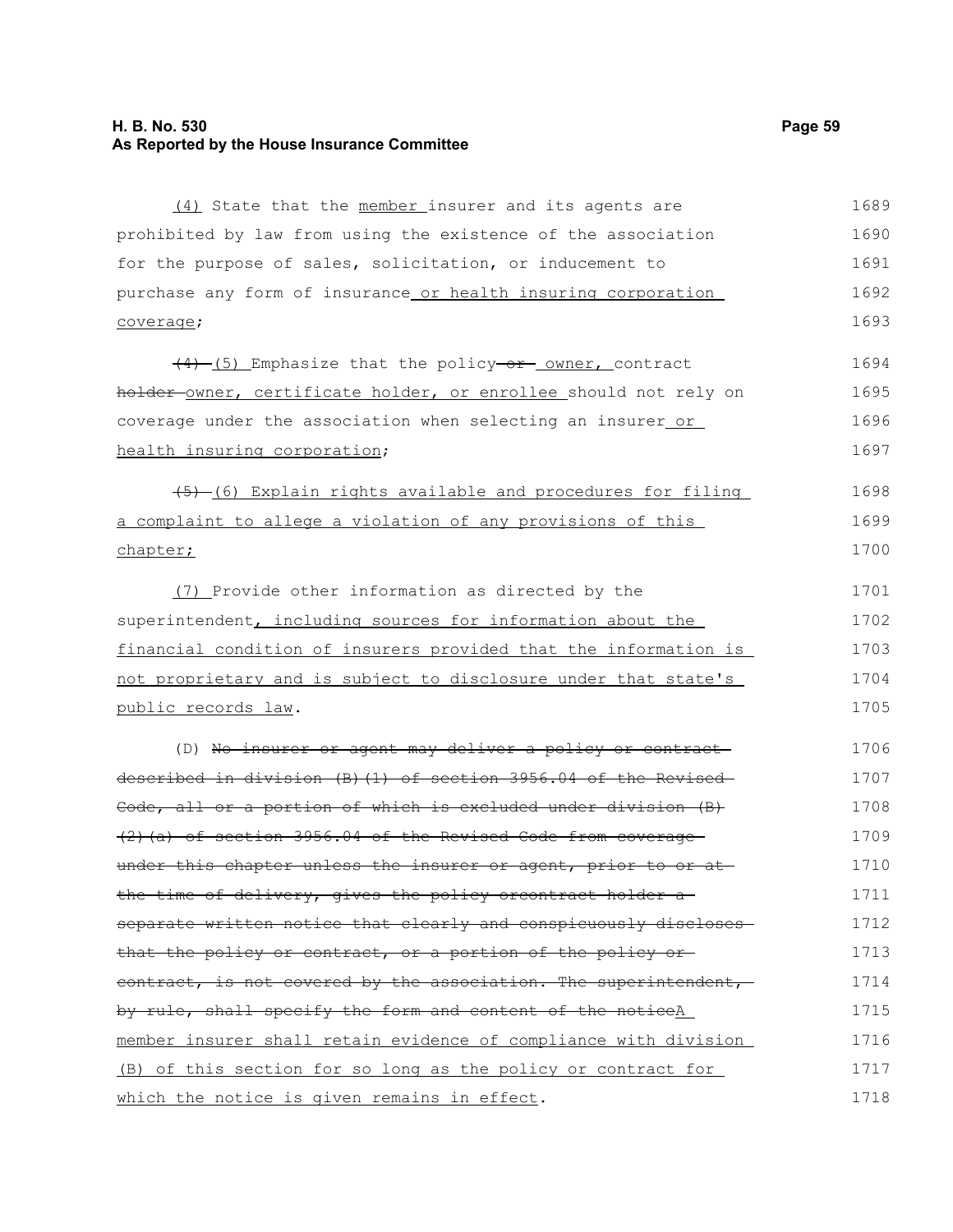### **H. B. No. 530 Page 60 As Reported by the House Insurance Committee**

| Sec. 3956.19. (A) The provisions of this chapter in effect       | 1719 |
|------------------------------------------------------------------|------|
| prior to the effective date of this section shall apply to all   | 1720 |
| matters relating to any impaired insurer or insolvent insurer    | 1721 |
| for which the association first became obligated under section   | 1722 |
| 3956.08 of the Revised Code prior to the effective date.         | 1723 |
| (B) The provisions of this chapter in effect on and after        | 1724 |
| the effective date of this section shall apply to all matters    | 1725 |
| relating to any impaired insurer or insolvent insurer for which  | 1726 |
| the association first becomes obligated under section 3956.08 of | 1727 |
| the Revised Code on or after the effective date.                 | 1728 |
| Sec. 3956.20. (A) (1) A member insurer may offset against        | 1729 |
| its premium or franchise tax liability twenty per cent of the    | 1730 |
| assessment described in division (H) of section 3956.09 of the   | 1731 |
| Revised Code in each of the five calendar years following the    | 1732 |
| fiscal biennium in which the assessment was paid. The offsets    | 1733 |
| shall be allowed on a year-per-year basis commencing with the    | 1734 |
| first tax payment due after the fiscal biennium in which the     | 1735 |
| assessment was paid.                                             | 1736 |
| (2) If the aggregate total of the assessments described in       | 1737 |
| division (A) (1) of this section and eligible for offset in a    | 1738 |
| particular year exceeds a member insurer's tax liability to this | 1739 |
| state for such year, the aggregate total of the remaining        | 1740 |
| eligible assessments, notwithstanding the five-year limitation   | 1741 |
| set forth in division (A) (1) of this section, may be offset     | 1742 |
| against such tax liability in future years.                      | 1743 |
| (3) If a member insurer ceases doing business, all               | 1744 |
| uncredited assessments may be credited against its premium or    | 1745 |
| franchise tax liability for the year it ceases doing business.   | 1746 |
| (4) The Ohio life and health insurance guaranty                  | 1747 |